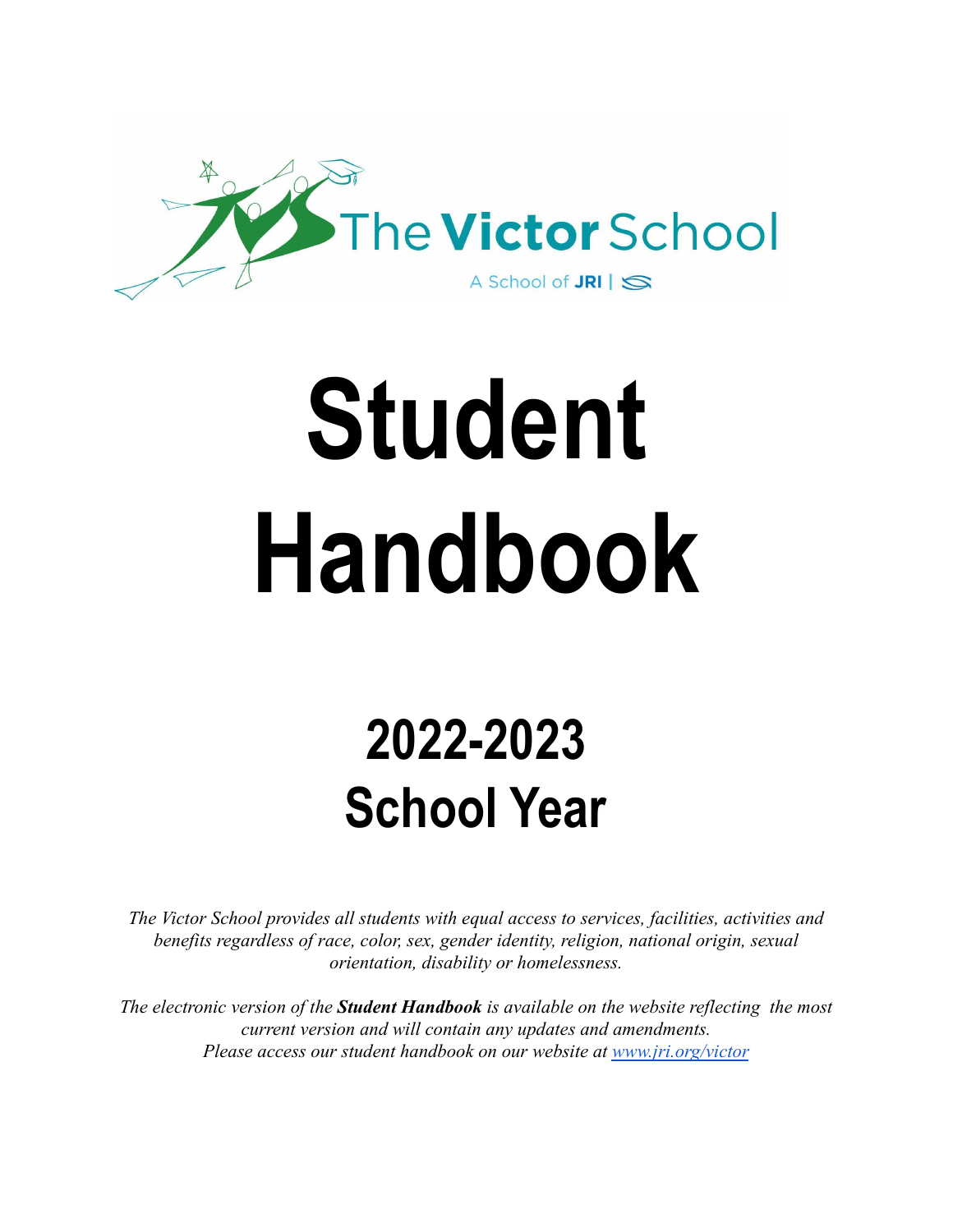### **Table of Contents**

| Page      | <b>Section</b>                                                       |  |
|-----------|----------------------------------------------------------------------|--|
| 3         | <b>TVS Welcome</b>                                                   |  |
| 4         | <b>TVS Purpose (Mission, Vision, Philosophy)</b>                     |  |
| 5         | <b>TVS School Services and CPS</b>                                   |  |
| $6 - 7$   | <b>Admission, Intake Process and Annual Forms</b>                    |  |
| 8         | <b>School Contacts and General Information</b>                       |  |
| $9 - 14$  | Roles / Purpose / Pods / Advisory Teams / Transition Services        |  |
| $15 - 16$ | <b>Nursing Services</b>                                              |  |
| 17        | <b>Complaint and Grievance Policy</b>                                |  |
| 18-32     | <b>General School Policies</b>                                       |  |
| 20        | <b>Attendance and Remote Access</b>                                  |  |
| $21 - 22$ | <b>Student Behavior Support / Code of Conduct</b>                    |  |
| $23 - 25$ | <b>Interventions and Responses</b>                                   |  |
| $26 - 28$ | Cell Phone and Student Acceptable Use Policy and Technology Use      |  |
| 31        | <b>Dress Code and Personal Contact</b>                               |  |
| 33-38     | <b>Education Support Services</b>                                    |  |
| 39        | <b>Statement of Non Discrimination and Emergency Procedures</b>      |  |
| 40        | <b>Anti-Hazing Policy</b>                                            |  |
| 341       | <b>Bullying Prevention and Response Policy</b>                       |  |
| 42        | Addendum A - FERPA                                                   |  |
| 43-44     | Addendum B- Implementation and Protection of Pupil Rights            |  |
| 45        | <b>Addendum C - Rights and Responsibilities of Person Served</b>     |  |
| 46-47     | <b>Addendum D - Anti-Hazing Law</b>                                  |  |
| 48-50     | <b>Addendum E - Policies and Procedures Student Behavior Support</b> |  |
| 51        | <b>Addendum F - Remote Learning</b>                                  |  |
| 52        | <b>Addendum G - E-Cigarette and Vaping Policy</b>                    |  |
| 53        | <b>Addendum H - Lithium Battery Ingestion Policy</b>                 |  |
| 54        | <b>Handbook Acknowledgement Receipt</b>                              |  |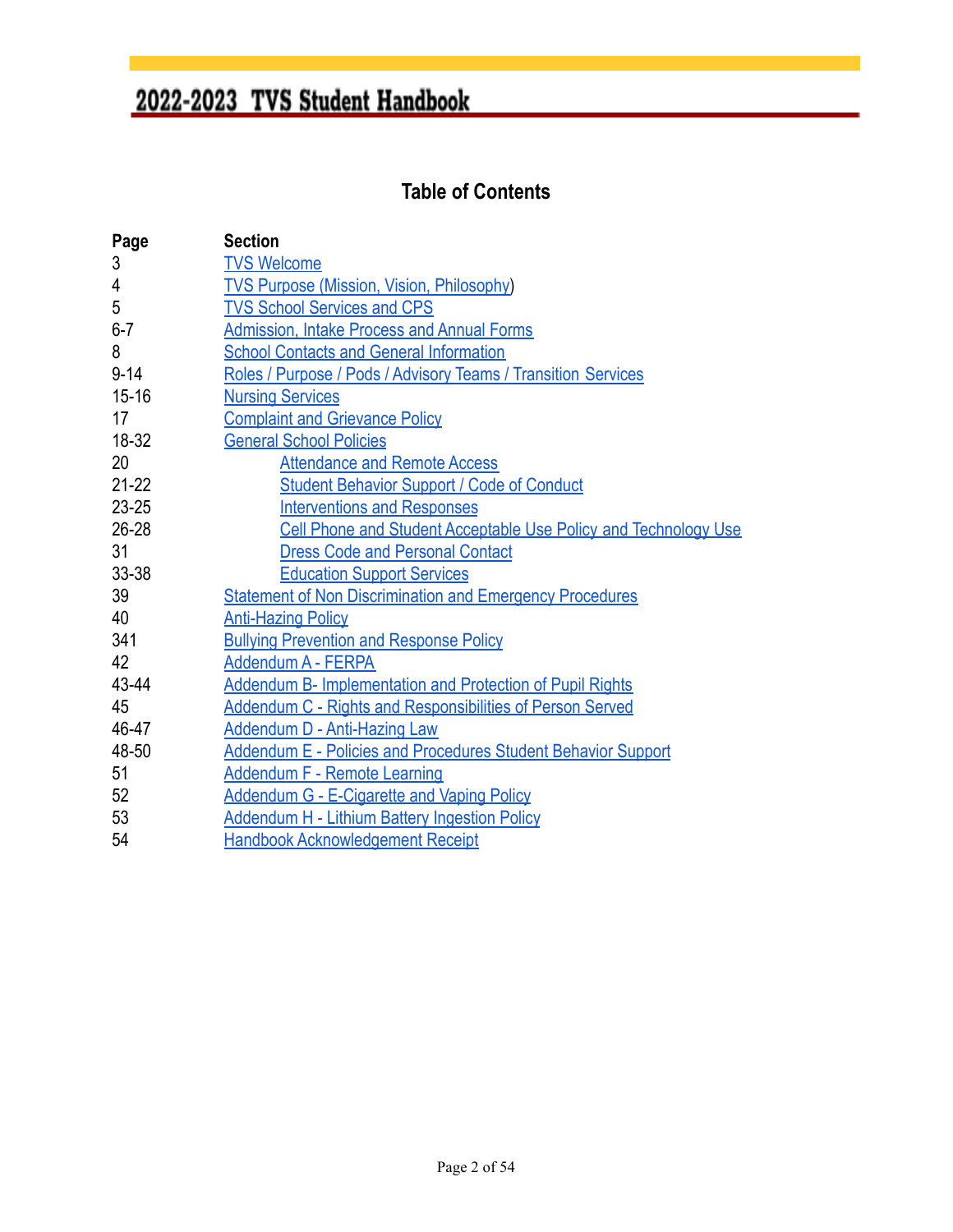#### **The Victor School-Welcome!**

<span id="page-2-0"></span>*Greetings, Students and Families:*

The Victor School, a therapeutic day school since 1989 provides services to students under the umbrella of the larger agency of Justice Resource Institute's Day School Division. To learn more information about our parent company, you *can visit <http://www.jri.org>*.

Most often, students and families have found The Victor School when they felt unheard or misunderstood within other school settings which lacked the support needed to work at their potential or feel successful. The solutions and options offered simply didn't fit. We believe our program is different. We will work with you to ensure your experience *is a positive one.*

Our program has been designed around the understanding that students can succeed, and we provide students and their families with the tools to meet, and often exceed their goals. There are many supports available at TVS, and we encourage you to use them fully while you are with us; take advantage of all the opportunities available!

The Victor School strives to be a safe, respectful community where personal expression and growth are encouraged and celebrated. This Handbook was compiled to assist students, parents, guardians, and sending school districts in *understanding the policies, procedures, services, and expectations within The Victor School that support our* community. We encourage you to review the Handbook and our website [www.jri.org/victor](http://www.jri.org/victor) to learn more about our *school services and culture, and contact us if you have any questions.*

We are pleased you chose The Victor School, and look forward to working together with you on your individual goals!

Wesman

Hedi 8Fm

Wendy Rosenblum, Director **Matter and Accord Heidi Factor, Director of Admissions**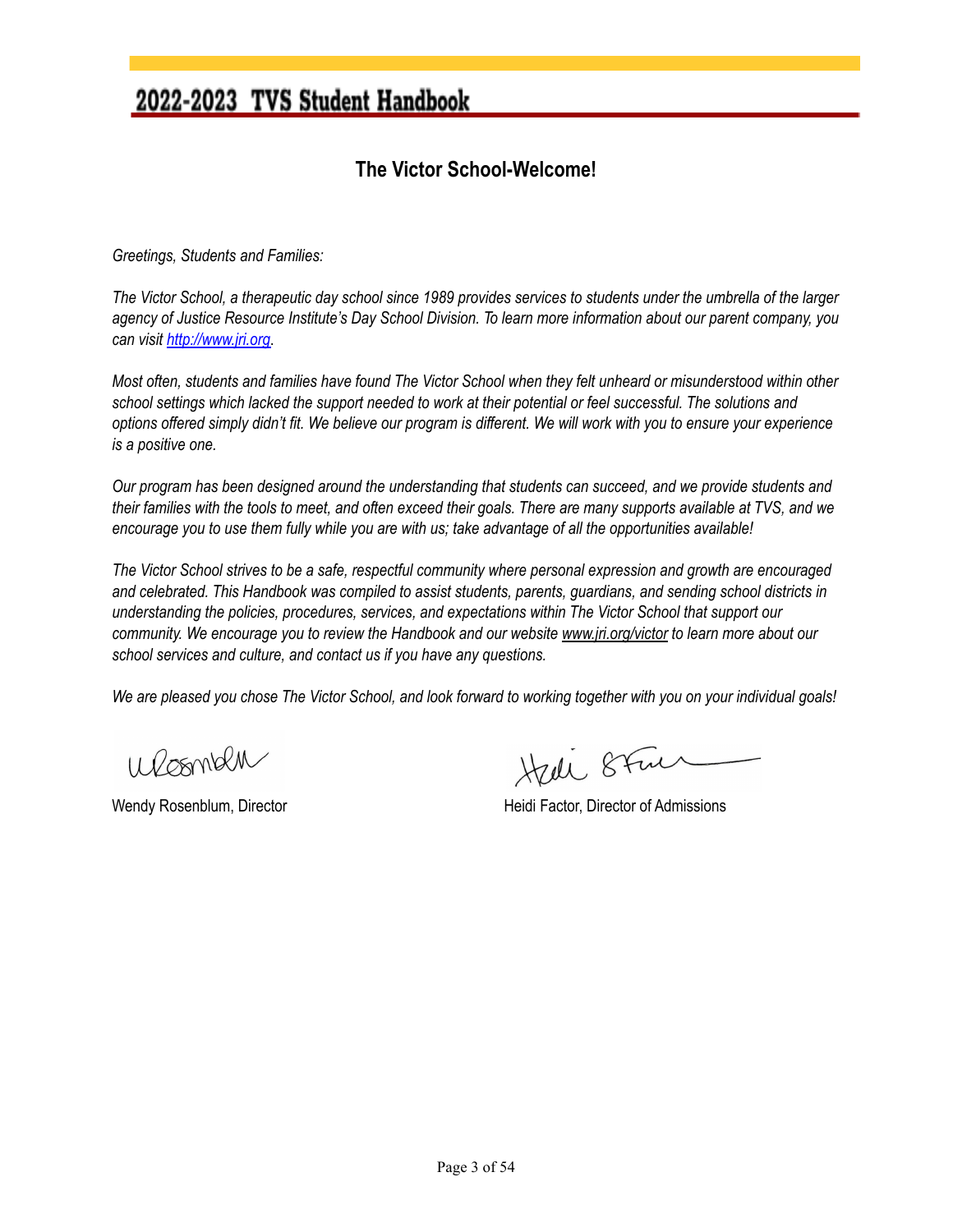#### **TVS Purpose: Mission, Vision, Philosophy, We Always Remember**

#### **Mission**

#### *To strive to provide challenging academics in a safe supportive environment rich with skill development.*

The Victor School exists to provide each student with challenging academics in a therapeutic environment rich with academic, social, emotional, and transitional skill development. We design our program around the core belief that students want to and can succeed, and we provide students and their families with the tools to meet, and often exceed, their goals and make their vision a reality.

#### **Vision**

The Victor School provides a safe and accepting space for individual's expression of self, and advocacy for self and others, through an encouraging and celebratory community. Curiosity is fostered, and academic stretching and risk taking supported, with the goal of developing life-long learners. Students leave TVS better educated - academically with increased awareness about themselves, their learning styles, and are more socially connected and able, prepared for their next steps.

#### **Philosophy**

We believe that students who are struggling with a challenge are still developing skills that could support them in managing the obstacle in a different way. At the heart of our school is the overarching Collaborative and Proactive Solutions (CPS) philosophy of "Students do well if they can." We believe by developing these "lagging skills" our students will leave prepared to perform at his/her/their best not only at school, but in a variety of situations. School is an environment where teaching is inherent; teaching and practicing skills are an important part of The Victor School experience.

#### **We Always Remember**

It is an honor to be invited along on each student's journey. Our team works closely and collaboratively with the families, students, school systems and collaterals that have instilled their trust in us.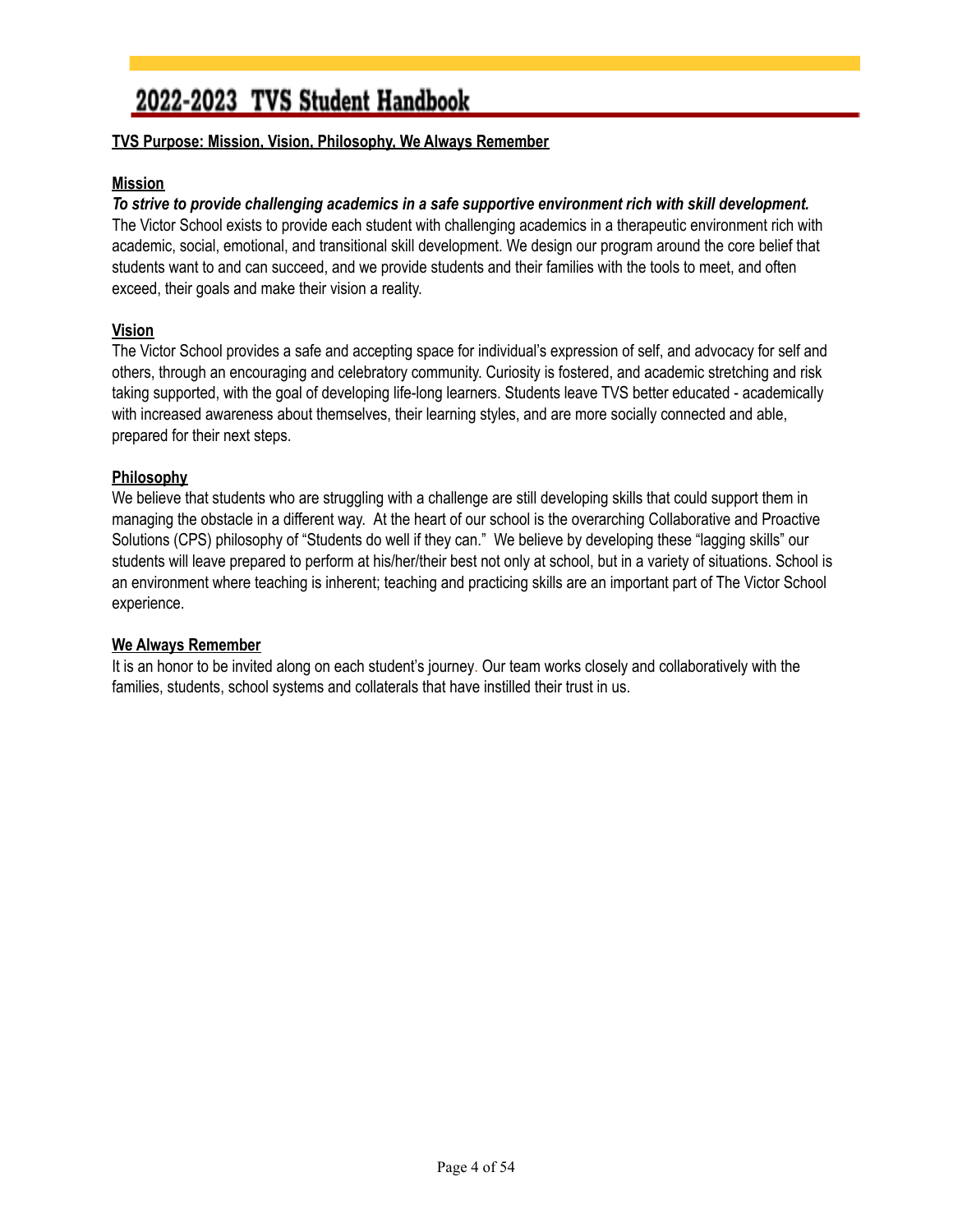#### **The Victor School Way**

#### **School's Services/Student Population**

The Victor School provides services to students between the ages of 12 and 22, (6th - 12th grade). While every student is their own individual, Victor students tend to be bright with at least average, and often well above average, intelligence. Many meet the criteria for giftedness, and perform at educationally accelerated levels. Students may have a specific learning weakness, such as Nonverbal Learning Disability, or a low processing speed in comparison with their other skills. Emotional symptoms, such as anxiety, depression, mania, or difficulties with social pragmatics have often interfered with their ability to learn in a traditional school setting. Some have missed significant amounts of school time due to hospitalization or non-attendance in previous settings.

#### **Collaborative and Proactive Solutions (CPS)**

The Victor School philosophy is based on the Collaborative Problem Solving (CPS) approach (recently renamed Collaborative and Proactive Solutions), created by Dr. Ross Greene, a Ph.D. level psychologist who is an Associate Professor in the Department of Psychiatry at Harvard Medical School. The school enjoys consultation and training from Dr. Greene's team as part of our commitment to the CPS approach. Specifically, at the heart of our school is the overarching CPS philosophy of "Students Do Well If They Can." This phrase may sound simple, yet it is important. Students do well if they *can* -- not if they feel like it, or if they are motivated to, or if they want to. They do well if they have the resources and skills to manage the tasks and challenges put in front of them, at the moment they are being asked to perform. Looking at students through these "lenses" is an essential part of our programming.

Students who are struggling with a challenge, or who are not performing up to their abilities and potential are not doing so "on purpose"; rather, the school believes that these students are still developing skills that could support them in managing the obstacle in a different way. This belief system is important, as we believe that the explanation drives the intervention. For example, a student who gets stuck on a topic is not considered to be "stubborn"; instead, that student may have slower-developing cognitive flexibility skills. It is the belief of the school, in alignment with CPS philosophy, that developing these "lagging skills" will leave the student poised to perform at his/her/their best. School is an environment where teaching is inherent; teaching and practicing skills are an important part of The Victor School experience.

CPS encourages a joint understanding of clear expectations. When students have difficulty meeting expectations, CPS calls for a respectful and interactive process through which staff and students work collaboratively to seek out an effective solution or response to a given situation -- a process known as "Plan B." Being able to successfully resolve situations in which there is disagreement, misunderstanding, difference of opinion, or conflict is a life-long process that helps students to progress in the world as effective and productive young adults, and the process of resolving situations taught through CPS "Plan B" supports the development of organized, reflective, and flexible thinking as well as self advocacy, social and perspective taking skills.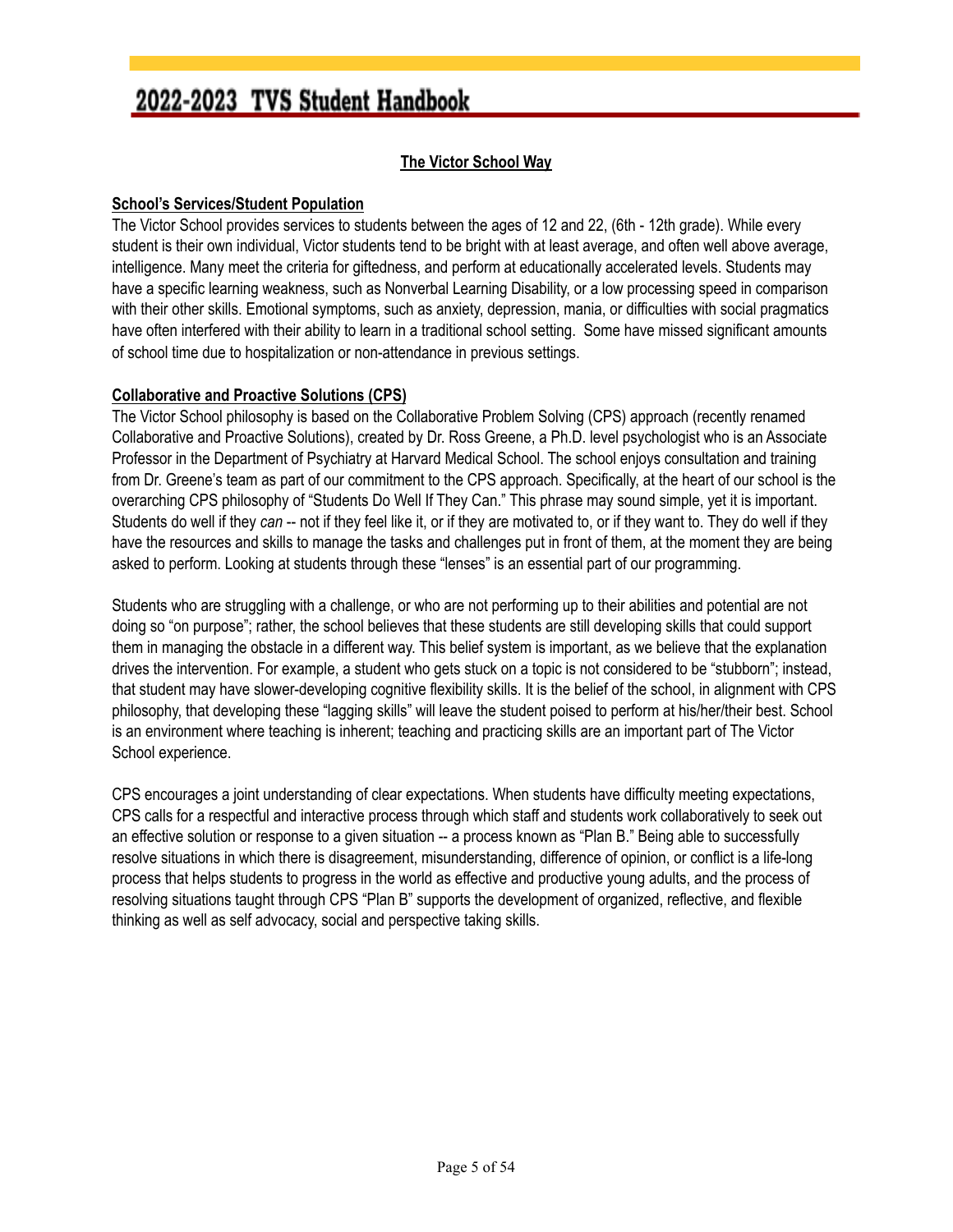#### <span id="page-5-0"></span>**Admissions Process**

The Victor School partners with families, students, and districts throughout the admissions process. The school requires a formal referral packet, including recent testing, current IEP and progress updates from the most recent two reporting periods, transcript with current classes highlighted, recommendations, attendance history, and MCAS scores if applicable, as a first step to the admission process. These documents are reviewed internally by the Education and Clinical Directors as an initial screening, and appropriate candidates are invited to tour and interview with the school.

The interview process is designed to be flexible, allowing the prospective student to gain information he/she/they need in order to make the best decision possible. TVS provides an explanation of the school's purpose and services, policies regarding student and parent rights including student records, the health program including the procedures for providing emergency health care, in addition to the planning and implementation of the student's short and long term educational goals including recommendations for follow-up and/or transition plans.

Interviews are scheduled with a member of the Administrative Team (Ad Team) prior to admission with the prospective student, their family, and any other individuals they would like to join; the district is always welcome and encouraged to attend. The interview allows the opportunity for the student and their parents to see the facilities and meet staff and enrolled students. Families and local school districts, in alignment with DESE regulations, are provided with information specific to, but not limited to, the location and access of the school's Policy and Procedure Manual, First Aide protocols, emergency phone numbers, restraint policies and procedures, and emergency procedures which are detailed in this Student Handbook including: The most current version of the student handbook can be found on our website [www.jri.org/victor](http://www.jri.org/victor).

- 1. The Victor School's statement of purpose
- 2. The types of services provided
- 3. The Victor School admission criteria and Intake Process Policies and Procedures
- 4. Review of parent rights and involvement through our Parent Advisory Group; this group shall advise the school on matters that pertain to the education, health, and safety of students in our program.
- 5. The Victor School's health care process, including provisions for emergency health care and/or hospitalization
- 6. The Victor School Suspension Policies and Planning for both unforeseen and emergency terminations
- 7. Student Behavioral Support Procedures which align with the TVS philosophy of CPS and proper use of non-violent restraints as a method of support management, violence prevention, discipline, and management of harmful behavior by a student to himself/herself/themselves or others.
- 8. Activities around supporting and preparing student skill development and daily living skills
- 9. Contractual obligations with regard to payment of services: self-pay students only
- 10. School Dress Code
- 11. Daily Schedules
- 12. Treatment strategies
- 13. Religious Practices Policy
- 14. Visiting Policy
- 15. Name and telephone number of school contacts
- 16. Complaint Policy
- 17. Approved School Calendar
- 18. TVS Code of Conduct
- 19. Anti-Hazing policy and Massachusetts Anti-Hazing Law, TVS Bullying Prevention and Intervention Plan
- 20. Student and Parent Rights and student record policies, FERPA and record keeping policies
- 21. Statement of Non-Discrimination
- 22. Cell Phone policy and Acceptable use policy regarding internet and technology use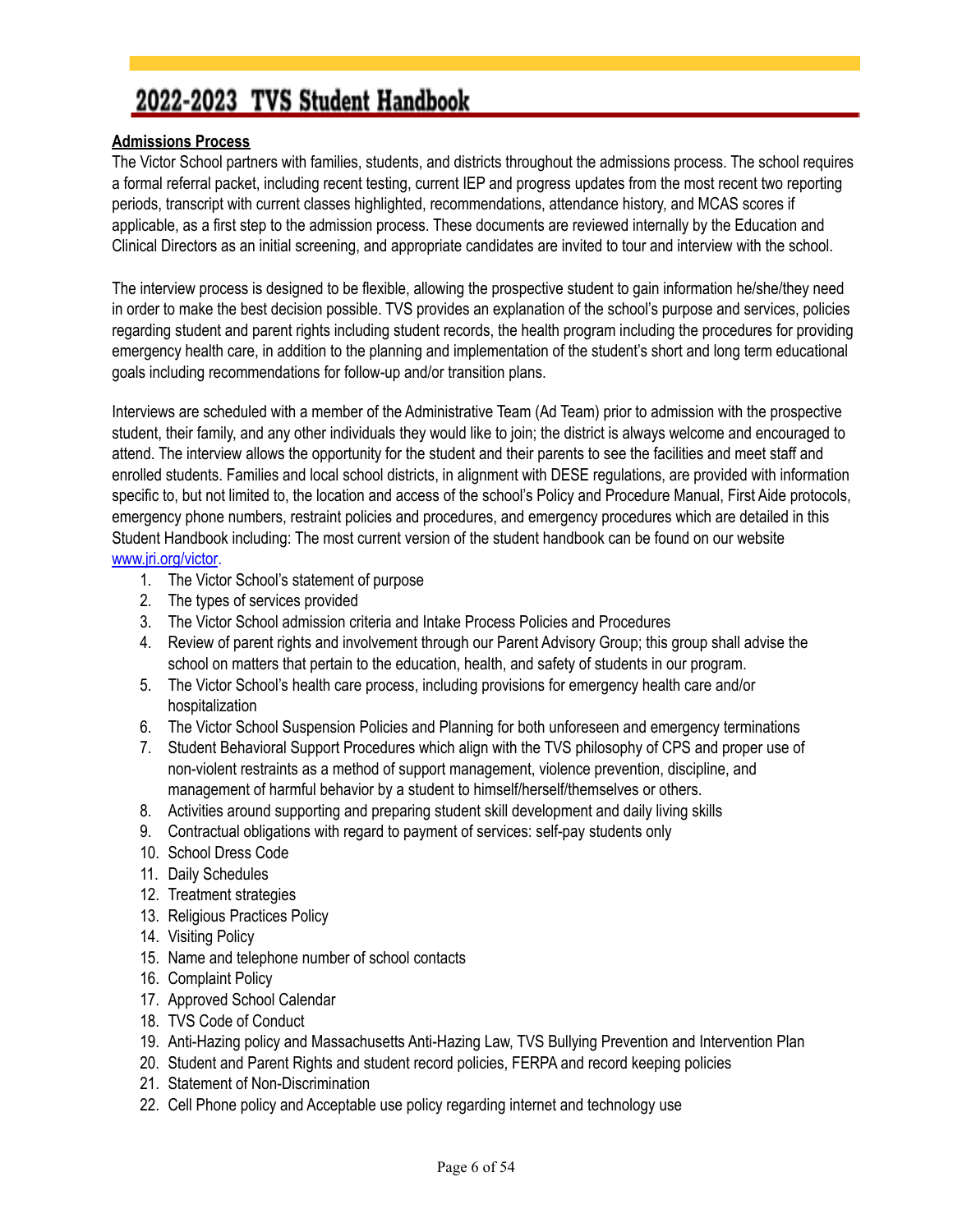#### **Intake Process**

Once a student has been admitted to The Victor School, his/her/their parent or guardian will schedule and complete an intake procedure that will involve signing a number of forms for release and authorization of information and other documentation necessary for a student to begin at The Victor School. Additionally, as required by the DESE, documentation of immunizations, a dental examination, and physical examination (which includes vision and hearing screening for all students; postural screening for students between the  $6<sup>th</sup>$  and  $9<sup>th</sup>$  grade) within the last 12 months is necessary prior to admission to The Victor School. Our nurse is available to assist families in arranging any necessary exams or retrieving documentation of recent exams from students' doctors/dentists.

In addition, there are several forms that must be signed by the school district prior to a student starting at The Victor School. These include a current IEP and a placement page (a PL-1 form) indicating The Victor School as the current placement. These signatures indicate that the sending school is in agreement that The Victor School is the most beneficial place for the student to be educated at the present time.

#### **Annual Forms**

There are certain forms signed at intake that must also be signed annually. These include:

- Emergency Medical or Health treatment by TVS staff and/or a local hospital
- Medication Administration consent by parents and physicians, at TVS for Over the Counter (OTC), PRN, and scheduled Prescription Medications during the school day
- Acknowledgement of the school's health and sexual education curriculum
- Notification of Policy and Procedure Manual location and accessible for review upon request
- Annual notification of parent's right to receive a copy of the TVS Physical Restraint Policy and Procedures which is provided within the school's Behavior Support Policies and Procedures and accessible in Addendum E of the student handbook.
- Acknowledgement of receipt of the school's official Bullying Prevention and Intervention Plan and Anti-Hazing Disciplinary Policy and Massachusetts Anti-Hazing Law, MGL 269, section 17-19, Addendum D of the student handbook
- Acknowledgement of required comprehensive medical/physical/dental examinations and immunization records
- Student allergy update
- Updated medical plans
- Emergency contact information
- Acknowledgement of JRI's Notice of Privacy Practices
- Consent for local transportation by TVS staff
- Consent for internal publication and yearbook consent which includes school identification
- Acknowledgement of the Bullying Prevention and Intervention Education policy
- Acknowledgement of the school's Parent Advisory Group (PAG), Complaint and Grievance submission and investigation process
- $\bullet$  Receipt of the current school year handbook which includes receipt of addendums  $A E$ :
	- Family Education Rights and Privacy Act (FERPA)
	- Implementation and Protection of Pupil Rights Amendments
	- Rights and Responsibilities of Person's Served
	- Commonwealth of MA Anti-Hazing Law
	- Policies and Procedures for Behavior Supports including restraint elimination policy and procedure
	- Remote Learning
	- E-Cigarettes and Vaping
	- Lithium Battery Ingestion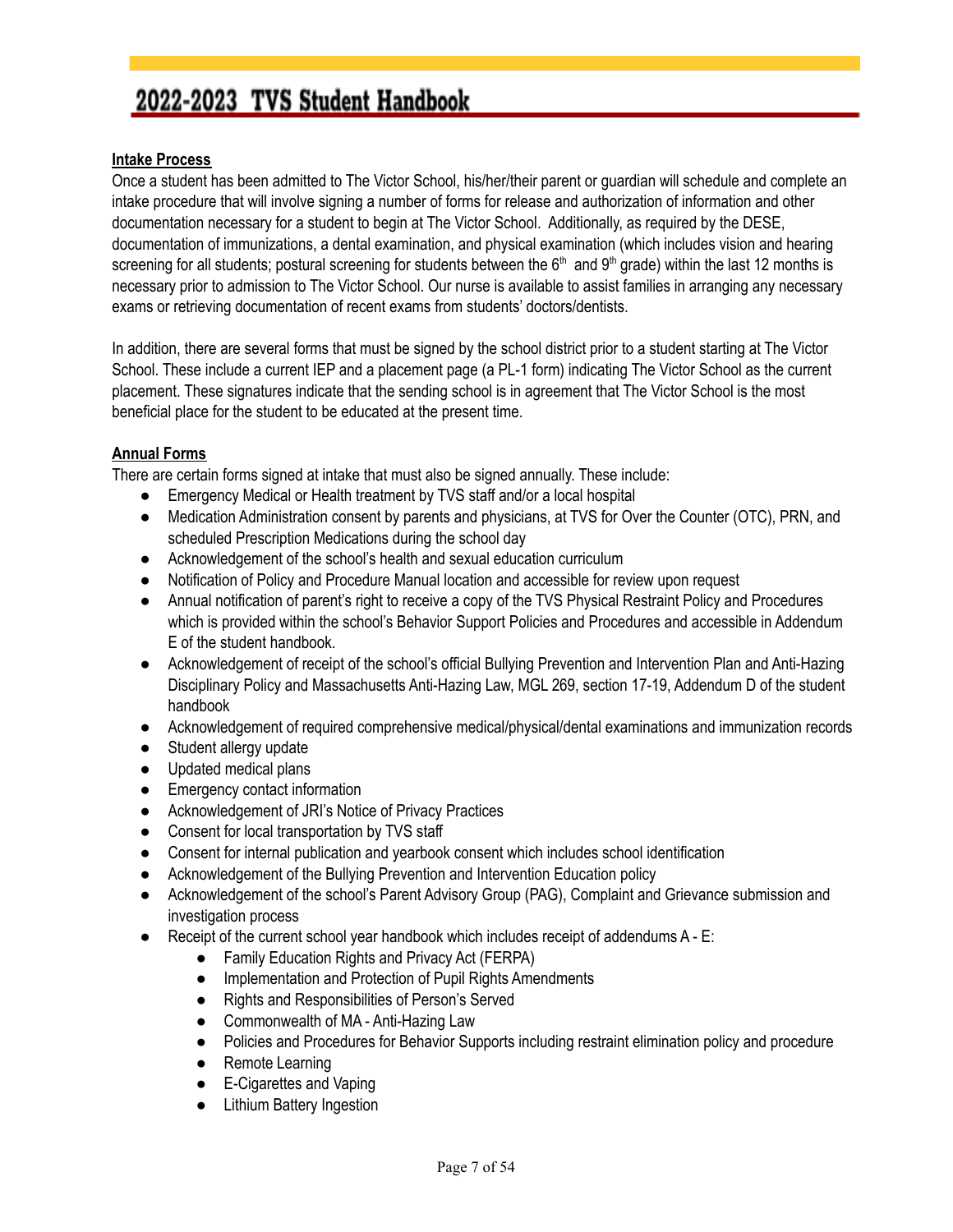#### <span id="page-7-0"></span>**SCHOOL CONTACT INFORMATION**

**The main number for the school is: 978-266-1991 The primary fax number is: 978-264-3800**

**All staff have email**; the formula for reaching someone on staff is as follows: First initial of first name, last name @jrischools.org. An example is: John Smith's email address would be [jsmith@jrischools.org.](mailto:jsmith@jrischools.org) Each staff member has a four-digit extension; a dial-by-name directory is available at x 9 off the main menu of the phone line.

● Program Director Wendy Rosenblum x 3622 [wrosenblum@jrischools.org](mailto:wrosenblum@jrischools.org) ● Director of Admissions Heidi Factor x 3602 [hfactor@jrischools.org](mailto:hfactor@jrischools.org) ● Clinical Director Shahn Knights x 3606 [sknights@jrischools.org](mailto:sknights@jrischools.org) ● Milieu Coordinator Kevin Bunnell x 3607 [kbunnell@jrischools.org](mailto:kbunnell@jrischools.org) ● School Nurse Wendy Whelan x 3603 wwhelan@irischools.org ● Human Rights Officer Sharon Fors x 3614 [sfors@jrischools.org](mailto:sfors@jrischools.org) ● School Support Marisa Di Meo x 3601 [mdimeo@jrischools.org](mailto:mdimeo@jrischools.org)

**The school's attendance line is: 978-266-1991 x3555**. Messages regarding absences, late arrivals, early dismissals, or any other essential information the school should have prior to starting the day should be left here. This number accesses a voice mailbox which is checked periodically throughout the day.

**Text Alert System** - The Day School Division uses the text alert system to communicate with parents/guardians regarding important notifications which may impact the school day, such as, educational updates, inclement weather, or in the moment information. *How to opt-in* to receive text message and voice message alerts from The Victor School:

Using your cell phone - text a message to: **22300**

text the word: **alert**

Please note: If you have a text message plan, these messages will be included in that plan; otherwise, standard text *message charges apply.* Once this is confirmed, you will be able to receive informational or priority messages from The Victor School. If you have any questions, please contact Sharon at [sfors@jrischools.org](mailto:sfors@jrischools.org)

#### **The Victor School is a Smoke Free facility**

The JRI Day School program is a smoke free facility. Smoking, Vaping, E-cigg usage is not authorized on site, within the building or on school grounds. For more information, please refer to the Day School [Division](https://drive.google.com/file/d/11k0YrymdAD1dLwZHGiMo5usAsxlxT4YI/view) Student Vaping and [E-Cigg](https://drive.google.com/file/d/11k0YrymdAD1dLwZHGiMo5usAsxlxT4YI/view) Policy.

#### **TVS Policy and Procedures and Emergency Postings**

In alignment with the Department of Elementary and Secondary Education, The Victor School has a Policy and Procedure Manual, a Health Care Manual, and Emergency Procedures for evacuation purposes and phone numbers for immediate contact. The manuals and postings are located in the reception area of the school and are available upon request. Please contact Sharon Fors at 978-266-1991 x 3614 or [sfors@jrischools.org](mailto:sfors@jrischools.org) to schedule a time to review the TVS policies and procedures.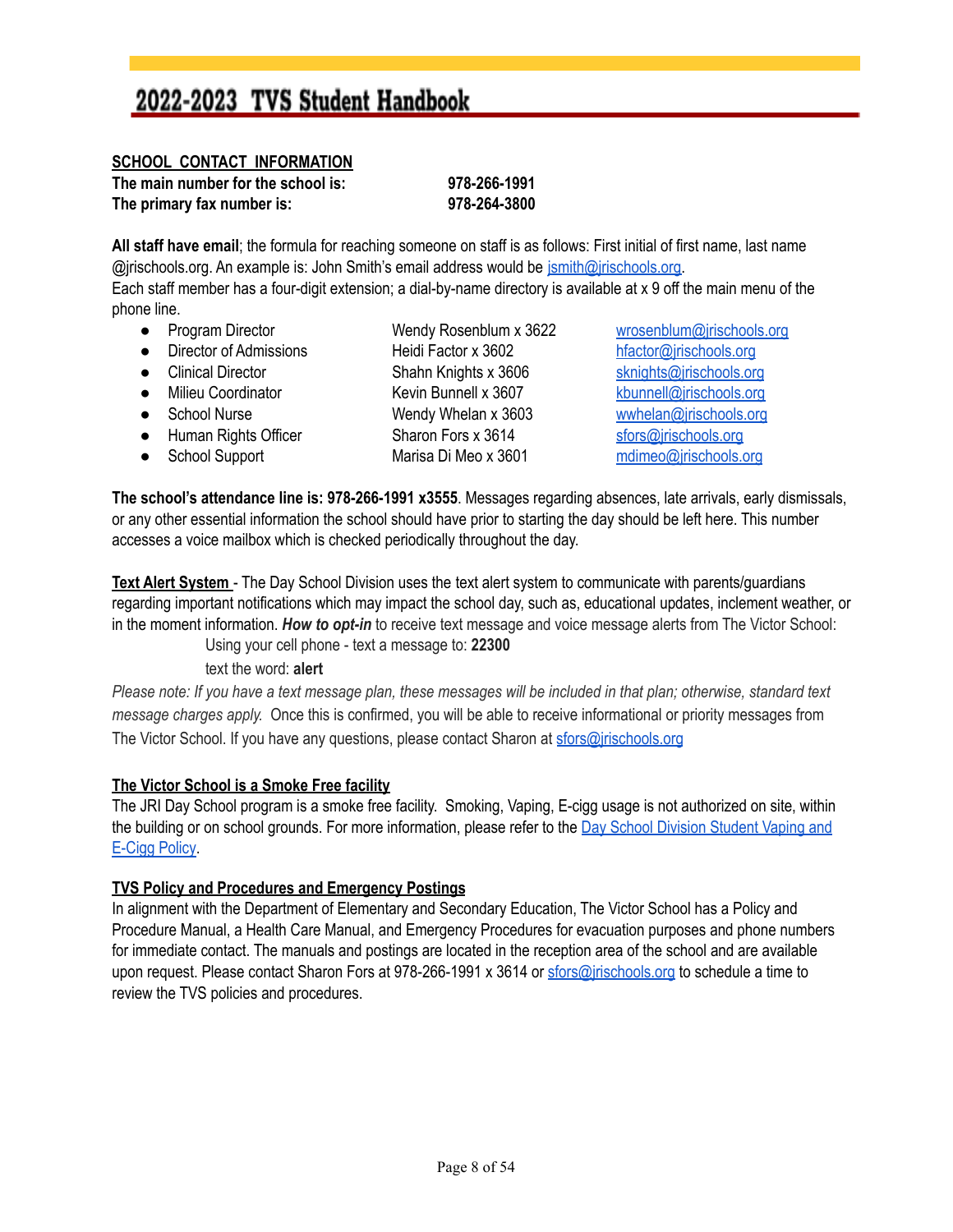#### **Clinical Skills Coach**

Our clinicians are called Clinical Skills Coaches to highlight the primary goal of the clinical work at school: to provide individualized and group interventions to support students in managing social and emotional struggles so they can effectively access the curriculum.The student's Clinical Skills Coach (CSC) serves as the primary liaison between the school and the students' parents/guardians and collaterals; the CSC should be the first staff member contacted regarding any concerns about that student. The name of the student's CSC, email, and phone extension at The Victor School will be given to the student and his/her/their parent(s)/guardian(s) upon formal entrance to The Victor School. The CSC is responsible for coordinating and balancing the student's social and emotional needs with the student's educational plan in alignment with the IEP, supporting transitional progress, and serving as the primary liaison between school and home/collaterals. These goals are accomplished via case management support, crisis prevention and intervention, family meetings, daily skills groups and workshops, advisory team meetings, and regular check-ins with students. It is important to highlight that the clinical services at The Victor School are not designed to *replace outpatient therapies and supports.* The school's Clinical Skills Coaches are not available outside of regularly scheduled school days and hours, and cannot provide on-call support.

Our clinical team is composed of licensed and licensed-eligible clinicians who receive ongoing training in a number of interventions and supports. While Collaborative and Proactive Solutions (CPS) is at the heart of our programming, expertise in the following is also available: Dialectic Behavior Therapy (DBT), Cognitive-Behavioral Interventions/Therapy (CBT), Trauma informed therapy - Attachment Regulation Competency (ARC), social pragmatics, and executive functioning.

The Victor School is committed to training new professionals. Toward this end, the school has relationships with Simmons College, Salem State College, and Boston University, and is fortunate to have Master's level student interns through various social work programs working on campus. The school does not assign these interns to a case without the family's permission. Interns are provided with significant individual supervision and participate in all group supervision meetings held by the full clinical team.

#### ● **Check-ins/Coaching**

A student may access and utilize clinical support by asking for or scheduling a "check-in" to discuss any significant event that is relevant and impeding their ability to complete class work and use class time appropriately. Students are expected to remain in their classes until an appropriate coach is available to meet with them. Coaches meet with students to problem-solve in a collaborative manner and make appropriate plans to help the student become more productive in class. Emotional and mental health challenges are accommodated within the classroom setting in coordination with teachers and coaches based on a student's need as outlined in their IEP. Coaches will help students identify, learn, and develop healthy strategies for them to attend to their classroom responsibilities.

#### ● **Family Meetings**

Clinical Skills Coaches serve as the primary contact for family members. However, coaches also work in tandem with the academic team. Parents will often hear from both the coach and students' teachers simultaneously. We encourage all families to meet, at least monthly, with their coach and to maintain weekly communication to monitor progress and troubleshoot areas as needed. With respect to schedule demands affecting families, some meetings may be held before or right after school hours, or via conference call. Each student and their family are active participants developing goals and evaluating progress on treatment plans on at least a quarterly basis with their coach.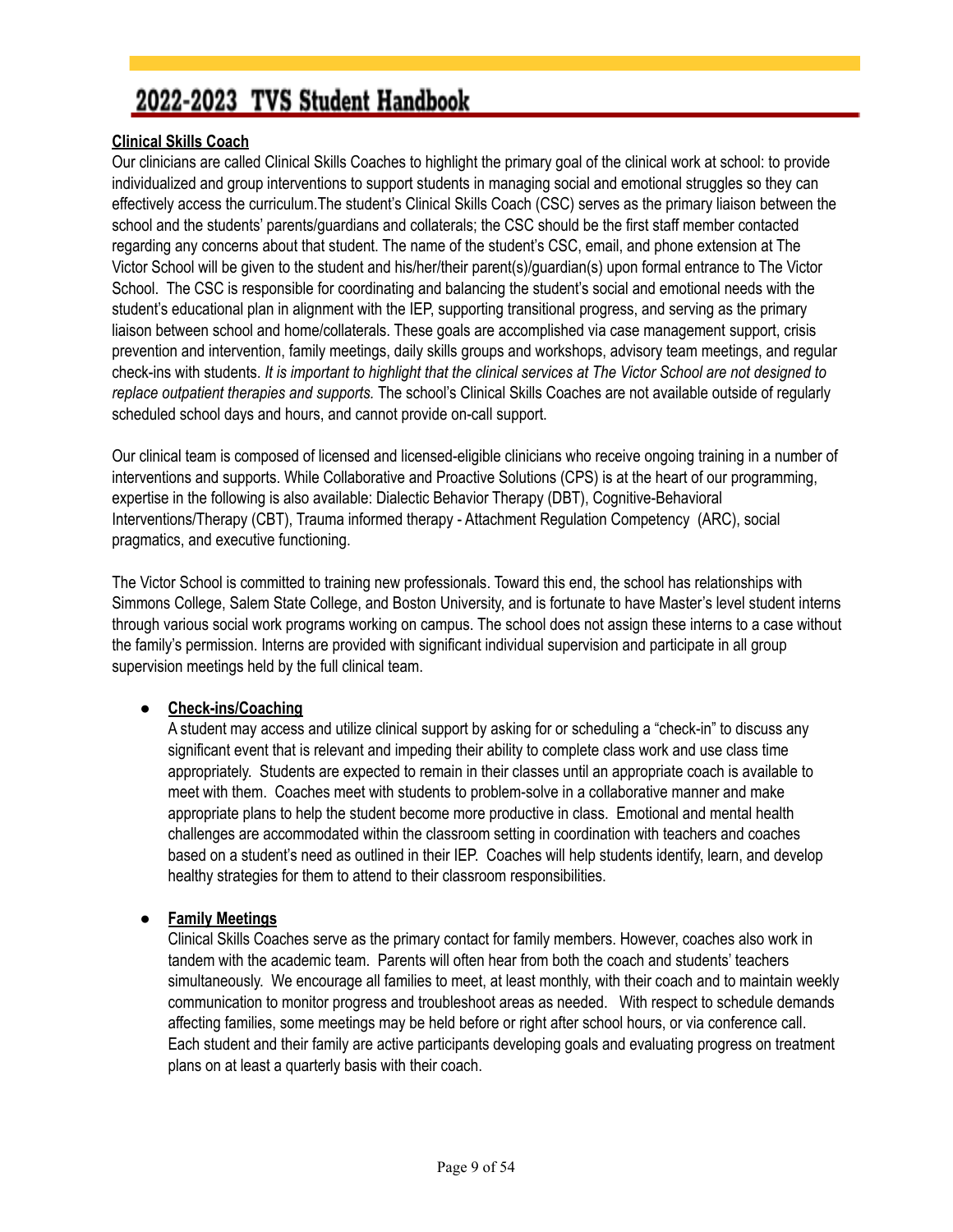#### ● **Case Management/Collateral Contacts**

Clinical Skills Coaches work closely with outpatient treatment teams to ensure timely communication, as well as to coordinate treatment. Outpatient providers can include, but are not limited to: individual therapist, family therapist, psychiatrist, psychological testing administrators/providers, DMH workers, home based supports, and medical providers. TVS recommends that students have consents with an outside therapist and/or team permitting communication between the school, family and providers in place. Releases of Information are required for each outpatient provider prior to communication taking place. In general, students make more progress when there is communication between providers.

#### **● Clinical Coaching Goals**

The Clinical Team is focused on goals designed to support student progress and development in conjunction with each student's IEP:

- 1. To provide all students with a supportive school environment where new skills can be practiced safely.
- 2. To support continued development of the individualized, positive traits inherent in each student.
- 3. To promote incorporating self care and wellness into their daily schedules.
- 4. To encourage and support the development of tools and resources that students can access on campus and in the larger community.
- 5. To encourage and support the development of self advocacy and communication skills within individual students and the community as a whole.

Parents/guardians should always feel free to leave a voicemail for the student's CSC. Staff check their voicemail and email daily. Clinical team members are generally able to return all correspondence within 24 hours of receipt. Please note that at times clinicians are off-site at training or other meetings and their voice mail messages will be changed to reflect their schedule.

#### **Academic Advisor/Advisory Teams**

Upon enrolling as a student at The Victor School, each student is assigned an Academic Advisor. The Academic Advisor, a member of the teaching team, works closely with each of his/her/their students to become familiar with the student's learning style, strengths and needs, level(s) of academic proficiency in each content area, and the types of support the student might require to be successful in the classroom. Academic Advisors assist with writing goals and objectives for the academic component of each student's Individualized Educational Program (IEP). Academic Advisors prepare updated information for staff, parents/guardians, and collaterals regarding each student's academic progress and performance. They meet with students daily in a designated advisory period to review academic progress and to discuss progress on IEP goals. They also confer about the student's strengths and areas of challenge, and the accommodations that are in place in the student's IEP to assist the student's learning. The Academic Advisor then reports these conversations to the TVS team in a meeting designed to update on the student's progress and growth.

Academic Advisors work in partnership with Clinical Skill Coaches; each Advisory Team shares a caseload of students to facilitate the gathering and sharing of information. Thus, students have at least two identified "point" people with whom to discuss any concerns, academic or clinical, that arise. The partnership structure ensures that communication is efficient and targeted to a thorough understanding of each student's unique profile and needs.

The Academic Advisor is also the student's academic advocate, and attends Team meetings to present information on the student's present level of functioning and progress on IEP goals, suggest accommodations and future goals, and answer academic or classroom-related questions. The Academic Advisor is also the key contact person when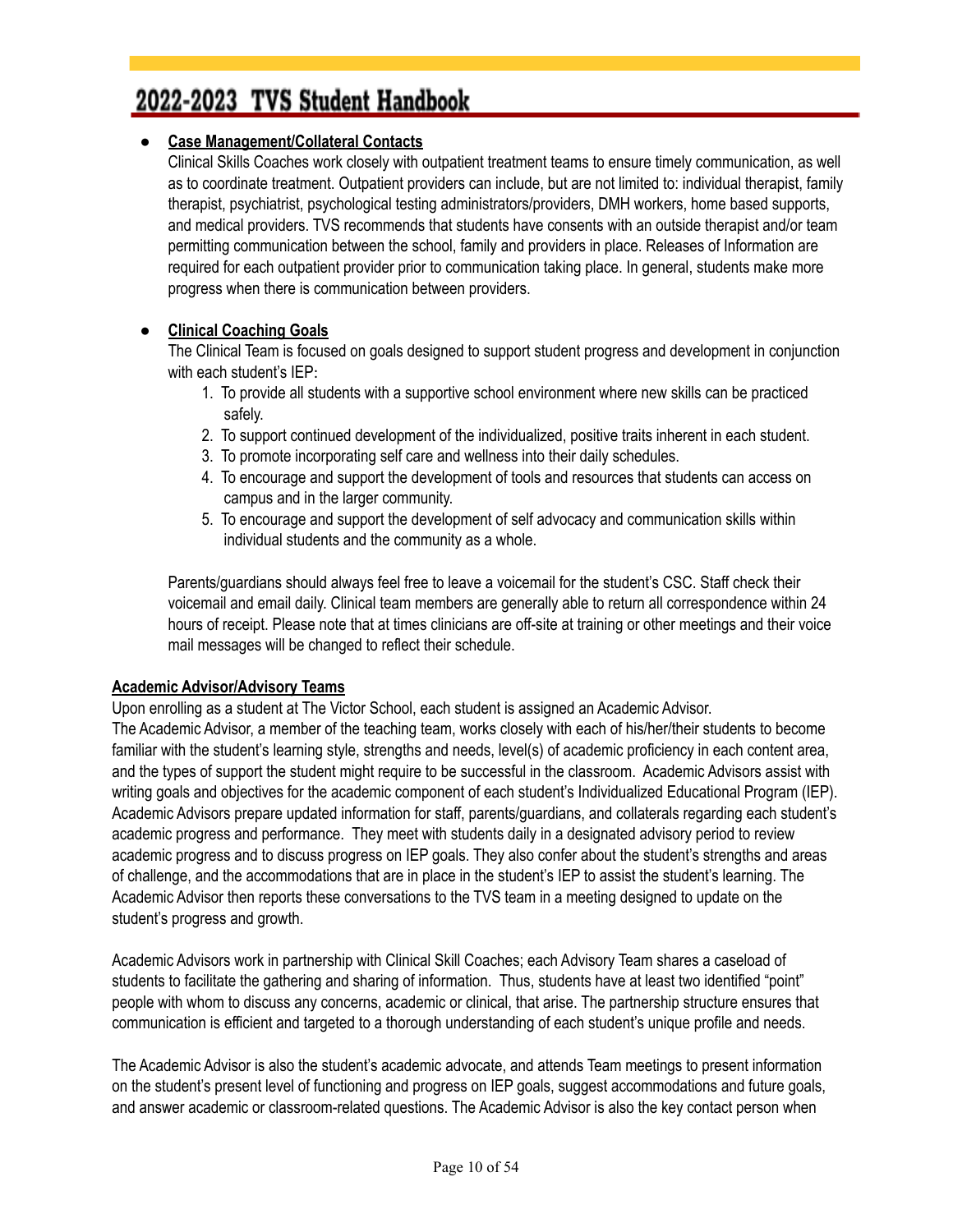parents have an educational question or concern. As your student's advocate, the Academic Advisor has a wealth of knowledge about each of his/her/their assigned students, and is available via email, phone, or attendance in family meetings provided they have at least one week's notice.

#### **● Communication with Teachers**

Teachers, due to the nature of their classroom commitments, have limited access to email or phone messages during the course of the day. Please allow up to 72 hours for a response should you leave a message for a teacher. Teachers update student grade progress approximately every other week. While in certain situations more regular updates may be warranted, for most students, the two week frequency for updates tends to provide the most accurate, representative information. Additionally, information parents regularly seek can often be found on Google classroom (current classwork and assignments) or on the most recent grade postings (noted above), including missing assignments and overall performance.

The Victor School does not have a set time for parent-teacher conferences. Instead, teachers are available to schedule phone meetings as requested by the parents. We respectfully ask that these appointments be scheduled one week in advance, and whenever possible, during times that teachers are not scheduled to be in the classroom.

#### **Transition Support Services**

The Victor School's overarching belief in Collaborative and Proactive Solutions is strongly footed within the Transitions Component. Our philosophy, "Students do well if they can," drives our transition plan. Students benefit from the clear understanding of areas of strength that can be built upon to manage challenges that come their way, as well as continued development of lagging skill areas that may pose challenges as they transition into new environments, such as college or the workplace. Providing hands-on experiences and real-world exposure with practice through job shadowing, internship, college campus visits, guest speakers, volunteer experiences, and/or highly varied skill groups are foundational components of our programming. Our team works closely with parents, students, and collateral members of the team to design a comprehensive transition plan that supports the student in realizing his/her/their vision.

#### **● Guidance Meetings**

The Transitions Coordinator is available by appointment to meet with students and/or their families to focus on individual goals.

#### **● Skill Assessments**

TVS offers a series of standardized assessment tools: The Casey Life Skills Inventory, The Harrington O'Shea Career Decision Making Inventory, & The Study Habits and Skills Checklist. These are administered throughout a student's stay at TVS to maximize data and to demonstrate areas of growth and need.

#### **● Career Exploration & Skill Development**

TVS provides opportunities for students to meet professionals in a variety of career paths via Career Day, job shadows, and guest speakers. TVS also offers support for students in developing pre-employment skills, including resume building, job and application search, interview skills, and securing references.

#### ● **College Exploration**

TVS hosts a College & Transitions Fair in the Fall with representatives from local colleges and other transitional programs. We also take field trips to local colleges where students have the opportunity to tour, participate in an information session, and eat lunch in the dining hall. Senior Seminar is a group that walks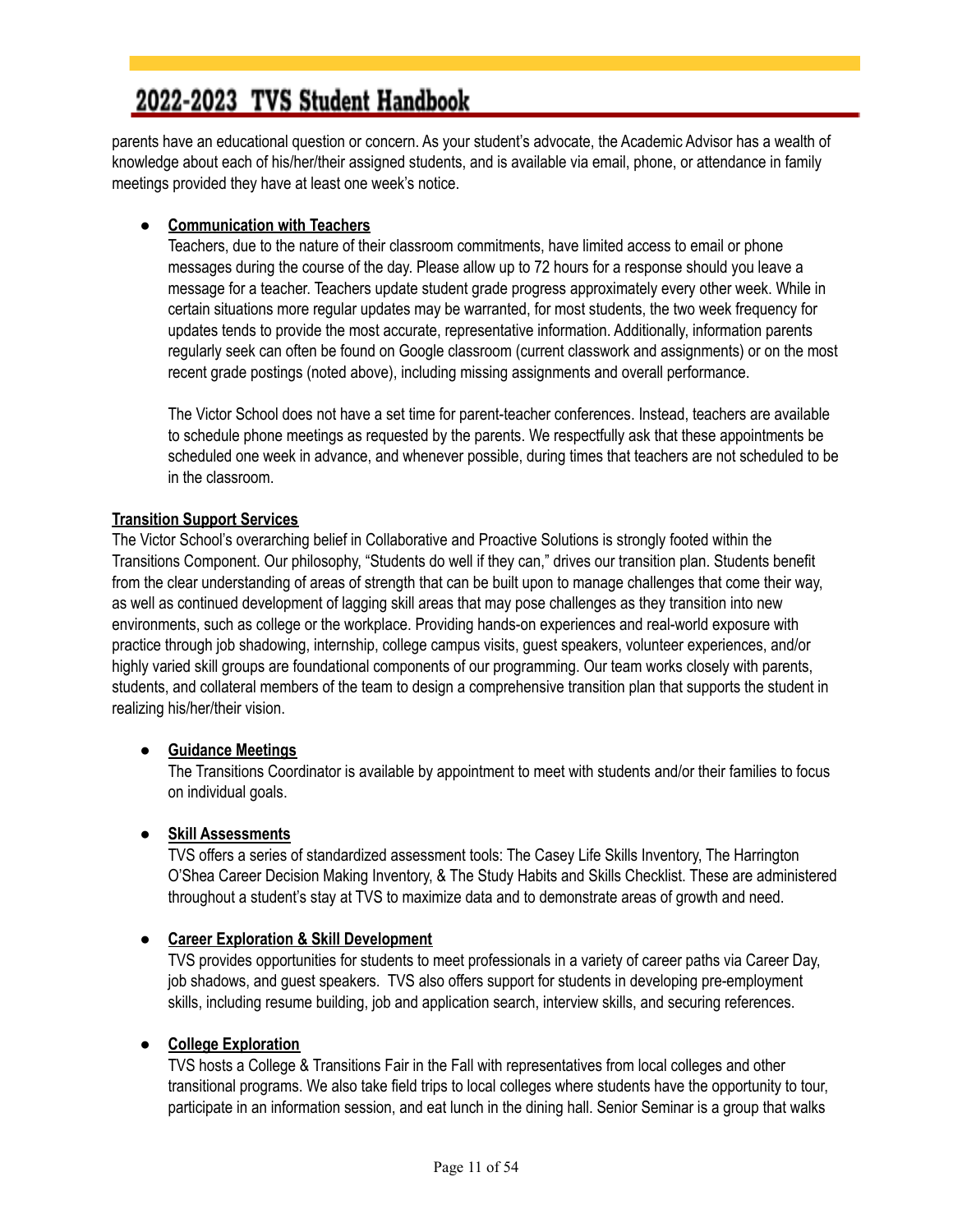students through the college search and application process. For more details please contact the Transitions Coordinator for the "Guide to College Planning".

The TVS Transitions Program provides our students with individual and group supports and activities to work on their personal transitional goals.

#### **Pods**

The school distinguishes middle schoolers, lower and upper classes of students by "pods." Students in grades 6-10th make up the Lower Pod, while students in grades 11-12+ are members of the Upper Pod. Students in 6-7th grade have less interactions with older members of their pods with respect to their specific developmental needs. Pods were developed to meet the unique needs of these grades, develop a stronger cohesion among similar peer groups, acknowledge the different social and academic needs, encourage friendships with similar ages of students, and provide a stronger network of clinical and educational access for each student.

**The Lower Pod** comprises students in middle school and early high school.

Students focus on:

- social development
- metacognitive and executive functioning skills
- emotional regulation, including setting and maintaining boundaries within friendships
- recognizing times that they are more likely to emotionally react, and learning how to change these reactions with specifically applied skills are all areas explored

As students develop, there is increased focus on social development, awareness, and skills to support regulating emotions and managing their individual needs. Students learn how to advocate for and access their accommodations, develop team building skills and cohesion. They also learn and practice skills to support the development of healthy lifestyles, make safe choices, and learn how their educational disability and emotional struggle impacts their learning profile both in and out of school. Students in the lower pod are involved in the design, preparation, and implementation of school-wide events throughout the school year, and attend anti-bullying, digital citizenship, and sex education programming. Parents are invited to forums and meetings that address the learning challenges and emotional struggles that impact both the students and their families.

#### **The Upper Pod**

Students focus on:

- post-high school planning that may involve college or career
- independent living skills, getting a driver's license and/or job, and job maintenance
- recognizing and developing their support system
- sharing experiences and problem solving as young adults with complex issues
- making healthy lifestyle choices are additional skills focused on in this group

Upper Pod students are invited to meetings that involve graduation planning, college tours, resume-writing workshops, and job interviewing skills. Students in the Upper Pod attend programming developed by the Transitions Coordinator that supports these goals. Upper Pod students attend anti-bullying, digital citizenship, and sex education programing, as well. Parents are invited to forums and discussions related to these topics. Other transition planning opportunities available to students in the Upper Pod may include: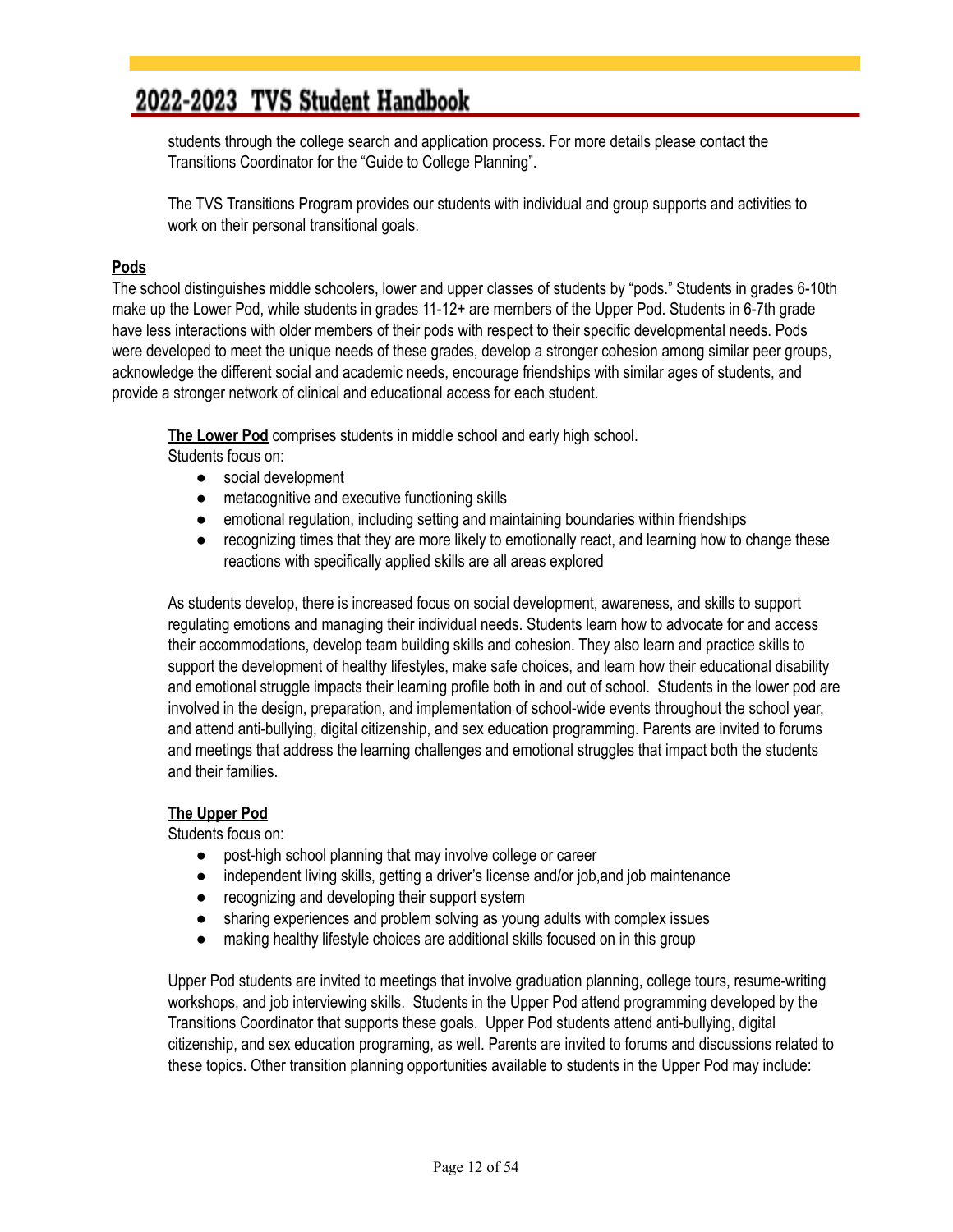#### **Driving & Off Grounds Privileges**

These privileges are a way for students to practice independent living skills and specific transitional goals in the community. Juniors and seniors are welcome to apply through their Advisory team.

#### **Dual Enrollment**

College bound seniors may benefit from taking a college class and experiencing campus life while having support from TVS. We have a close relationship with Middlesex Community College, Bedford Campus, and have been successful in connecting a number of students with their first college course. For more details, please contact the Transitions Coordinator to request the "Dual-Enrollment Information Packet & Application."

#### **Internship Programming**

The Victor School provides a work experience program that allows eligible students to volunteer in the local community gaining vocational training. Students are walked through the process of applying and interviewing in addition to being part of a job skills group where they develop interview and work readiness skills. TVS also offers a staff supported community service group for students who need more direct supervision.

#### **PSAT & SAT**

TVS offers these tests on campus, with familiar staff administering them. PSATs are offered in October during school hours. SATs are offered in October, May, and/or August on a Saturday. See the Education Director for applications and deadline information.

#### **Team Meetings**

Each year, every student's Individualized Education Program (IEP) is updated. During this meeting, the student's progress is discussed, and goals are updated and/or changed. In preparation for that meeting, each student will be asked to meet with his/her/their Advisory Team to discuss concerns and thoughts about the future. Students may also be asked to complete several surveys and/or questionnaires to assist us in transition or career planning, to aid our understanding of their learning style and/or strengths. Students are encouraged to attend their annual meeting to represent their views about who they are and what they think are appropriate goals for the upcoming year.

Sometimes, additional team meetings may be held throughout the year to check on the student's progress, discuss possible transition back to the sending school, or to talk about concerns. Students are encouraged to attend the team meetings to practice advocacy skills.

#### **Skill Groups**

Therapeutic groups occur on a daily basis and are led by the clinical skills coaching team. Students choose among a host of group opportunities based largely on Michelle Garcia Winner's social thinking concepts. Skill groups are designed to address lagging skills in the areas of cognitive flexibility, abstract and inferential language, perspective taking, using verbal language appropriate to the situation, and relating to others with empathy, humor, and curiosity. In addition, skills groups help students examine a number of topics related to adolescence, friendships, parents, siblings, life transitions, and complexities of these relationships. Students learn to offer support, receive feedback, examine their roles in the situation, problem solve, and develop more complex social awareness.

Skill groups also introduce, reinforce, and stimulate student curiosity around new skills that can help them when they are feeling anxious, depressed, or overwhelmed. Students are encouraged to practice and use new skills and emerging skills throughout the school day to help them return to/or remain in classes. Skills groups cover a wide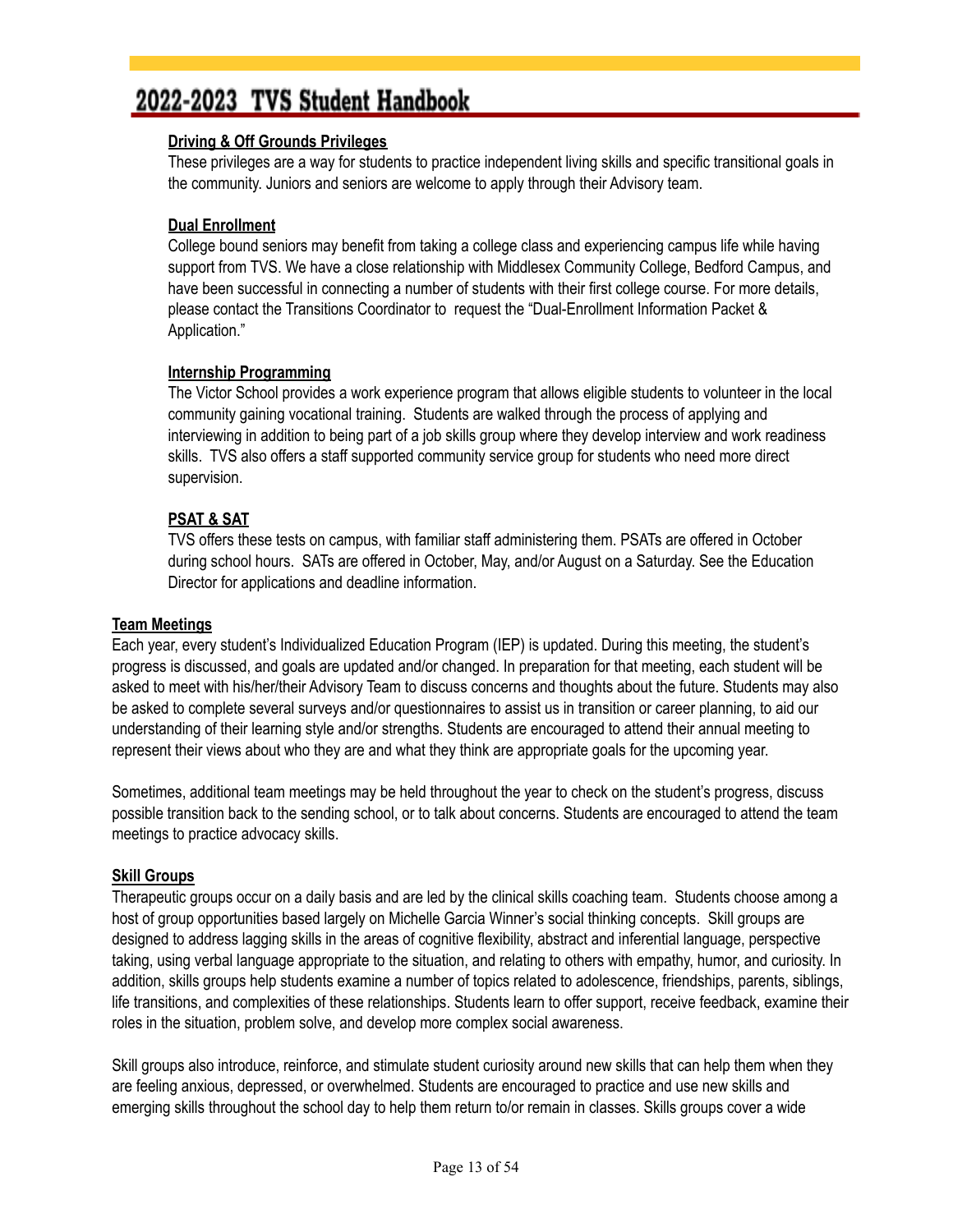range of topics that help students learn new tools or reinforce coping skills through hobby development, health and wellness, social opportunities, community service, college prep, and independent living skills. The skills groups rotate every term and are often driven by student request and interest. These groups offer opportunities to focus on topics that may be more serious or pertain to specific situations, we ask that students understand the following:

#### **Confidentiality**

Respect the confidentiality of information shared in the group setting, meaning: group issues are not to be discussed with students outside of group; however, students can discuss group topics with their individual clinician privately. Group facilitators reserve the right to share issues related to safety or an individual student's treatment plan/IEP as necessary. Safety issues, including those that occur outside of school, will not be kept confidential.

#### **Respect**

Group members are asked to be on time for the group and remain in group until the end of the group session unless directed by their group facilitator. We also ask that students avoid behaviors that have the potential to separate themselves from the group community (ex: reading or listening to music in their ear buds, use of cell phone in any way).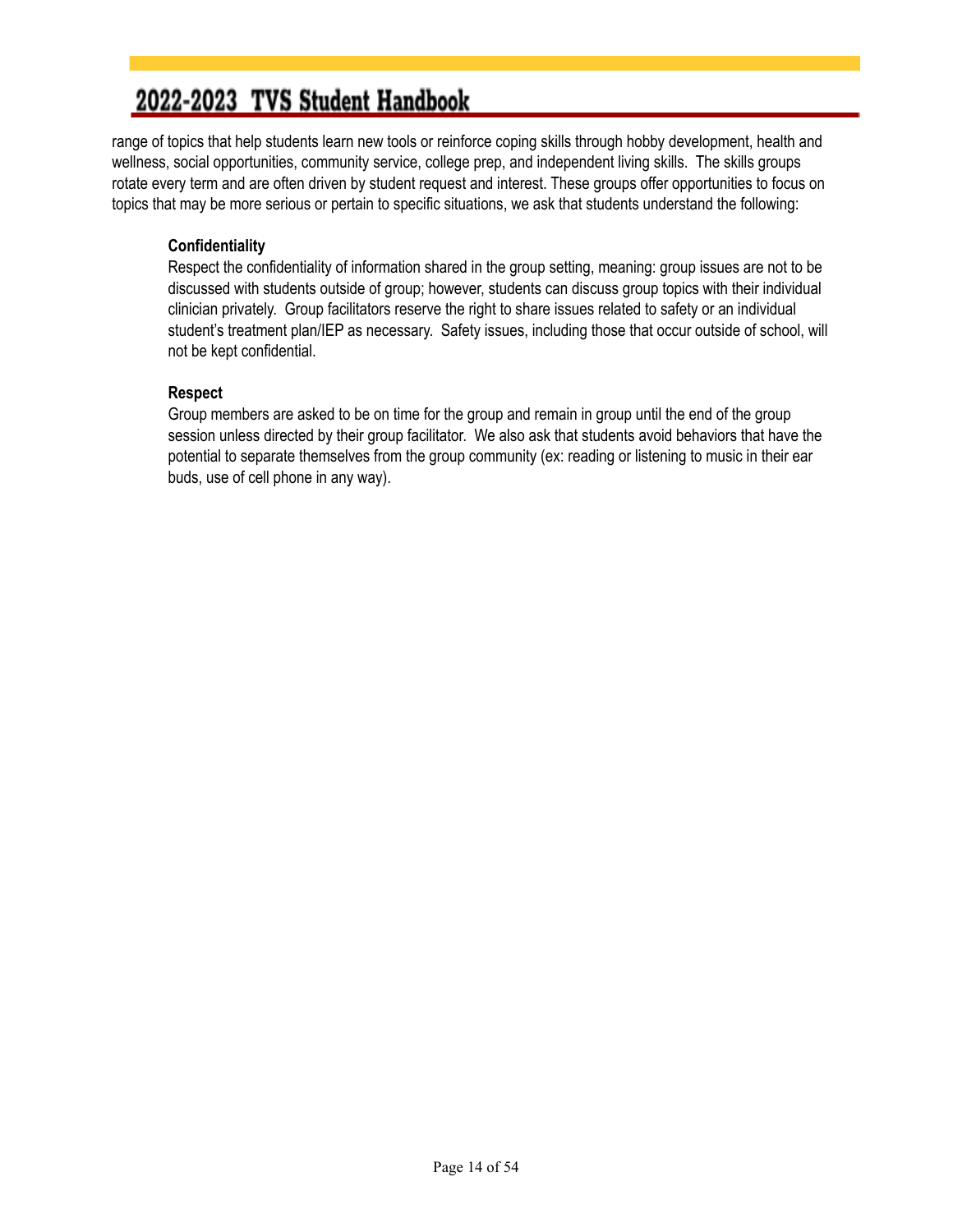#### **Nursing Services**

The services provided at The Victor School support our philosophy of health and wellness and reinforce preventative health care. The school nurse is on-site daily from 8:20am to 3pm. Permission to see the nurse during class time should be secured from a teacher. In order to maintain student privacy and confidentiality, the nursing office may be used by one student at a time, and is reserved for students who are ill, hurt or need medication administered.

#### **Sickness**

The school strives to maintain a healthy environment for all members of the community. We respectfully ask that students who experience illness at home return to school after being fever- or vomit-free for 24 hours to help prevent the spread of germs, and that parents/guardians contact the attendance line with absence information. Similarly, students who exhibit these symptoms at school may be asked to recover at home. The nurse or designee will contact parents/guardians as necessitated by the symptoms observed.

#### **Health and Medical Plan Management**

The school will coordinate with families, students, and doctors when allergy management and specific medical plans are required. These plans should be updated annually or at any time that a change occurs. The nurse ensures all staff are trained according to these plans, and oversee their implementation.

#### **Annual Examinations, Immunization Record, and Screenings**

Parents/guardians are asked to submit updated physicals and dental screenings for students to the nurse, as they occur or on an annual basis. Upon Admission DESE requires the school to receive current copies of health exams and screenings (exams must have been conducted within 12 months of the date of admission to the program.) These include physical exams, immunization records, dental exams, hearing, vision, and postural exams. For emergency admissions only, receipt of these exams and screenings may be received up to 30 days after the admission date. Annual health exams and screening updates are required to be sent to the school program upon renewal of admission each school year. The school collects immunization records and health screenings in alignment with DESE regulations. The nurse is able to provide the required hearing, vision, and postural screening should a doctor's visit not include these.

#### **Medications**

Student medications (with few exceptions, see below) are kept locked and are dispensed only by the school nurse or a designated staff trained in the administration of medications. Medications are administered in alignment with required written documentation by the student's physician, clearly stating the name, dosage, time(s) of appropriate dispensation, and the prescribing doctor's name. Medications will continue to be administered unless documentation is provided by the physician noting changes, including discontinuation.

Students are monitored for side effects of medication, and students should inform the school nurse if any side effects are experienced.

Students requiring a rescue inhaler or epinephrine auto injector should carry these items with them due to the immediate nature of their use, given the school nurse has received all required documentation. As a general expectation, students are not permitted to carry their own medication with the exception of doctor authorized plans for rescue inhalers or epinephrine auto injectors. The nurse, in collaboration with the student, family, and advisory team, will develop plans to ensure this use is documented and appropriately supported by staff. In some instances, students, as part of a treatment or transitional plan, carry a dose of a medication on their person. The nurse will support the student in developing an administration plan in these instances. A doctor's order, as noted above, is required for all medications administered during the school day.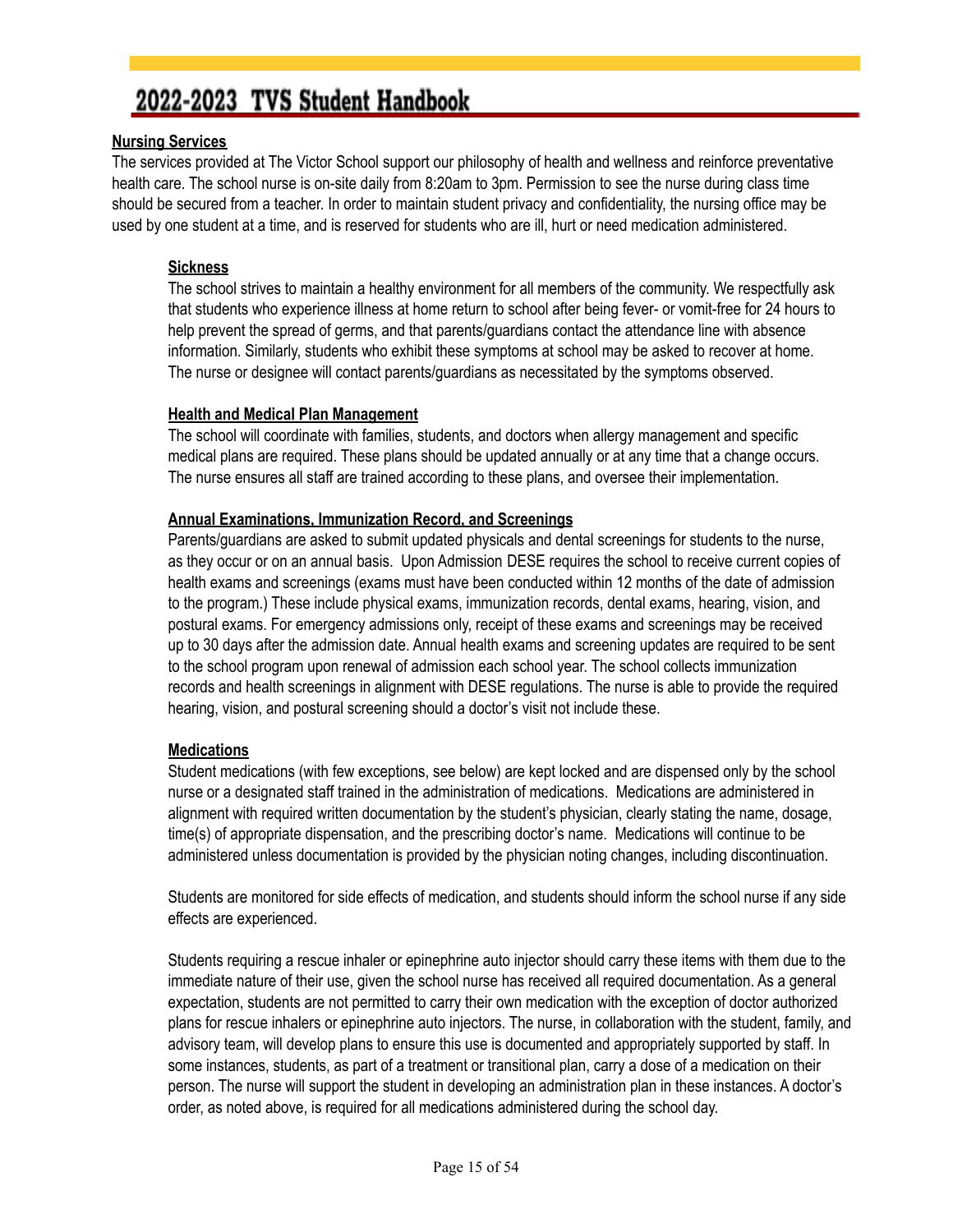Parents/guardians should contact the nurse regarding any changes to a student's medication. This includes medication dosage or time changes, the addition of new medications, and the discontinuation of existing medications. As noted above, the school requires a doctor's order to administer or change the administration of medications. Doctor's orders must be updated annually (or when changes occur) and parents/guardians must provide annual consent for over-the-counter medications to be administered. The school keeps a stock of acetaminophen, ibuprofen, cough drops, and Tums/generic antacid which may be administered in alignment with signed annual physician's consent and doctor order.

We ask that students not transport medications to/from school. The nurse is available to support parents in making arrangements for medication transport.

#### **Cutting/Bandages Policy**

Open wounds must be covered at all times on campus with respect to safety and hygiene. The school does not maintain a policy on healed scars from self-inflicted or accidental wounds, and is empathetic to the varying reactions that students may have to seeing these scars. Students come to TVS with a myriad of symptom histories, and have a myriad of reactions to various stimuli -- some students may be triggered seeing scars, others are triggered at having to cover theirs. One policy alone does not address all of these needs. The school works closely with students, families, and collaterals, and reserves the right to request that students cover any part of their person that is causing distress to the larger community. These decisions will be made on a case-by-case basis, and shared with all involved parties.

#### **Lithium Battery Ingestion Procedure**

In alignment with agency regulations, if a student has ingested a lithium battery, the school has a process on how to respond to this situation. Please see the Lithium Battery Ingestion [Procedure](https://drive.google.com/file/d/1eGf6I24-25QoghSad4Ubdjo8rDLtX_gW/view) for more information.

#### **COVID Protocols**

The School is committed to the safety and health of all members of its community. In response to the global COVID-19 pandemic, The Victor School developed protocols to help ensure the safety of its students, staff, and visitors. These policies are continually updated as CDC, State, and local Board of Health guidelines are updated, and can be found on the school's website or by contacting the school directly.

These policies have helped support the School maintaining in-person learning throughout the pandemic period. Should a situation occur where learning must be accessed remotely (such as due to a State mandated shift to remote learning, or in specific student instances where a student's Team has determined this need and reflected such in their IEP), all School rules remain in effect and are applicable to remote learners.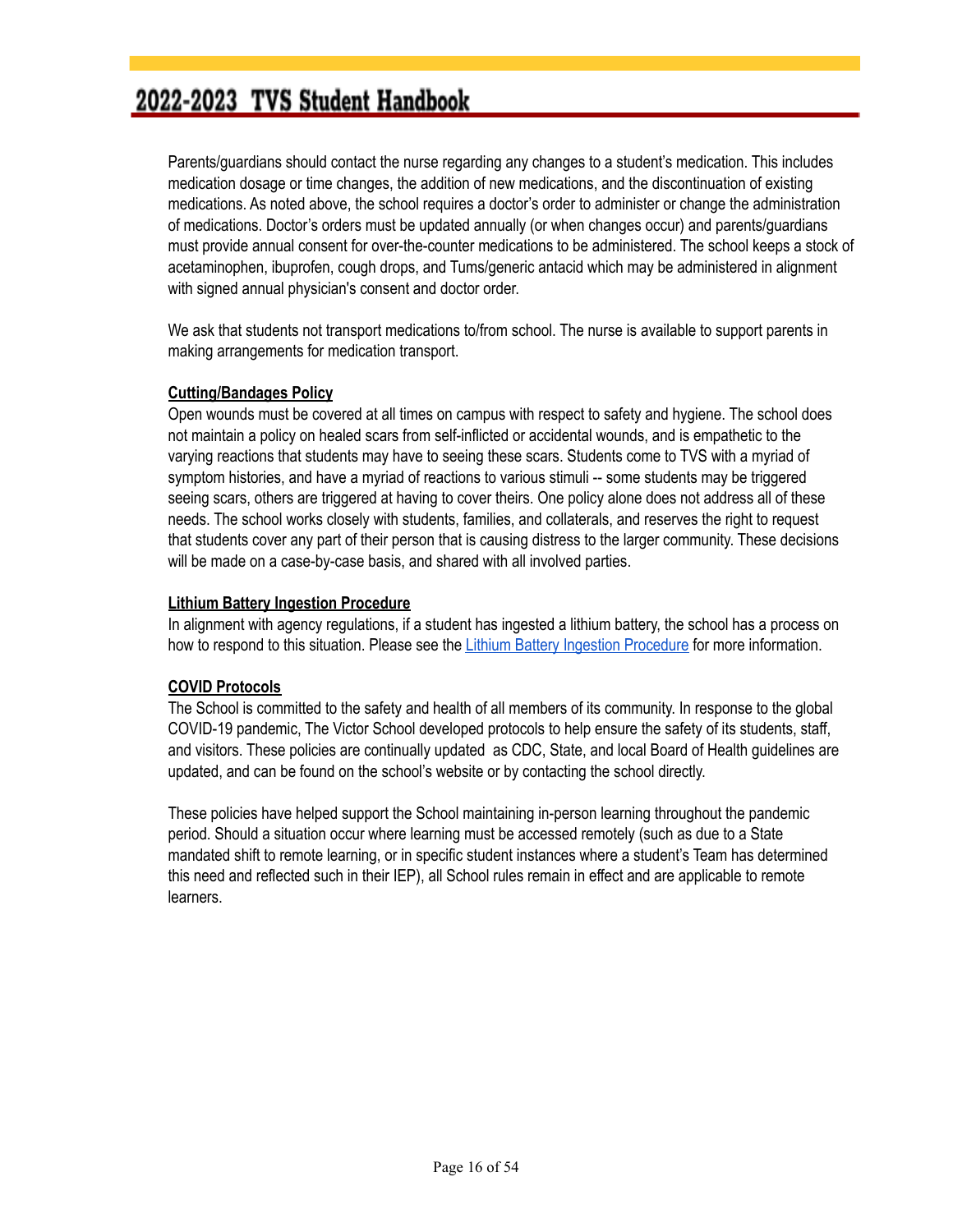#### <span id="page-16-0"></span>**Complaint/Grievance policy**

Any person, including any student, can express a complaint or grievance which will be explored by a Human Rights Officer in a timely manner. The complaint form and full procedure policy are found on the Student Rights board, in the Human Rights Officer's office, or, alternatively, can be distributed to a student by any member of the staff team. Students are encouraged and offered support to first work with the parties involved in their complaint.

The full complaint procedure policy is distributed to students and their families at the time of intake, and reviewed *annually.*

Complaints are defined as any situation that arises from a concern about the treatment of the person served by JRI programs and services. This includes any situation or action that the person submitting the complaint may have considered to be dangerous, illegal, or inhumane, violated the JRI Rules of Conduct violated professional ethics, or discriminatory behavior based on legal categories (race, color, sex, gender identity, religion, national origin, sexual orientation, disability or homelessness).If you, as a student receiving services from The Victor School, a program of Justice Resource Institute, or any other interested party, including staff, parents, advocates, or other interested persons, have a complaint or grievance, you are encouraged to first discuss the matter with the staff involved.

It is important to note that complaints will NOT result in retaliation or barriers to services. Staff will work with you to resolve the situation. Staff may involve their supervisor if that would be helpful. Within three school days, staff will inform you of any actions that will be taken. If the complaint is not resolved at this level, or if you choose, you may make a complaint in writing by completing the JRI Complaint Form. Complaint forms can be found on the student rights board, in each Case Manager's office, or from the Human Rights Officer. You also may make a complaint by speaking to the Human Rights Officer or any other senior program staff.

The Human Rights Officer and all staff are available to assist anyone who needs help filing a complaint. Completed complaint forms may be delivered in a sealed envelope, or given to any staff member, who will ensure that they are given to the Human Rights Officer, who will then log the complaint and report it to the Program Director by the next school day.

For non-abuse issues, the Rights Officer (or member of Ad-Team) will investigate the situation and take corrective action where necessary within three school days. If the issues are not clear cut or require further investigation, it may be referred to the Program Director, Wendy Rosenblum. The Human Rights Officer will let you know about any decision made. If you are not satisfied with the decision, you can appeal to the program's supervising Division Director, Superintendent Lindsay Savageau within three days of receiving the response. This appeal will be resolved within ten school days and you will be notified of the decision. You also have the option of consulting with your attorney.

The Victor School has appointed Sharon Fors as Human Rights Officer. The Human Rights Officer works closely with the Program Director to ensure that all program policies and practices are in place keeping with the letter and the spirit of the human rights provisions of the state regulations for the Department of Elementary and Secondary Education. In addition, if you have a concern about the safety and quality of care provided at the school, that has not been resolved at the program level, you can contact the JRI Corporate office at the following address: JRI Corporate Offices, 160 Gould Street, Unit 300, Needham, MA 02494-2300 or the JRI Compliance Officer at [privacyofficer@JRI.org](mailto:privacyofficer@JRI.org).

We look forward to working with you towards a prompt and equitable resolution of any concerns that may arise!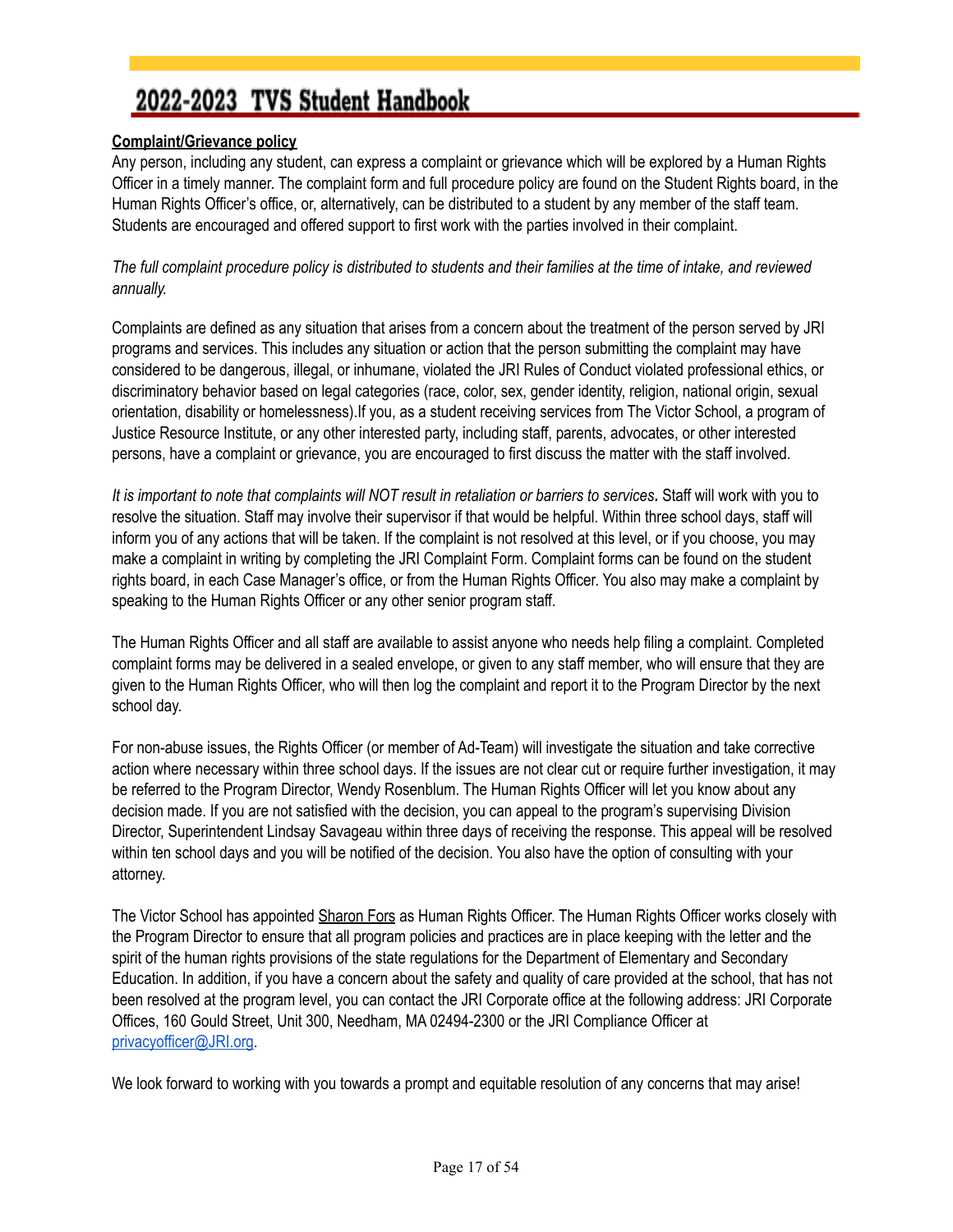#### **General School Policies**

#### <span id="page-17-0"></span>**School Calendar**

The Victor School is a 12-month program. There are a total of 216 days divided between five academic terms. Any snow days taken during the year will be made up by the end of June. The annual school calendar is distributed with the Student Handbook to students and their parent(s)/guardian(s) at the initial interview and at intake; students, parents, sending school systems, and transportation companies are notified when the calendar is updated. The most current version of the school calendar and Student Handbook is available online at [www.jri.org/victor.](http://www.jri.org/victor)

#### **Daily Routine**

The school doors open to receive students at 8:20 a.m. The school is not able to admit students prior to 8:20 a.m. The school day begins promptly at 8:20 a.m. at which time all students are expected to be in class.

Class times may vary slightly during the course of the year, but are approximately 50 minutes long, with short passing periods in between. A current schedule of class times is available upon request, and an individualized schedule is provided to each student upon admission as well as at the beginning of each term.

A teacher-to-student ratio of at least one-to-eight is maintained at all times. The school is also approved for a teacher-to-aide-to-student ratio of one-to-one-to-twelve, although this model is not typically used. Students are expected to follow their schedule on a daily basis, and to participate in daily routines associated with being a student at The Victor School.

These routines include, but are not limited to:

- Arrive to classes on time and prepared, and leave when dismissed by the teacher
- Complete and submit assignments in a timely manner
- Participate in classroom activities and discussions
- Maintain appropriate civil, respectful, and thoughtful interactions with staff and other students at all times
- Maintain responsibility for books, backpack, or other belongings
- Respect rooms or spaces not designated for use or entrance by students
- Clean up after selves in the school kitchen and lunchrooms, bathrooms, cubby areas, classrooms, and offices and school grounds; Refrain from eating or drinking in the classroom unless with specific permission
- Refrain from cell phone/gaming device use during class and group time

In addition to these general expectations, some classrooms have additional class-specific expectations. For example, there are additional safety-related rules in the laboratory, and computer-related expectations in the classrooms.

Students are expected to attend all classes unless excused by staff. When a student needs to step out of a class to take five, retrieve something from his/her/their cubby, or to use the restroom, they are expected to obtain their teacher's permission prior to leaving the class.

There may be times when a student has a clinical issue that needs addressing during a class period. Students are encouraged to talk with their teacher about their needs, as teachers are trained in clinical aspects of the programming, and are often able to intervene effectively in the classroom and prevent loss of class time. If this concern requires more immediate or out-of-class attention, the teacher will seek a support person for the student to work with until the clinician becomes available.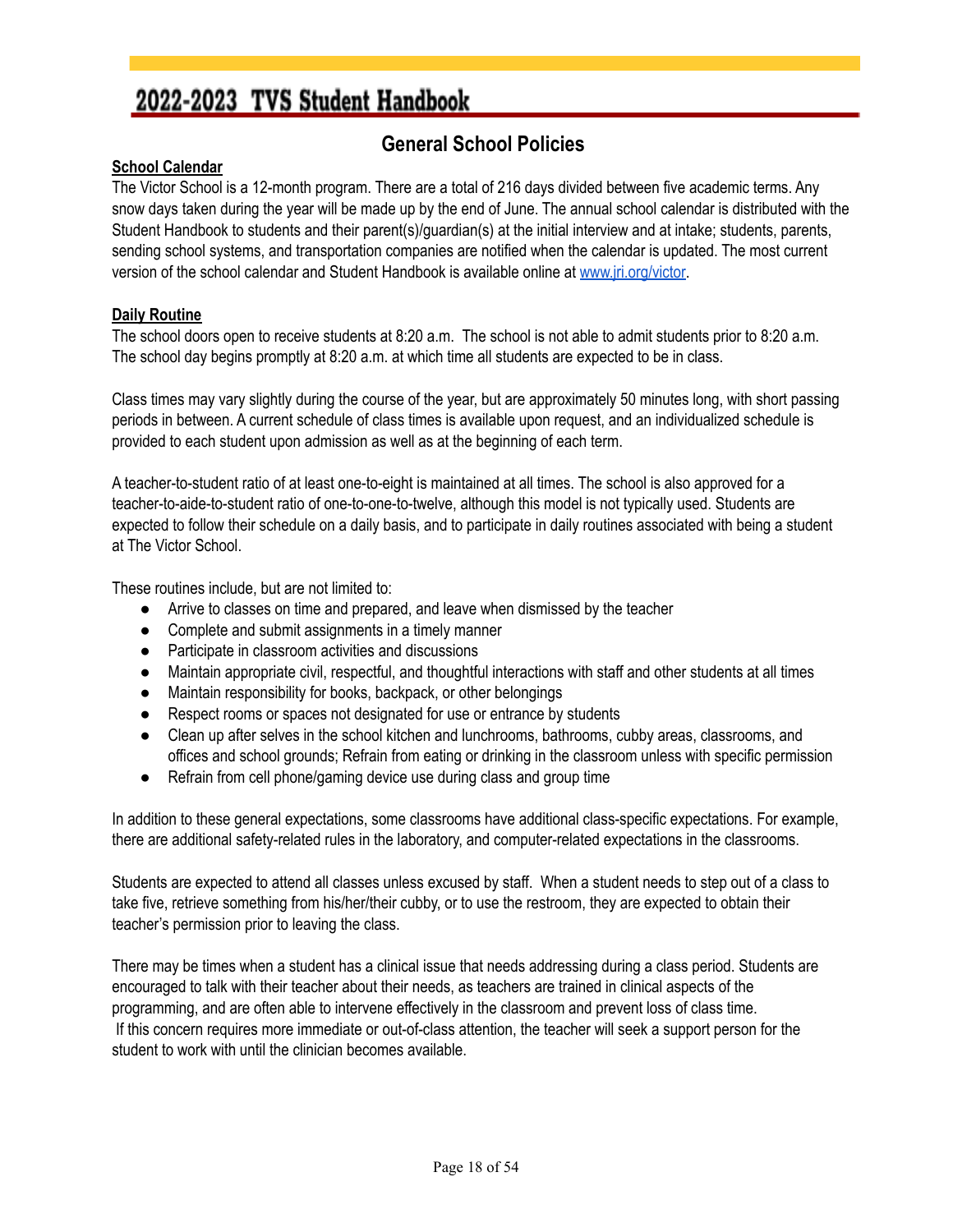Learning to navigate differences is an essential skill that translates into the greater school environment. Students are encouraged to work with individual teachers to fully understand and follow the expectations set forth in each classroom.

#### **Parent Advisory Group (PAG)**

The Victor School maintains an active group of parents that meet to support the school community in a variety of ways. Parents come together to discuss areas of growth for the school, receive periodic updates and call together speakers who are experts in their field. Meetings are held virtually or on-site and allow parents the opportunity to share on matters that pertain to education, health, and safety of the students in the program.

#### **Meals and Food**

Students are encouraged to bring lunches/snacks to school on a daily basis. Alternatively, students are able to order food, for delivery, through Acton Boxborough Regional High School. Students eat their lunch in the designated and supervised areas during the school lunch period. Food and beverages may not be consumed at other times, unless there is a specific food plan in place. With respect to allergy management, food is not permitted in classrooms, and sections of the lunch room have been designated as peanut-free.

#### **Resources**

#### **● Library/resource room**

The Victor School maintains a library, with reference materials, fiction, non-fiction, and resource books available for student access. Students are able to sign books out through their academic advisor. All books are due back prior to the end of each term.

#### **● Google Classroom**

The school maintains a bank of Chromebooks for student use. Many classes use this resource extensively, and students can find assignments, class resources and contact information on the google classroom page for each teacher. Each teacher maintains a page at classroom.google.com and has a link to a calendar of assignments. Students are able to stay up-to-date with their classes when absent or otherwise miss class for any reason.

#### ● **Student Portal via Gradelink**

TVS is pleased to offer a portal that enables both parents and students to check student schedules, grades and status of assignments online in real time. Academic Advisors have more information about how to access this resource. The portal offers regular updates on student progress and has replaced mail-issued midterm grade reports. If you do not have computer access at home and need a printout, please contact the Education Director.

#### ● **TVS News Updates**

The school strives to re-highlight important calendar events and information twice a month on Friday through a community-wide email alert.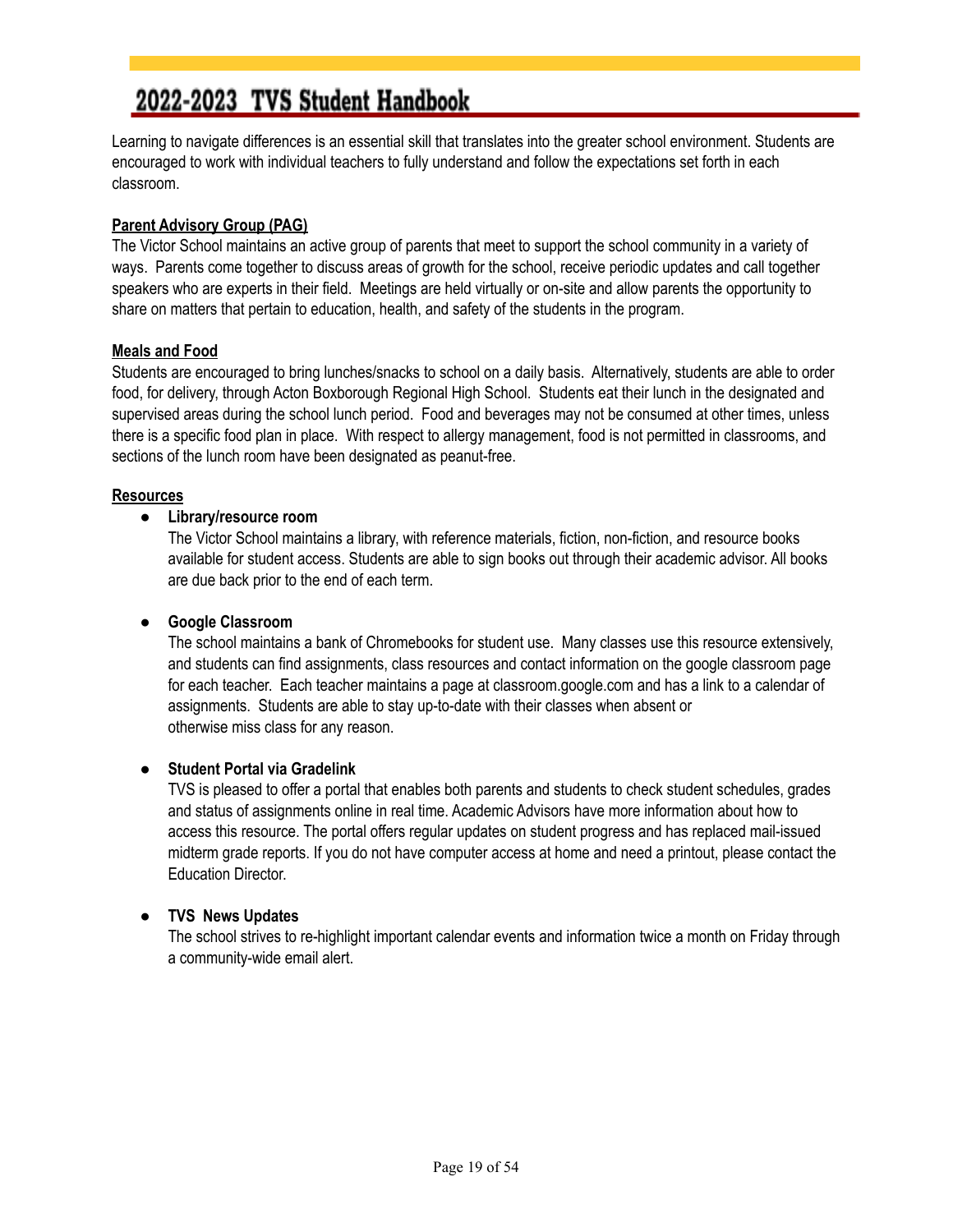#### <span id="page-19-0"></span>**Attendance - Absent, Tardy, Early Dismissal**

Students are expected to arrive on time for school daily. An Attendance Line **(978-266-1991 x3555)** has been designated for calls relating to student attendance. Parents/guardians are encouraged to leave a message on this line prior to the student's absence. This line is checked regularly throughout the day, and calls will be returned if requested. Calls to this line can also be forwarded to a student's Advisory Team or other staff member, if requested. Students who are absent due to illness for three days or more are requested to return to school with a doctor's note.

Attendance statistics are gathered in terms of "present" and "not present" rather than "excused" or "unexcused". Specifically, attendance is essential in order for students to access the curriculum. Even excused absences can negatively impact a student's success in this area. In general, students are at risk to fail a course if the minimum attendance standard of 75% is not met.

Students are expected to collect any missed work due to absences, and make arrangements with teachers for its completion.

#### ● **Late Arrival/Early Dismissal**

School starts promptly at 8:20am. Students who arrive at school after that time must be signed in at reception prior to going to their classroom.

If a student has an appointment requiring that he/she/they be released early, or into the care of someone other than a parent/guardian, he/she/they must provide notice from their parent/guardian. We ask that parents enter the school to sign the student out at the time of release. Identification is required when persons other than parents pick students up from school.

#### **Inclement Weather Policy**

The Victor School provides notifications of school closures and delays via OneCall, a voluntary alert system that permits the school to send a text and/or voice mail directly to registered phones. Parents are encouraged to use both of these systems for updates.

● **Text Alert System**

TVS provides parents/guardians updates via text messages regarding situations that will impact the school day, such as inclement weather. There are times when The Victor School is open, but a student may not have transportation available due to the student's home/local school system having canceled classes for a particular day. Parent/guardian discretion is encouraged when deciding to send a student to school in inclement weather.

#### **Remote Access**

In response to closures of physical school buildings brought about by the 2020 COVID-19 Pandemic, the School developed a system for remote learning, allowing virtual educational access to all learners. As our School reopened, remote learning remained an option for students who were not able to access school due to quarantine, or due to family choice. For the 2022-2023 school year, TVS will not be offering remote learning except in the following circumstances:

● During periods of inclimate weather where access to transportation may not be possible, remote access will be offered to allow access to the consistency, routine, structure, and supports in these instances whenever possible, and will depend on factors such as access to power, etc. Notifications will be made via the One Call system on a case by case basis.

#### **Religious Practices**

The Victor School does not subscribe to or instruct any particular religious or faith-based practices. In some history classes/electives, students may be taught about various religions and faiths, but are not instructed as to which religions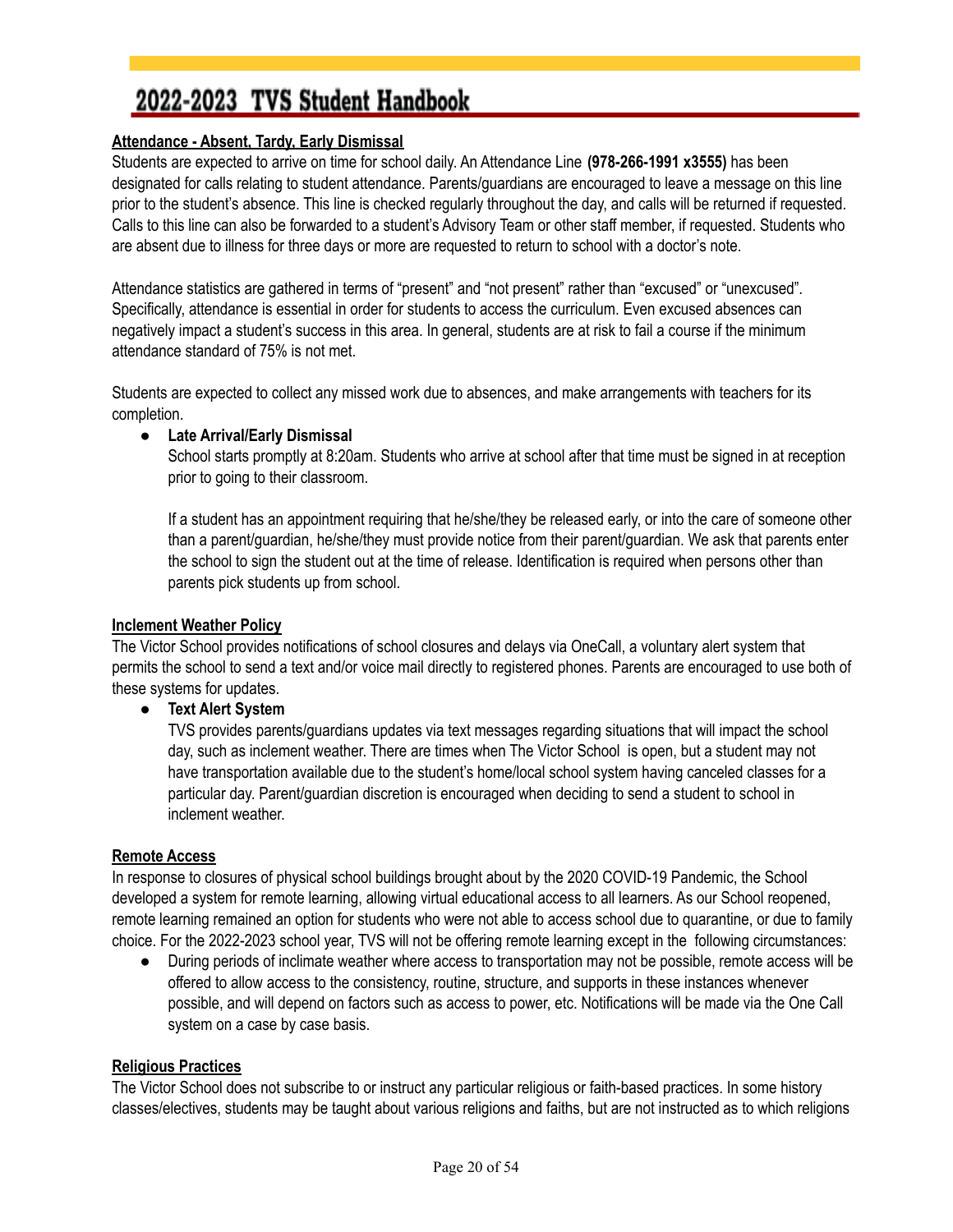to accept or practice. Students who observe/participate in specific religious practices during school time should have their parents/guardians discuss this directly with school administrators upon the student's entrance to the school or at such time when it is necessary and appropriate.

#### <span id="page-20-0"></span>**Student Behavior and Support**

The Victor School has a full Student Behavior and Support policy which details our processes regarding crisis management and support. The Department of Elementary and Secondary Education (DESE) regulations require that private day educational programs develop physical restraint policies and procedures in accordance with the requirements of 603 CMR 46.00. The Victor School's notification of parent's right to receive a copy of the TVS Physical Restraint Policy and Procedures is provided within the school's Behavior Support Policies and Procedures accessible in Addendum E of this student handbook.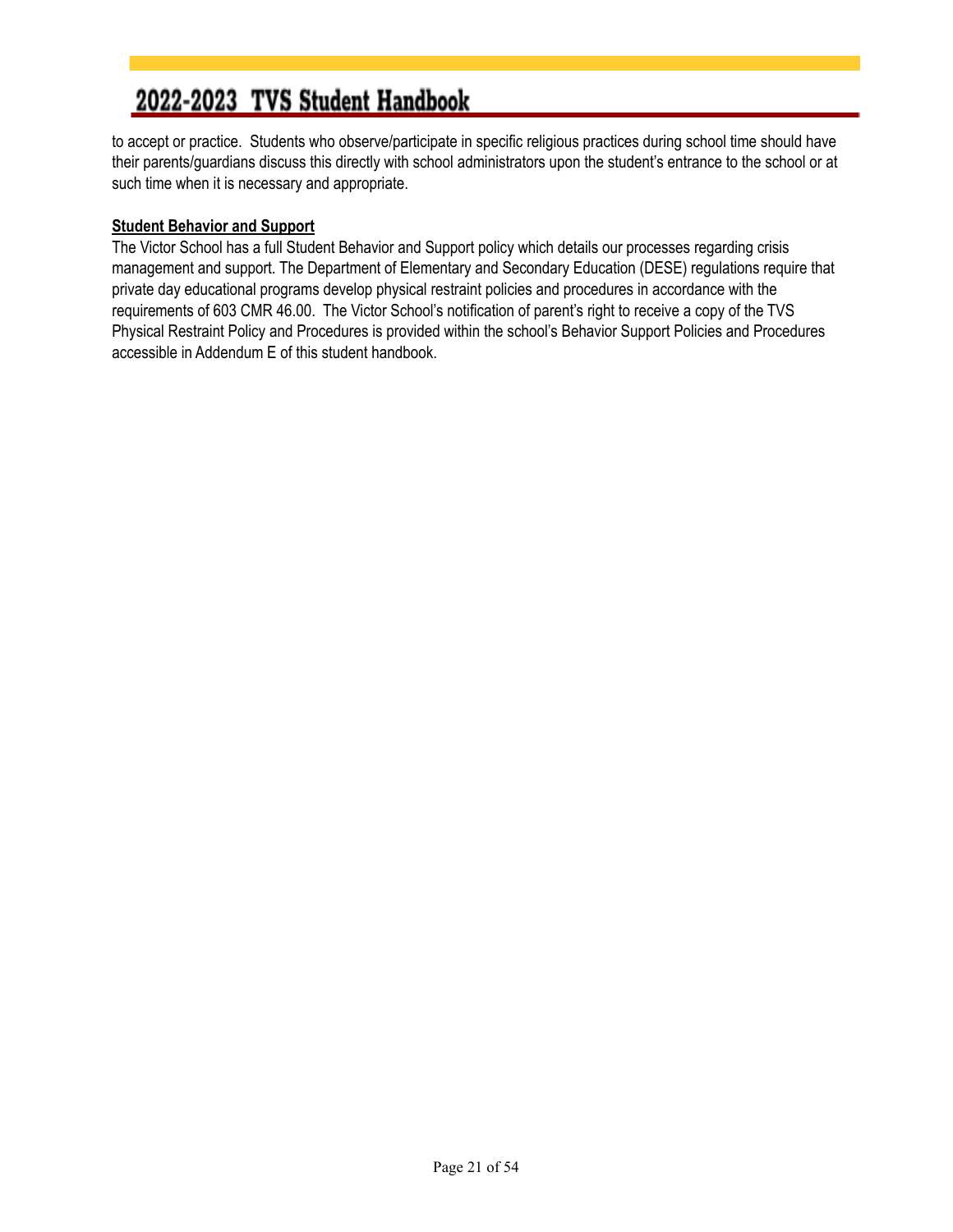#### **Student Rights and Advocacy**

The Victor School equips students with leadership and community support skills which are incorporated in classroom, milieu, group and workgroup settings both on and off site through our appropriate community standards and code of conduct. Students are encouraged to provide demonstration of the appropriate community standards to participate in school sponsored events and opportunities on and off campus. These standards include but are not limited to:

- Demonstration of emotional control and stability
- Demonstration of consistent safety and adherence to the TVS Code of Conduct
- Possession of a positive disciplinary record for the current term, and previous term
- Demonstration of Self-Management and Advocacy skills
- Demonstration of social thinking concepts
- Avoidance of behaviors with the potential to separate themselves from the group community
- Demonstration of respect for community members
- Demonstration of ability to follow staff direction, coaching and support
- Accepting responsibility and feedback around personal choices.

#### **Code of Conduct**

The school maintains a Code of Conduct to outline our plan to maintain an environment that is safe and conducive to academic learning, social and emotional growth, and overall well being. It is essential that all members of our community – staff, students, parents/guardians – partner together to support this plan. Specifically, we expect all members of our community to:

- Be respectful of all students and staff in person and via electronic means, regardless of a person's real or perceived race, religion, gender identity, sex, sexual orientation, color, appearance, disability, national origin, ethnic group, or living status
- Contribute to a safe, orderly, kind, respectful school climate, free from distraction, bullying, hazing, harassment, discrimination, retaliation or negativity
- Share concerns or complaints with staff, who will support resolution openly and collaboratively
- Maintain strong school attendance, arriving to classes daily, on time, and prepared to learn, and avoiding learning distractions such as cell phones or gaming systems during class and group time
- Produce your own, best work product, citing sources when used
- Use the resources of the school to have any questions you may have answered, and to support the development of and forward motion on your goals
- Accept responsibility and feedback around personal actions
- Follow the school's technology, dress code, personal contact, and education/clinical/transition and nursing department policies

To ensure clarity, and with the goal of maintaining a safe, respectful learning community, the school prohibits the following; should the following occur, loss of school privileges, and disciplinary action, including suspension or termination from programming, may occur:

- Threatened or actual harm to, or unsolicited, unwanted contact with any member of the school community
- Theft or damage to school, staff, or student property
- Possession of drugs/cigarettes/tobacco/eciggs/juul/vaping/weapons/lighters/potentially dangerous items on campus or school-sponsored events; these items will be confiscated and may be turned over to the police
- Leaving the campus, or off-site trips, without permission
- (Cyber)bullying, hazing, intimidating, or retaliating against any member of the school community
- Plagiarism or other violations of academic integrity
- Actions or events that do not align with the Code of Conduct expectations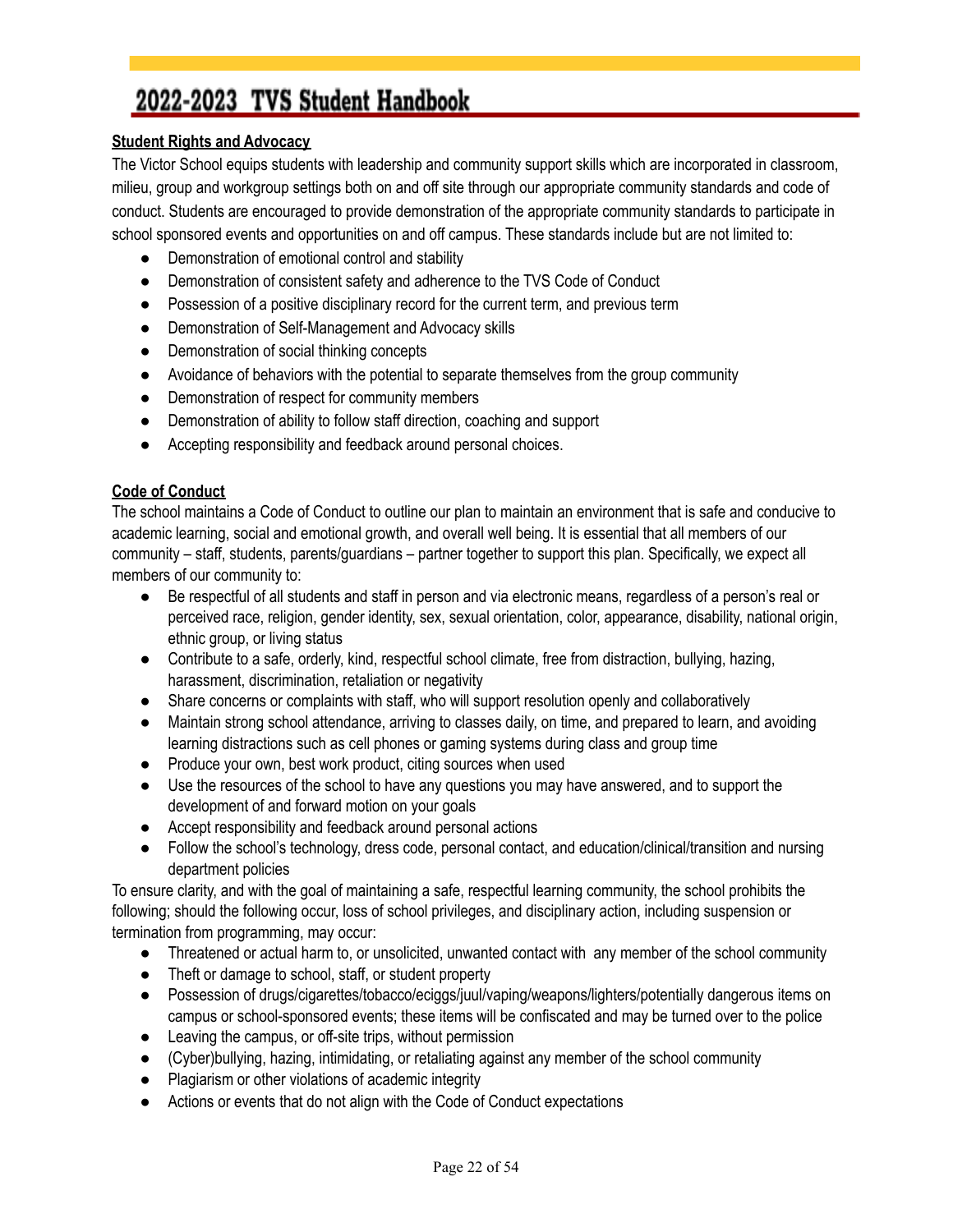#### <span id="page-22-0"></span>**Interventions and Responses**

Every member of the school community is responsible for their actions and for maintaining appropriate community standards and the Code of Conduct. The following interventions are available to support students towards this end, along with individualized responses students may have in their IEP.

#### ● **Taking Space/Sensory Breaks**

Students are encouraged to monitor their internal states and take short breaks from activities, as needed. The method of "taking five" is specific to each student. Some students prefer to take a short mental "vacation" while remaining in the class. Some students find that physical activity is helpful; others find that quiet alone time helps them to regroup. The school provides a number of tools in classrooms, clinical offices, and student spaces. Students who need to use a skill outside of the classroom should coordinate with their teacher.

#### ● **Collaborative and Proactive Solutions: Managing an Unmet Expectation**

TVS believes that all students do well if they can -- not if they want to or if they feel like it. Inherent in this belief is that students want to do well; if something is not working, there is an obstacle in the way they lack the skills to overcome, making it impossible to perform at the level they would like. When a student does not meet an expectation, CPS offers three levels of interventions, as follows:

- **Plan A:** Plan A is a rigid, "imposing adult will" type intervention that occurs the most rarely at our school and is typically reserved for situations where safety is at risk.
- **Plan B:** Plan B is an opportunity to collaboratively figure out what might be making meeting the expectation so difficult at this time. The expectation doesn't go away; fully understanding the expectations, the difficulty and finding a solution not yet thought of is the goal. The process of having the Plan B conversation is, in itself, an intervention that promotes empathy, problem-solving, perspective-taking, and organized, reflective thinking. All staff are trained in the CPS philosophy, and are able to work with the student to problem-solve. Students can request this intervention at any time, or it may be suggested/initiated by a staff member.
- **Plan C:** Plan C is a chance to planfully decide not to focus on a problem for right now, perhaps to allow for focus on another problem area, and to come back to it at a later time. Plan C is a thoughtful decision made with respect to the student's goals.

#### ● **Skills Coaching**

TVS staff are highly trained and able to assist students with a variety of skills coaching. Fully licensed clinical staff have diverse backgrounds which include problem-solving and general skills training. All staff are trained in Building Communities of Care (BCC) as a means of crisis prevention and intervention. Staff work closely with outpatient teams to translate any specific plans/rating scales to our milieu as appropriate. Skill development is also offered in group settings daily.

#### ● **Natural Consequences**

There are times that repeated behavior can lead to natural consequences, which are developed via a staff team approach and are generally used in response to minor concerns. For example, a student who struggles to follow directions during outside lunch may be temporarily restricted to indoor lunch while a longer-term plan to address the problem is being developed.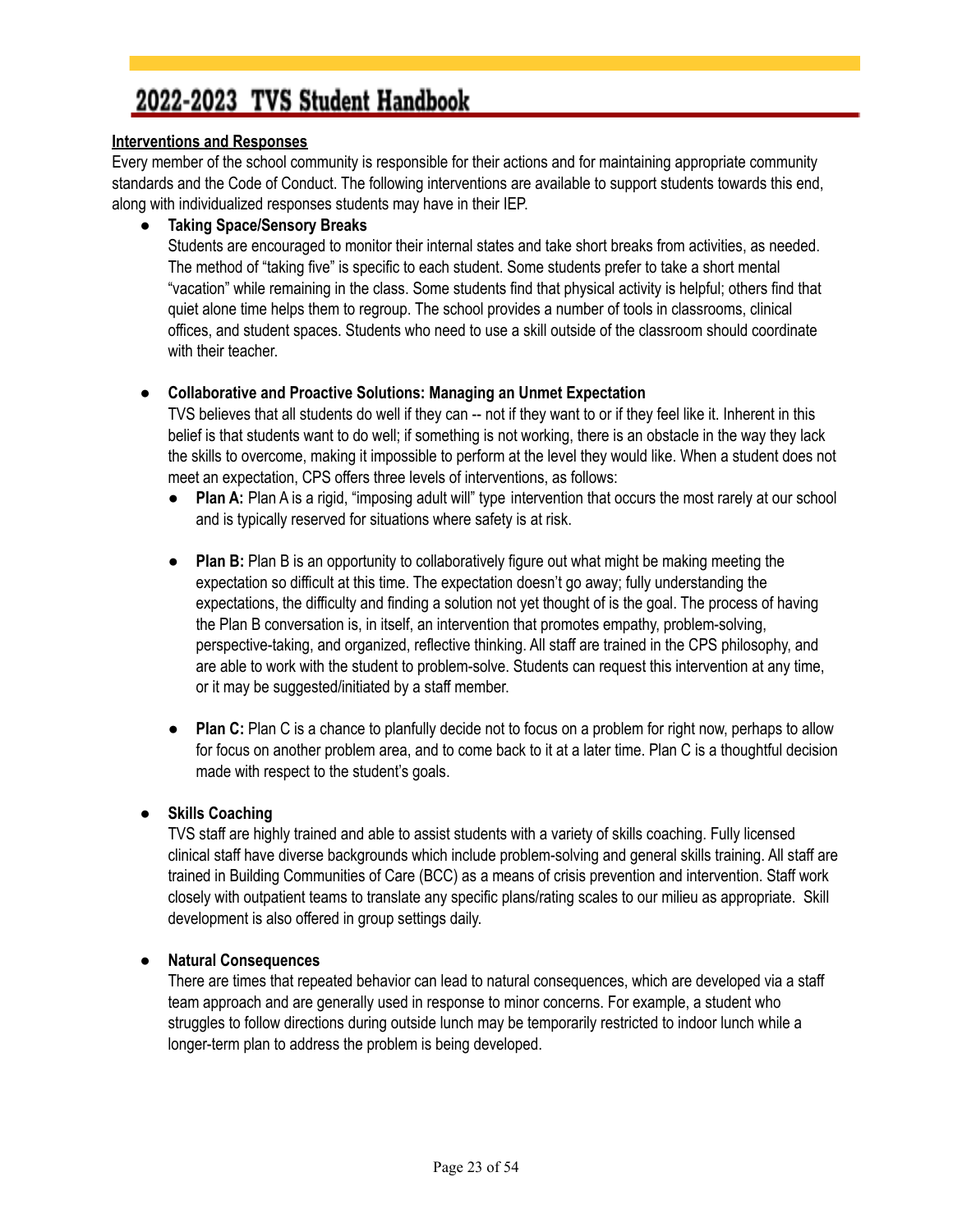#### ● **Check-in/Coaching**

Students who are having difficulties that cannot be successfully managed in the classroom or in the moment can request, or may be asked to work with a member of the clinical team, who will provide coaching and problem-solving assistance. CPS is often used during this time. DBT and CBT skills are often also utilized during this time to assist with emotional regulation and distress tolerance. In addition, social skill training is provided, to support students in effectively communicating. Students should request a check-in through their teacher, who will contact an appropriate staff member and arrange a meeting. Check-ins are designed to be focused and goal oriented; students are encouraged to return to class as quickly as they are able.

#### ● **Escort**

Typically, students move freely throughout the school. However, staff are available to escort students to and from classes, as well as to provide one-on-one support and coaching within the classroom setting as needs arise. Students are able to ask for this support themselves, and members of their treatment team can request this support on a student's behalf. Escort is designed to be a short, time-limited supportive intervention and is not punitive in nature.

#### ● **Mediation**

Students who have difficulties in a specific setting or concerns involving specific individual(s) are candidates for mediation. During mediation, the student meets with the other involved party/ies, along with a member of the staff team (usually the student's clinician, academic advisor, or an Ad Team member) for additional problem-solving and support. Any staff is able to facilitate this intervention.

#### ● **Reparation**

At times, following a disruption to the community or one of its members, a "repair" can be made to acknowledge the impact and move forward. Coaching and support around reparations is available from any member of the staff team.

#### ● **Suspension**

Repeated violations of the Code of Conduct or significant violations to the Code of Conduct may result in suspension. Suspension is typically reserved for the most serious violations, or patterns of violations. A clinician or administrator will inform parents and students of the suspension once it has been determined. Students are responsible for obtaining all assigned coursework and completing it at home during the time of suspension and submitting it to their teachers upon re-entry to school. Students may be asked to attend a re-entry meeting accompanied by a parent or legal guardian on the day of their re-entrance to the school so additional planning may be made.

Suspensions that exceed 10 consecutive days within a school year, or suspensions that consist of a series of events that constitute a pattern of behavior will be discussed with the support of a full Team meeting. School Districts and supporting contacts to the student are invited to attend this meeting. The meeting will discuss the events and determine if the behavior is a manifestation of the disability. Based on the outcomes and team assessments the entire team will determine the intervention, support, or best suitable placement options of the student that will best meet their needs and goals.

#### **Suspension Policy - additional info in Student Behavior Supports - Interventions and Response**

TVS will immediately notify the parents/guardians and school districts responsible for the placement of the student involved. Students will not be sent home unless there is a responsible adult available to receive the student.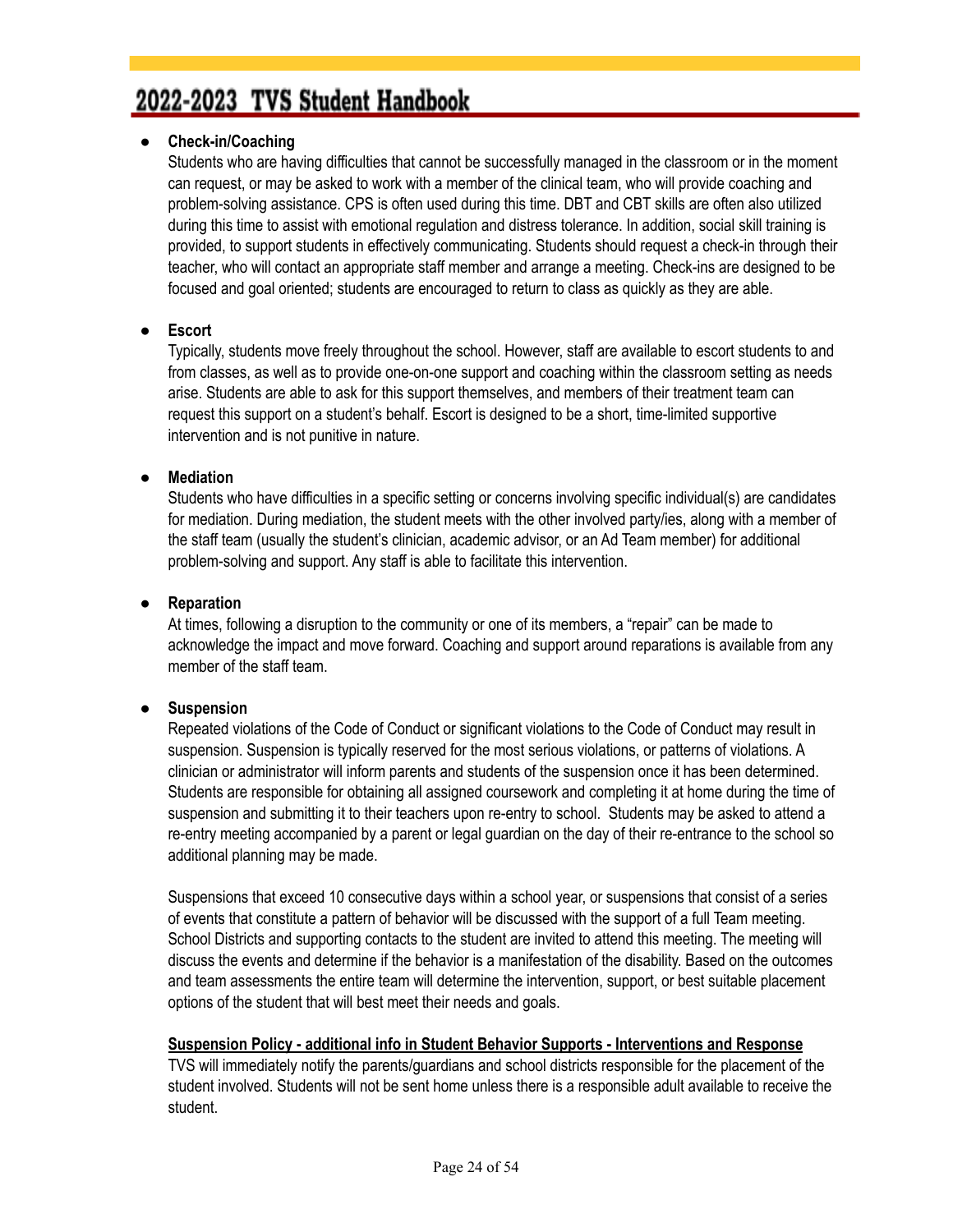Due to the severity of a suspension there are times students and/or families will be expected to attend a re-entry meeting within the school. These meetings are normally scheduled for suspensions of serious nature or for suspensions fewer than three consecutive days or five non consecutive school days within a school year. Re-entry meetings allow the opportunity to discuss the incident, the expectations, and evaluate the plans that need to be made and agreed upon prior to the student returning to school.

#### ● **Termination**

In the rare instance that a student violates one of the most fundamental elements of the Code of Conduct, primarily physical violence, or bringing weapons and/or drugs on campus, termination and police involvement could occur. When termination is pursued, The Victor School follows the policies and guidelines outlined by The Department of Elementary and Secondary Education and works closely with the student's sending school in determining the best course of action.

#### **Termination Policy - additional info in Student Behavior Supports - Interventions and Response**

The Victor Schools main priority is to support the student's vision, goals, and transition process. The Victor School has provisions for both planned or emergency terminations. Planned terminations provide the opportunity for parents, the district, and The Victor School to participate in an IEP review meeting which details a clear and specific termination plan for the student that shall be implemented no less than thirty days unless all parties agree to an earlier termination date. Emergency terminations occur when students present a clear and present threat to the health and safety of him/her/themself or others. Notice is provided to all parties and agreed upon by the school district, parents, and the Department of Elementary and Secondary Education. TVS will not terminate any student without the school district's opportunity to hold an emergency Team meeting or to conduct other appropriate planning discussions prior to the student's termination from the school.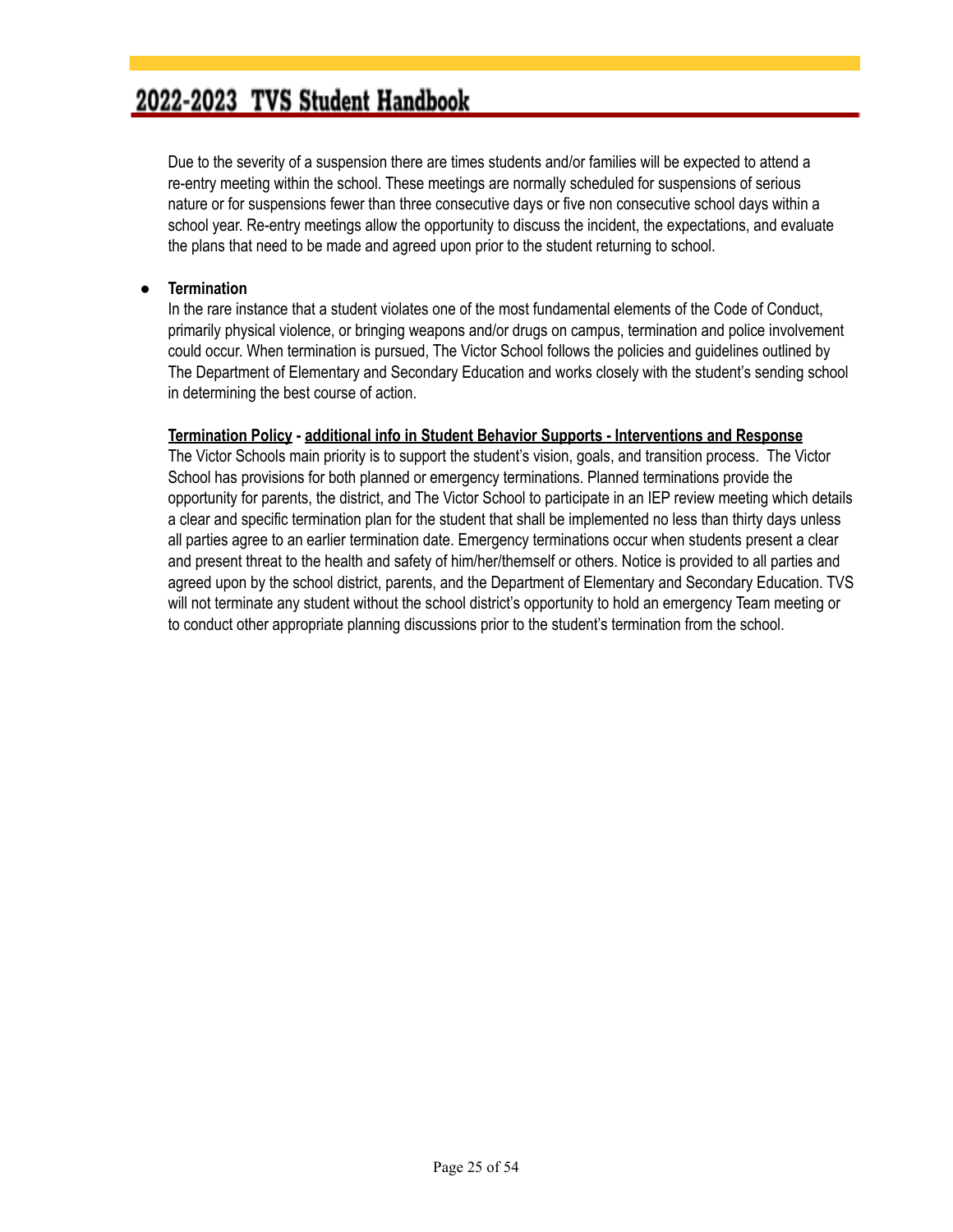#### **Transportation to School**

Students are typically transported to school by transportation companies managed by the student's sending school system. The Victor School does not arrange for or oversee this transportation. Students and their families are encouraged to request a copy of the transportation company's handbook, and to follow all related expectations. Students' parents/guardians are responsible for communicating any transportation changes directly to the transportation company.

If a student's transportation is not being provided by the school system, parents/guardians are responsible for arranging and providing round-trip transportation to and from school on a daily basis. Students in this situation must be responsible for being on time and are expected to arrive at school on a timely basis.

As the bus companies are contracted by the sending school districts, all concerns and issues about the buses must be addressed directly with the bus company. If this does not resolve the issue, contacting either the sending school's transportation department or the out-of-district liaison is often a way to find a solution.

Students may be picked up by other individuals who are at least 18 years of age, with written approval from their parent/guardian. Email permission is not accepted. Identification will be required prior to releasing a student to anyone who is not a parent/legal guardian.

Students who wish to travel to school via other means (i.e., biking, walking) can apply for this privilege through their Advisory Team.

#### **Clubs/Groups - off site**

Students may be transported to physical education activities, local class field trips, or other activities outside the school in one of the school vans or staff vehicles. A permission form to transport students is signed and dated by the parent/guardian during the intake process. Staff and students are expected to observe TVS rules when in staff vehicles. Students and staff are expected to wear seat belts and to remain seated at all times. Students are not allowed to eat or drink in school or staff vehicles. Seating arrangements may be employed if needed for safety, at staff discretion.

#### **Field Trips**

Staff members plan periodic field trips that align with subject matter taught in individual courses. Students who have received disciplinary action in the five days prior to the field trip are not eligible. Students new to The Victor School are generally not taken off-site until they have been enrolled for two weeks. (Please see the section entitled "Off-grounds Privileges" for more information). Students must also demonstrate appropriate community standards such as emotional control and stability, be safe, and pose no risk being off-site. This determination is made via careful consideration by the staff member conducting the field trip, the student's advisory team, and the school's administrative team. Staff decisions are final.

Permission slips are sent home with students for parent/guardian signature. All students must have a current permission slip on file signed by parents/guardians one week prior to a scheduled field trip in order to attend. Verbal permission/email permission slips cannot be accepted for field trips, and late permission slips are not accepted. Students who are 18 are able to sign their own permission slips. Field trips generally take place during regular school hours and staff members of The Victor School will transport students. Any differences to this standard are noted on the field trip permission slip.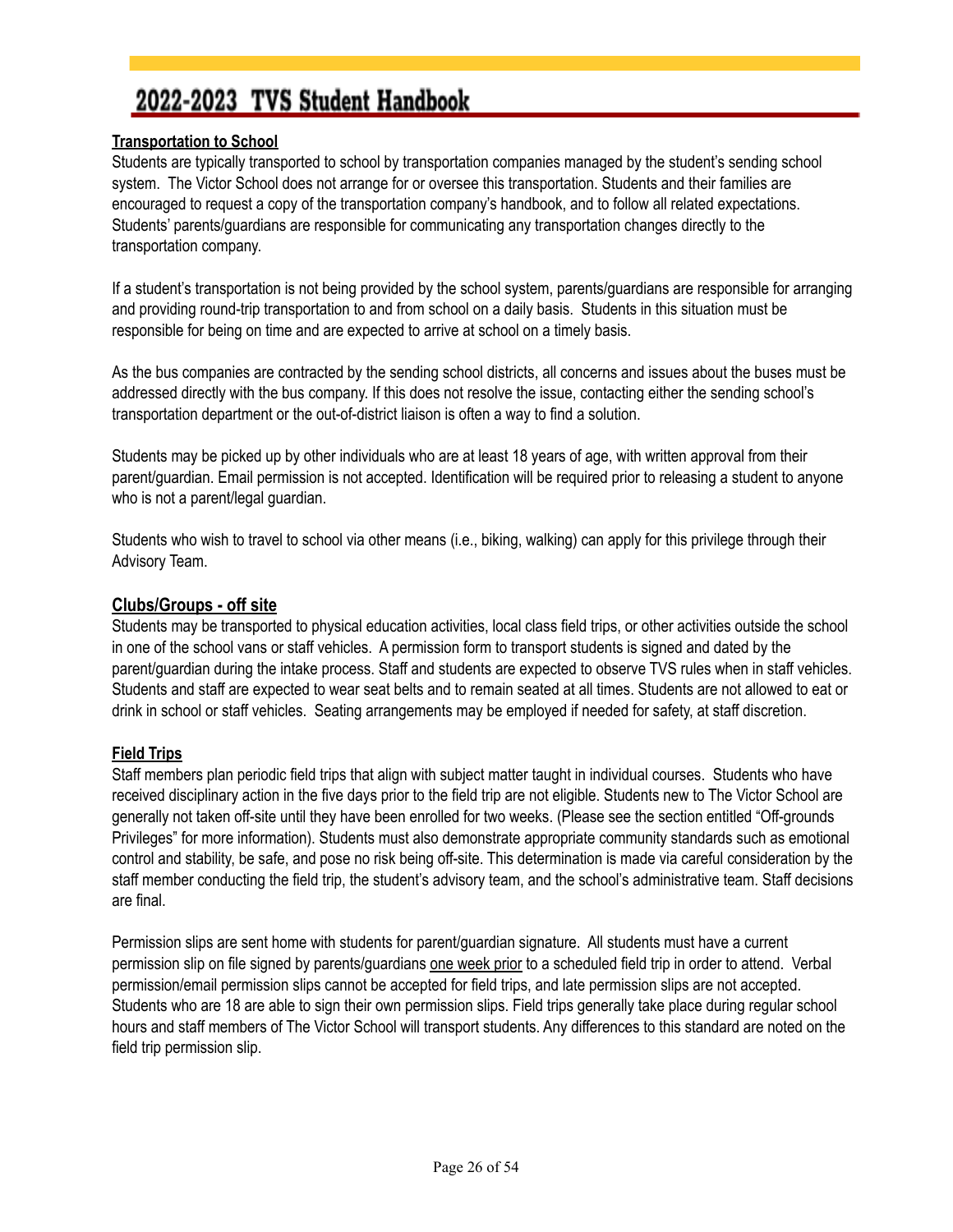#### **Off-Grounds Privileges**

Students are encouraged to take part in the school's off-grounds opportunities, whether it be gym classes, field trips, or other educational experiences. Typically, students who demonstrate appropriate community standards, consistent safety and adherence to the Code of Conduct are eligible for off-grounds activities. However, since the staff members have not yet had sufficient time to assess the safety of new students, students who have been enrolled at The Victor School for less than two weeks are restricted from off-grounds activities unless exceptions are made by the school's administrative team. Additionally, students involved in violations of the Code of Conduct in the week prior to an off site activity, or with active safety plans that do not translate off site require administrative approval to attend.

High school students with specific transitional goals, and who meet academic and emotional criteria, may be eligible for unsupervised off-grounds privileges. These privileges are typically available to students in grades 11 and 12, although exceptions may be made on a case-by-case basis with parent and ad team approval. Students in grades 9 and below are not eligible. Formal guidelines and applications for this programming are available upon request.

#### **Driving Privileges**

Older students – generally seniors – may request permission to drive to school if transportation issues occur (i.e. work schedule, doctor's appointments, other commitments), or as a part of a larger transition plan or goal. Students who wish to request driving privileges apply through their advisory team. Students (and their parents/guardians if they are under the age of 18) will be required to sign and date a written contract regarding driving safety and usage concerns as well as provide a copy of their license, registration, and proof of insurance before they will be allowed to drive to and from school. Student drivers must turn their car keys over once on grounds. Student driving privileges may be revoked if they do not follow their signed contracts.

#### **Visiting Campus**

Parents/guardians and sending school personnel are welcome on campus at any time. There are currently no organized "visiting hours" for visitors, guests, or parents/guardians. Instead, we ask that appointments be set up through a student's Advisory Team. In order to best protect the safety of students and staff at The Victor School, visitors must sign in at our reception area and wear a "Visitor" badge while in the building at all times.

#### **Restrooms**

The school has male and female designated bathrooms on the lower level, each of which have three individual stall areas. Single-user unisex bathrooms are found on the upper level. Students are welcome to use the bathroom that matches their gender identity, in alignment with Massachusetts state law.

#### **Personal Belongings**

Each student is provided with a cubby. Cubbies remain the property of The Victor School and are not locked. Students who bring in valuable items are encouraged to keep these items in their possession at all times. Lending and borrowing of personal items is discouraged. The Victor School and its staff are not responsible for personal belongings or money that students bring to school.

#### **Search and Seizure**

Cubby searches may be conducted by staff at staff discretion and may occur if a safety or health concern arises. In addition, in order to protect the safety of the entire school community, staff may search students and their belongings at any time at school or on a school-sponsored activity if they believe the student may have an item or a substance that is potentially dangerous.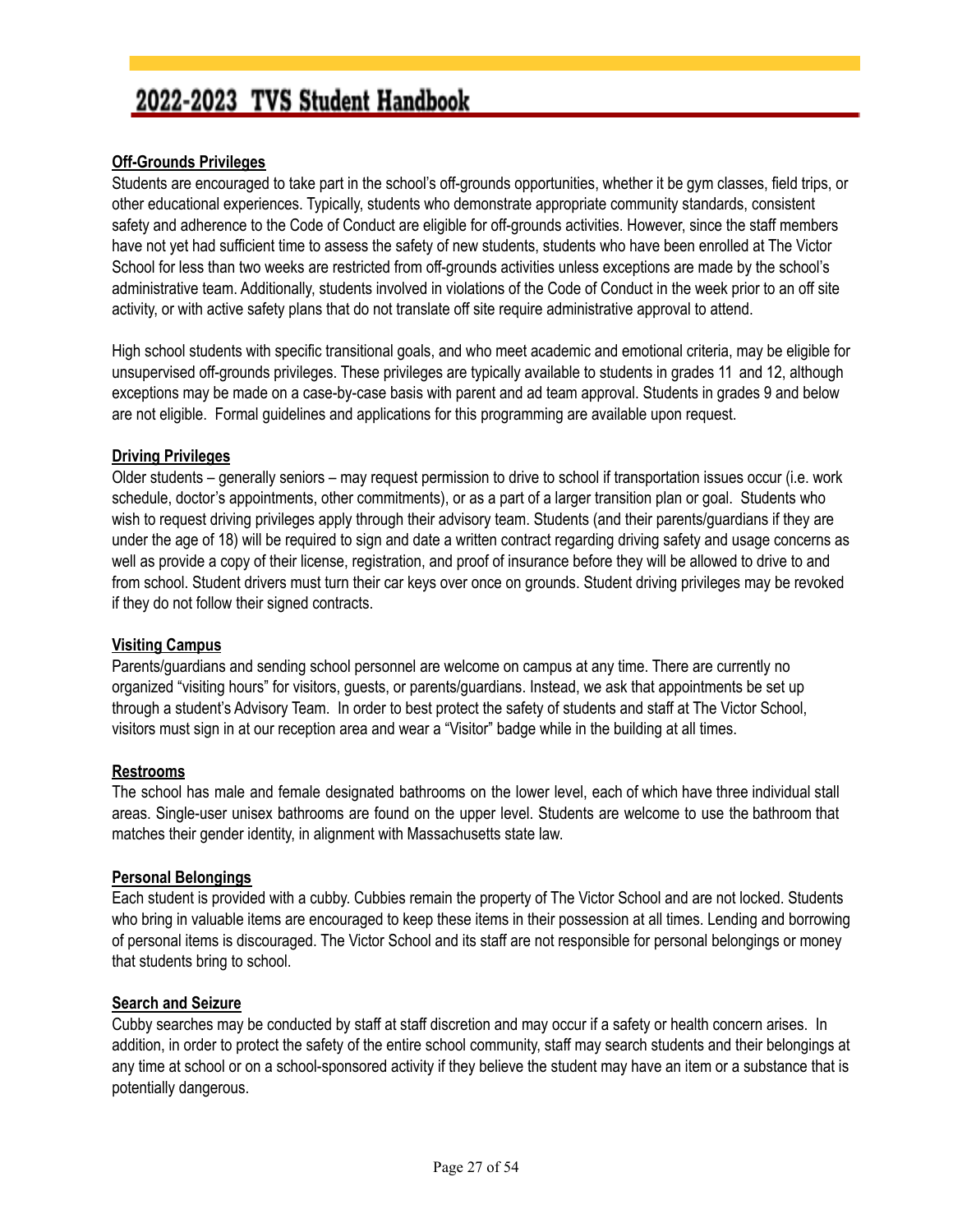If staff suspects a student of having possession of potentially harmful items and/or illegal substances on their person, the student will be separated from the larger student community and have his/her/their items searched. Parents/guardians will be notified immediately. The police may be notified depending on the situation. Illegal items or substances will be submitted to the local police.

#### <span id="page-27-0"></span>**Victor Cell Phone/Personal Electronic Device Policy - Ninth Grade and Above ONLY**

The School recognizes that access to personal devices (cell phones, smart watches, tablets, personal gaming systems) is often the norm for our students. The School permits student possession and use of personal devices and has developed the following guidelines to outline and support appropriate use within the school day. Cell phone/device use is not an unconditional right at our school, and the school reserves the right to restrict or suspend access to devices when the following guidelines are not met.

Cell phone use during the school day is not permitted in the middle school. Students in the middle school are expected to keep their cell phones in their backpacks during the school day; cell phones should not be taken out or used during the school day unless there is express permission from staff prior to use. The School also provides locked spaces and staff monitored charging stations in the front of the school where cell phones can stay during the day if needed or preferred. Should a student have difficulty following these expectations, the school will work with students and families to problem solve via individualized plans.

The school expects that students with phones/personal devices use them at appropriate times during the school day, use them in a respectful manner, and follow the additional expectations noted below. While exceptions may be made at staff discretion, use of phones/devices are not permitted during group or individual clinical coaching sessions, or during class time. Use that is not aligned with these expectations, or which violates specific situations as noted below, will lead to restriction of phone/device use.

The following violations will lead to restricted privileges:

- Using without permission/when not permitted during the school day
- Disrupting the learning environment
- Interfering with class or group participation or attendance
- Not responding to directions from staff around use

Responses to these violations may include:

- loss of use during specific periods of the day
- mandated "parking" of phone on provided charging stations in classes or in student-operated lockboxes in the front hallway

The following are not permitted and will result in immediate/automatic loss of device privileges during the school day:

- Photos, videos, recordings of students, staff, the school building/spaces, or school-sponsored trips and events \*exception example: taking photos of notes of whiteboard with teacher permission
- Sharing phone/device with another student
- Using for plagiarism/during test situations
- Interactions/communication that constitute bullying, harassment, or unkind interactions
- Setting up hot spots for other students or to circumvent network filtering
- Texting/social media in class or group

The School provides unlocked charging stations in each classroom and locked space in reception for the phone/device during school hours. These are available for student use and can be a supportive tool for students who find their phone to be a negative distraction during the school day.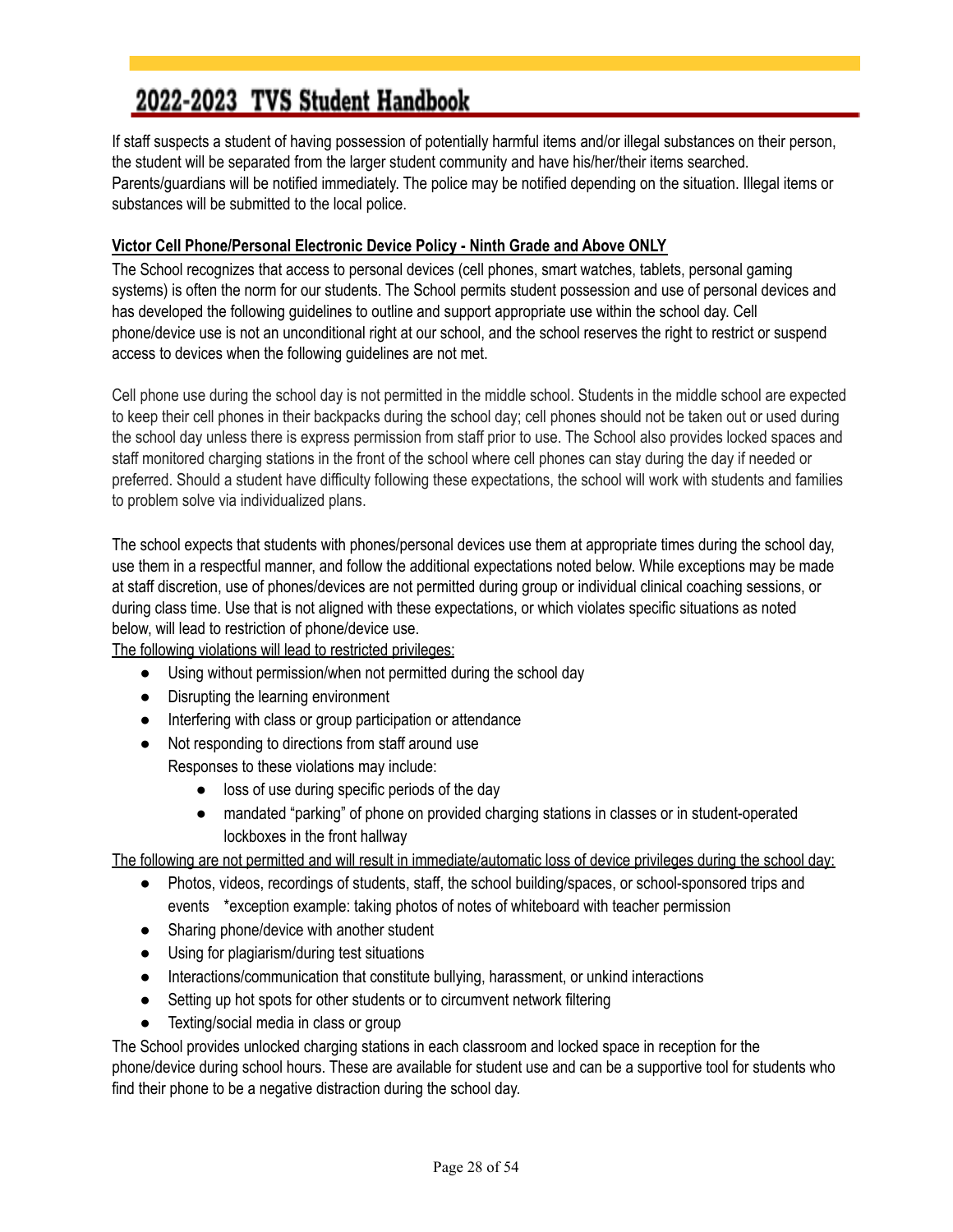If a student's phone privileges are restricted, the phone/device is expected to be turned in upon arrival and will be returned upon dismissal. Students who struggle to follow this plan may incur additional restrictions. Alternatively, students may choose to leave the item at home. A meeting with the student and advisory team will take place to develop a plan to address the concerning use, which may include additional support, a research project on the topic, or a student-specific plan to support the student in aligning with the School's use policy. A member of the administrative team will sign off on the plan prior to restoring phone privileges.

#### **Student Acceptable Use Policy**

The School maintains computers and other devices with internet access for student use. The devices and network exist solely as a resource for educational, therapeutic and transitional purposes. This policy outlines the expectations for student use of these devices, with the goal of maintaining a safe community in cyberspace.

Beliefs: The School believes that the benefits gained from access to information within the internet's resources outweigh potential disadvantages. We make reasonable efforts to minimize risks that users may encounter objectionable material, but acknowledge that the material on the Internet is uncensored. We can make no guarantees that the information found on the Internet will be valuable, reliable or inoffensive.

Digital citizenship is built into the educational process and begins with this policy. Before access is granted to a student, the user must read and sign this agreement for acceptable use. This agreement is reviewed and re-signed annually, and these forms are kept on file at the school.

Violation of this policy may result in disciplinary action in alignment with the Handbook/Code of Conduct, and may also include loss of computer/device/internet use on a temporary or permanent basis. Interventions may also include additional education and supportive procedures for students prior to returning to internet use at school. The School works with the local police department in instances where use of devices falls into a category of illegal behavior (hacking, pornography).

#### **Expectations**:

- 1. Computer and network access is a privilege, not a right. The privilege may be revoked if violations occur.
- 2. Computer/device/internet use is at staff discretion and may occur only with staff permission.
- 3. The rules of the school apply to time on the internet/use of devices. Students are not permitted to use the network or account to bother, harass, or bully another member of the community, including to impersonate a member of the community. Seeking, accessing or downloading material that violates the Code of Conduct (harassing, sexually explicit, racist or offensive in nature) is not permitted.
- 4. Students should not download or add applications or apps to any device, or change settings on devices. Devices are to be handled with care at all times, and are not permitted to leave school grounds without express, prior written permission from staff.
- 5. Computers, the devices and the internet at School are designed to support academic/educational, therapeutic, or transitional activities and goals. These tools are not to be used for social networking, gaming, hobbies, commercial purposes, or other non-academic, non-transitional activities.
- 6. Students are issued a username and password, which should be kept secure and not shared with others. All use on school computers should be done with the assigned username and password. Students are not permitted to log in as other students, and are not permitted to harm, modify, or destroy data of another user.
- 7. Students are not permitted to use devices for recording or photographing other students, the school, or staff without specific consent and/or supervision as part of a class/elective.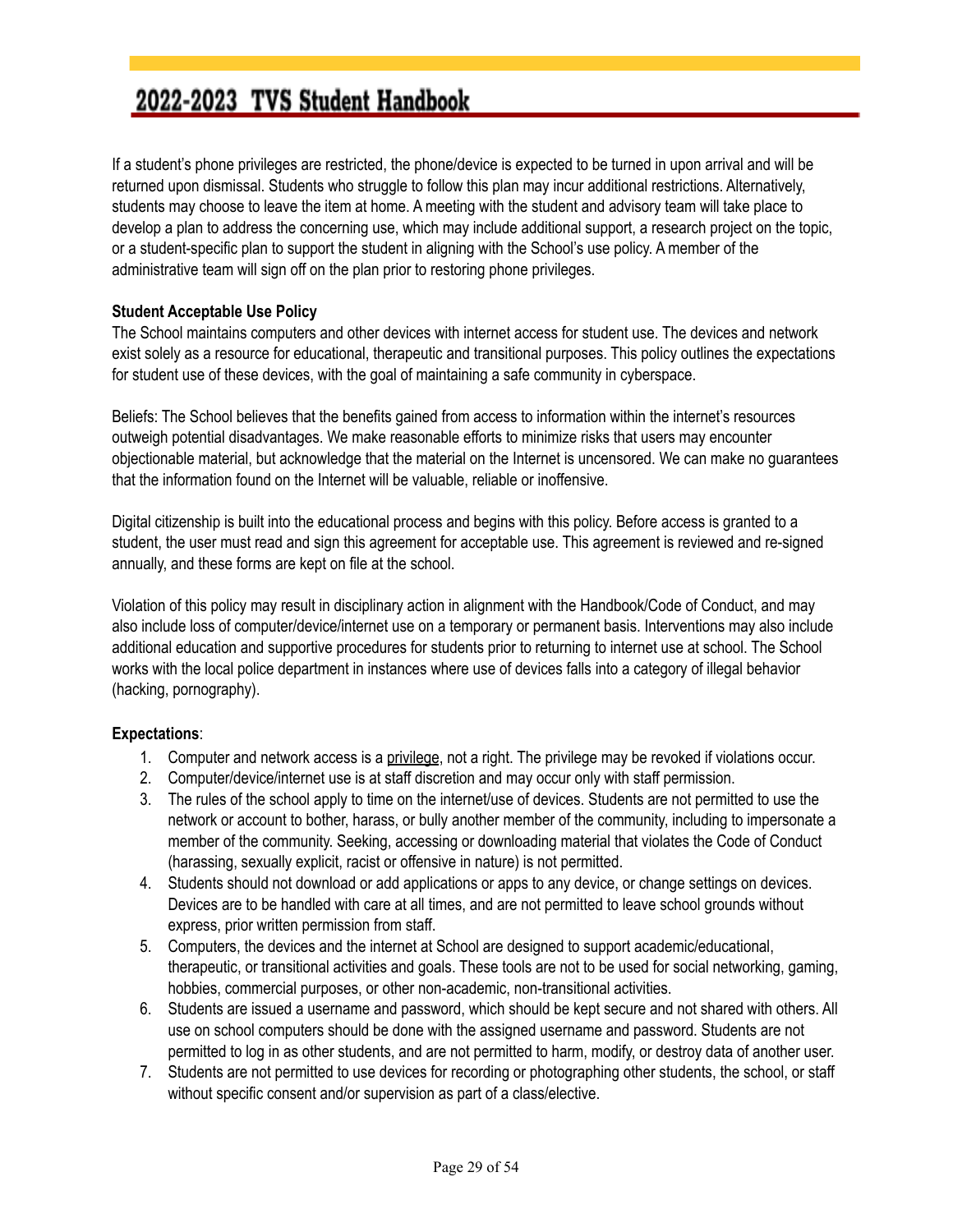- 8. Students are expected to appropriately cite sources from online.
- 9. Students are not permitted to connect personal devices to school computers, including flash drives, phones, and mp3 players. Students are not permitted to connect to school wifi without express, prior written permission from staff.
- 10. There should be no expectation of privacy on school computers, or with school-issued email accounts. Students should be aware that staff may monitor use.
- 11. Student computer use is limited to student computers. Students are not permitted to access staff computers/devices at any time for any reason.

#### **Student Technology Use On Campus**

The school provides Chromebooks for each student to use while at school. Students are also issued a Chrome account that can be used from any Internet-connected device. The use of these tools allows for the most seamless communication with teachers and curriculum, and students are encouraged to use these tools. In some instances, students have assistive technology needs that require specific devices or programming not compatible with school devices, or need access to proprietary programming. In these instances, students may apply for wifi access through their advisory team. Wifi access is granted on a case-by-case basis in instances where educational, transitional, or emotional programming needs cannot be met by Victor devices. Students are not permitted to connect their own hardware to the school's network/wifi without permission, and are not permitted to generate their own wireless signals/create their own "hotspots" while in the building. The school maintains a full Internet Safety Policy which is reviewed and signed at intake and again annually.

#### **iPhone/Cell Phones/iPads with Internet Access**

Students with phones that have Internet access are asked to turn these items off completely during classes and testing situations. Students who use their phones as personal organizers need to comply with the phone policy. Students should request permission prior to using this device for organizational purposes, and may be spot-checked by staff to ensure the device is being used for its stated purpose. Students with phones/devices that generate wireless signals are not permitted to create "hotspots" for other students. Each student has their own phone/computer privileges and restrictions set with their parents/guardians.

#### **Musical Devices**

Students with i-Pods or MP3 players should not connect these products to school computers. Student music should be played at a volume that cannot be heard by others around them. As a general rule, MP3 players are not permitted to be used during class time. Each teacher has specific policies in this area.

#### **Cameras and Video Cameras**

Students have access to digital cameras and video cameras on site for class-specific purposes. Students are not permitted to take pictures of any staff or student with personal recording devices while at school**.** This policy is with respect to student privacy and confidentiality, and is stated in response to feedback from parents and students.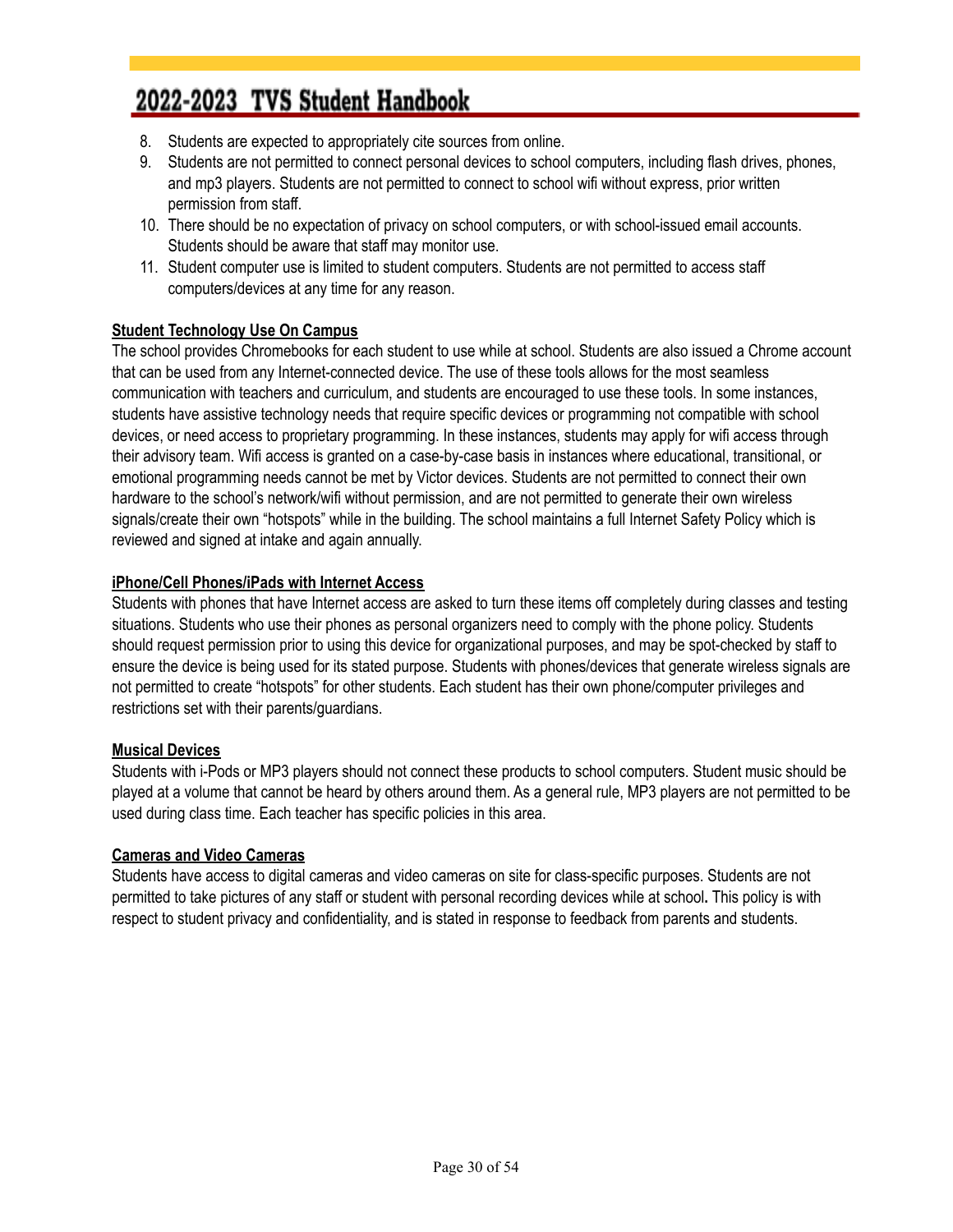#### <span id="page-30-0"></span>**Dress Code**

The Victor School is a learning environment. To help maintain this environment, clothing is expected to be clean, within reasonable bounds of professionalism, and not hazardous to student health and safety. With this goal in mind, the following guidelines were developed with student input and are expected to be followed at all times by all members of the Victor community:

- Clothing and jewelry must be free from obscenities, nudity, violence, advertising or promoting alcohol or illegal drugs, words or symbols equated with hate or discrimination of others, and references to gangs.
- Clothing must cover a student's front, side and back torso and all undergarments
- Shoes must be worn at all times in accordance with Massachusetts state law.

Clothing that does not meet the above standards will need to be changed. Concerns about the Dress Code will be addressed by the Human Rights Officer or designee.

#### **Personal Contact (PC)**

The following guidelines are expected to be followed in terms of PC:

- All PC is expected to be consensual and appropriate for school.
- Non-sexual, non-aggressive PC is permitted assuming both parties consent. Examples include handshakes, fist bumps, high-fives, side hugs.
- All PC is expected to take place in public areas of the school only. PC is not appropriate in classroom or group room settings.
- Sexual contact, aggressive contact, unwanted contact/contact without express permission, or contact which occurs in "private" areas of the school (bathrooms, unattended offices) are not permitted and may result in disciplinary action as aligned with the Code of Conduct.
- Examples of unacceptable touch behavior at school:
	- $\circ$  kissing and full-frontal hugging
	- o horseplay or roughhousing
	- o repeated requests for physical contact
	- o seeking out unmonitored locations of the school for any PC
	- $\circ$  any contact that disrupts or interferes with class time and learning

Touch Contracts are available for any students needing assistance in setting specific limits around their own personal boundaries in general, or with specific students.

#### **Smoking/Tobacco/Vaping Policy**

The Victor School campus and school-sponsored trips are tobacco free in alignment with state law. This policy applies to all students, staff, and visitors.

If a student is found smoking, or with cigarettes or other smoking implements/vaping and/or a lighter, the objects will be confiscated and disposed of. The Code of Conduct outlines possible disciplinary measures.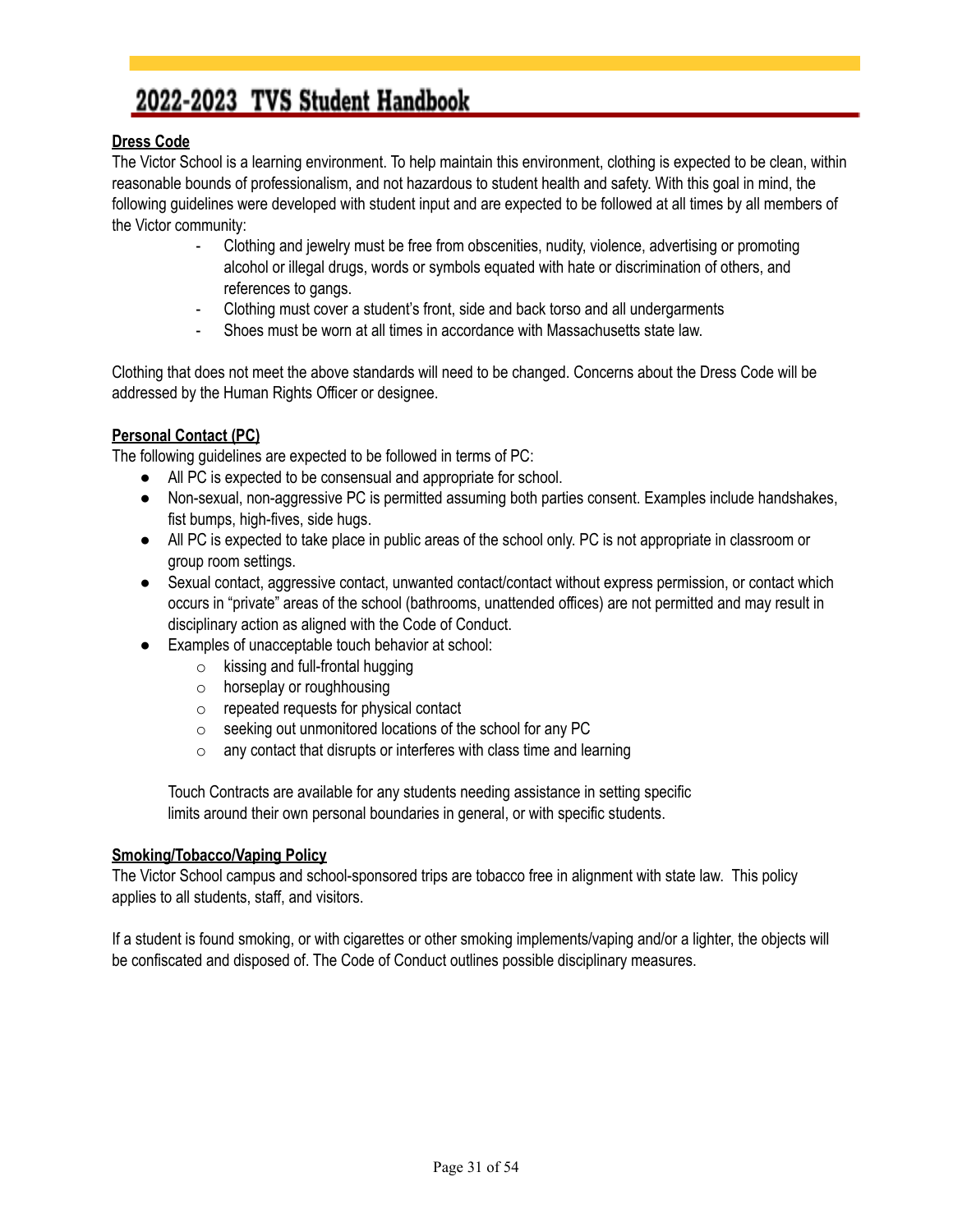#### **Textbooks and Classroom Supplies**

At times, students are assigned textbooks, supplemental reading materials, and other class materials (i.e., digital cameras, calculators) for use in class. Students are responsible for these items, and are expected to treat these items with respect and care. Some items are to remain on grounds at all times; these items are highlighted by teachers, and include electronics. Other items, such as books, may travel to and from home to facilitate homework completion.

Books are due back at the end of each year or when the unit being studied is complete. Books and supplies that are not returned, or are returned damaged, are assigned a replacement fee. Books must be returned, or fees paid, prior to receiving report cards at the end of term four. There are no exceptions to this policy, and we appreciate your cooperation in advance.

#### **Homework**

Homework is an important part of the school's programming, as it allows students the opportunity to practice and reinforce skills taught during the school day, as well as to practice developing skills with increased independence. Generally speaking, high school academic classes and academic electives assign homework daily; middle school academic classes assign homework every other day. Students with IEP accommodations around homework have individualized plans, supported by the Advisory Team.

While support and training are readily available, students are expected to take responsibility for their own success by using homework planners, in combination with Google Classroom, to ensure they have up-to-date information on class assignments. When students must be absent from class, they are expected to use these resources to stay on track with what their classmates are doing, and to find out from teachers what work has been missed. If students are unclear as to a specific homework assignment, it is their personal responsibility to discuss their concerns and questions with the teacher(s) involved before they leave The Victor School for the day. Students in middle school are supported to do so by homeroom teachers, who will assist in developing and maintaining a homework tracking system that works for the student.

Each teacher maintains a page at classroom.google.com and has a link to a calendar of assignments in the Student Portal. Students are able to stay up-to-date with their classes when absent or otherwise miss class for any reason, as well as remind themselves of their homework assignments, using this resource.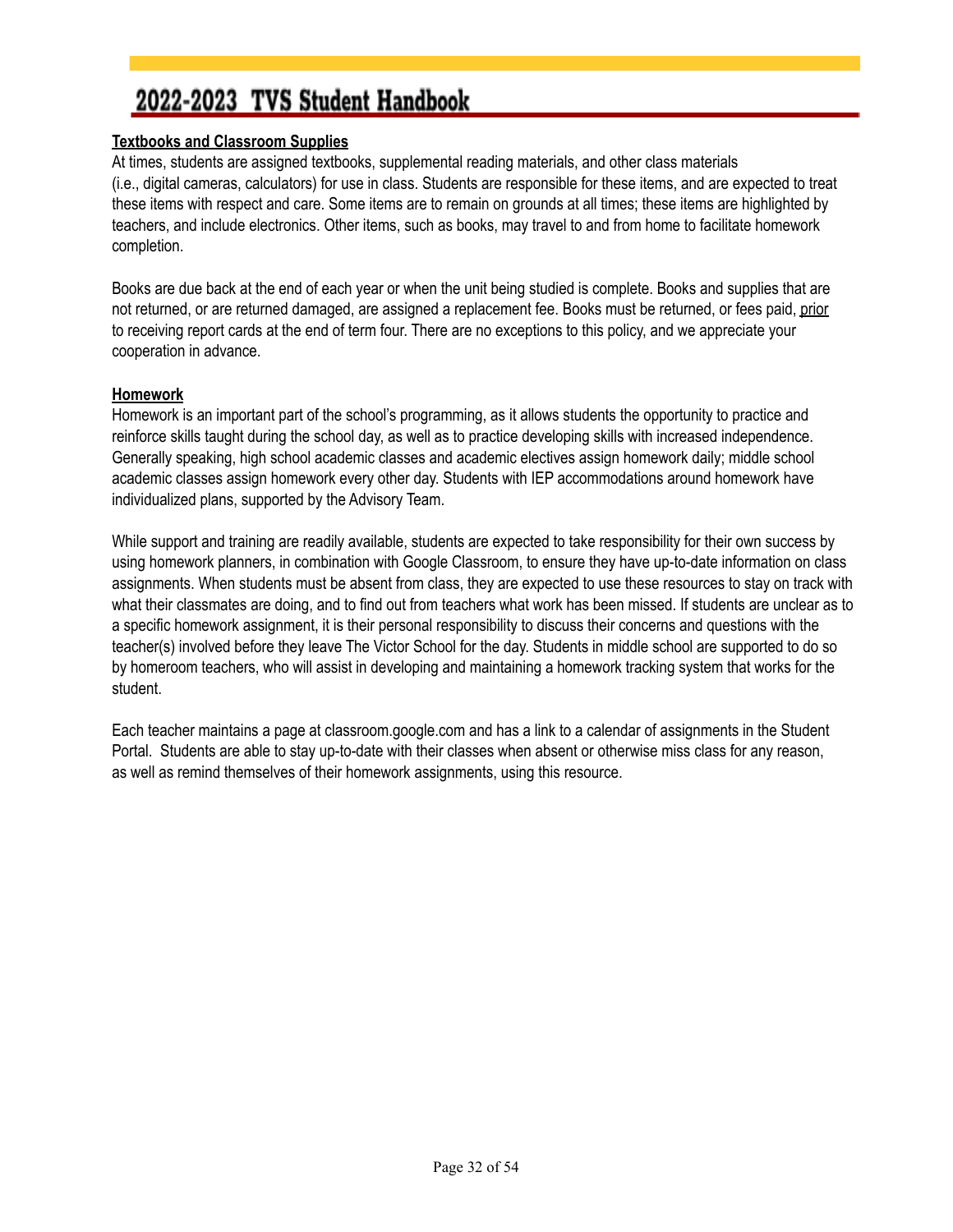#### <span id="page-32-0"></span>**Education Support Services**

#### **Academic Integrity**

A core value of a school that seeks to maintain high standards is the intolerance of cheating in any form. Cheating undermines the integrity of the student as well as the school. Academic integrity is essential to a successful academic experience. The Victor School expects students to submit original work and to cite sources appropriately. Attempted academic dishonesty, even if unsuccessful, will be treated as an academic infraction.

While most students do adhere to the ethical practices discussed here, the following procedure was developed in an effort to foster, teach, and encourage appropriate ethical behavior for all students.

#### **I. Definitions**

**A. Cheating:** An act or attempted act by which a student deceives, acts dishonestly, or misrepresents work that he/she/they have produced on an academic exercise; or attempts to, or assists another to misrepresent his/her/their work.

Cheating includes, but is not limited to:

- Copying work from another student
- Having another person complete work for a student
- Using unauthorized materials to complete an assignment
- Providing or receiving information about an exam
- **B. Plagiarism**: The use of another's words, ideas, data, images, pictures, artistic productions, or other material as one's own work. This covers unpublished as well as published sources. Plagiarism includes, but is not limited to:
	- Quoting another person's words, sentences, paragraphs, or entire work without acknowledgement of the source;
	- Incorporating materials, such as but not limited to graphs, illustrations, graphics, etc., which are not the student's original work, without proper citation of the source and creator;
	- Utilizing another person's ideas, opinions, theory, or structure without acknowledgement of the source;
	- Copying another person's work (in whatever medium), even with acknowledgement of the source, without synthesizing or interpreting the information to reflect one's own thoughts and analysis of the subject.

**C. Fabrication**: The falsification of facts. Fabrication includes, but is not limited to:

- Making up a source
- Embellishing an event
- Changing a quote
- Creating a person
- Inventing a story

#### **II. Response**

In alignment with the school's philosophy, The Victor School expects students to submit original work and to document sources appropriately. Attempted or completed violations of such, either through cheating, plagiarism or fabrication can lead to:

- Automatic failure of the test/project/assignment
- Make-up work or alternative assignments not necessarily offered
- Documentation of the incident in the student's file, and notification to the sending school
- Tutorial on academic integrity expectations/procedures may be required
- Repair to the community may be assigned, as appropriate
- Additional interventions may be developed on an individualized basis as indicated by IEP and/or repeated incidence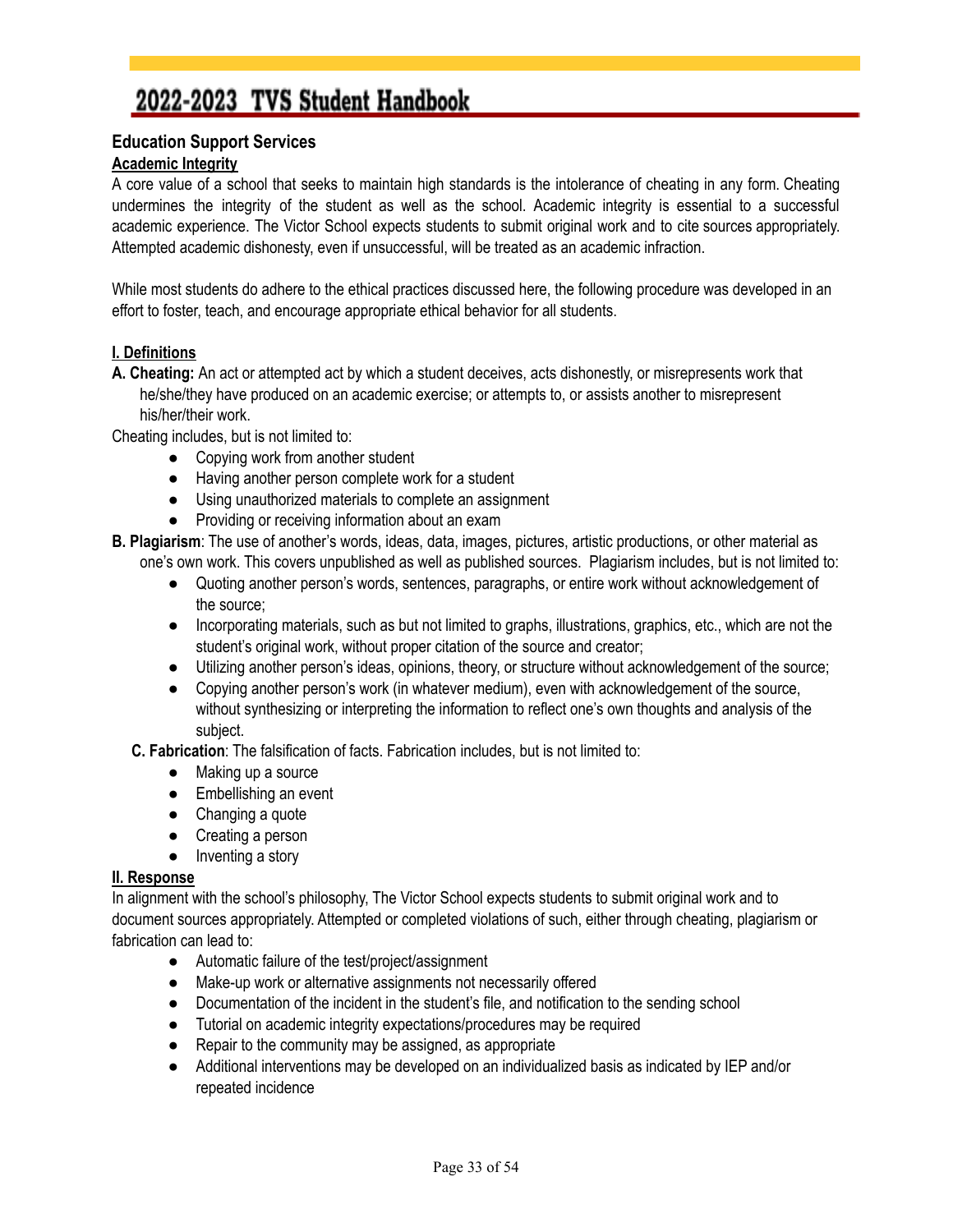#### **Curriculum**

The Victor School's curriculum is rigorous, and is designed to prepare students for secondary or post-secondary schools, depending on grade level. The Victor School prides itself on the rigor of its curriculum, which is aligned with the Common Core Standards and which differs from public school curricula only in the differentiation of instructional methods used to meet the individual needs of students as outlined in their IEPs. The Education Director and advisory teams are available for support in determining a course load that supports each student's future goals.

In order to individualize the curriculum according to each student's Individualized Education Program (IEP), The Victor School faculty receives ongoing training about the unique population that the school serves. The teachers acquire educational strategies and techniques in curriculum and instruction; learning needs, styles, abilities, disabilities, and challenges; and special education issues, interventions and best practices. Since the students' emotional issues can significantly impact their ability to access the curriculum, the teachers also participate in a considerable amount of clinical training, including understanding a wide variety of diagnoses and their various manifestations; the impact of medications, their side effects, and reporting changes in behavior due to dosage modifications; and how to determine which parts of a student's presentation are part of the student's disability and which are within his/her/their control.

#### **Graduation Requirements**

Students follow the program of study and the graduation requirements of their sending schools. Our Education Department works very closely with each district's guidance department to ensure that each student's transcript is up-to-date, and that the student is being enrolled in the correct courses to move him/her/them toward graduation. Questions regarding graduation requirements should be directed to the Education Director.

#### **Credits**

TVS awards credit on a per-term basis. Students in  $6<sup>th</sup>$  -  $8<sup>th</sup>$  grade do not accumulate credit toward the high school diploma. Successful completion of the core classes is considered critical to future success, especially for students returning to their sending school district for the high school years.

As TVS does not award diplomas, all credit reported by TVS is ultimately translated by the sending school onto an official transcript. It is important to highlight that some sending school districts award credit on a semester or year-long basis. As such, the final transcript for one school may average two quarters into one semester grade and credit, while another student's transcript may have quarterly or annual grades/credits.

The Education Director has this individualized information available. Students are encouraged to learn their sending school's policies and how these policies affect them. For example, a student who earns a 70% one quarter at TVS and a 95% another quarter may have an official school transcript that has a C and an A over two quarters, or may have a final semester long grade of 82%, or B.

#### **Course Outlines and Descriptions**

TVS ensures that each high school student receives the coursework he/she/they need to complete the program of study from his/her/their sending school district, thus making him/her/them eligible to receive a high school diploma. The curriculum at The Victor School is challenging, and is designed to support student transitions to high school (for middle school grades) or college (for students in ninth grade and above). Course descriptions for each class taught at TVS are available, which include a general explanation, as well as specific concept and skill information.

#### **Course Schedules**

*Grades 9 and above*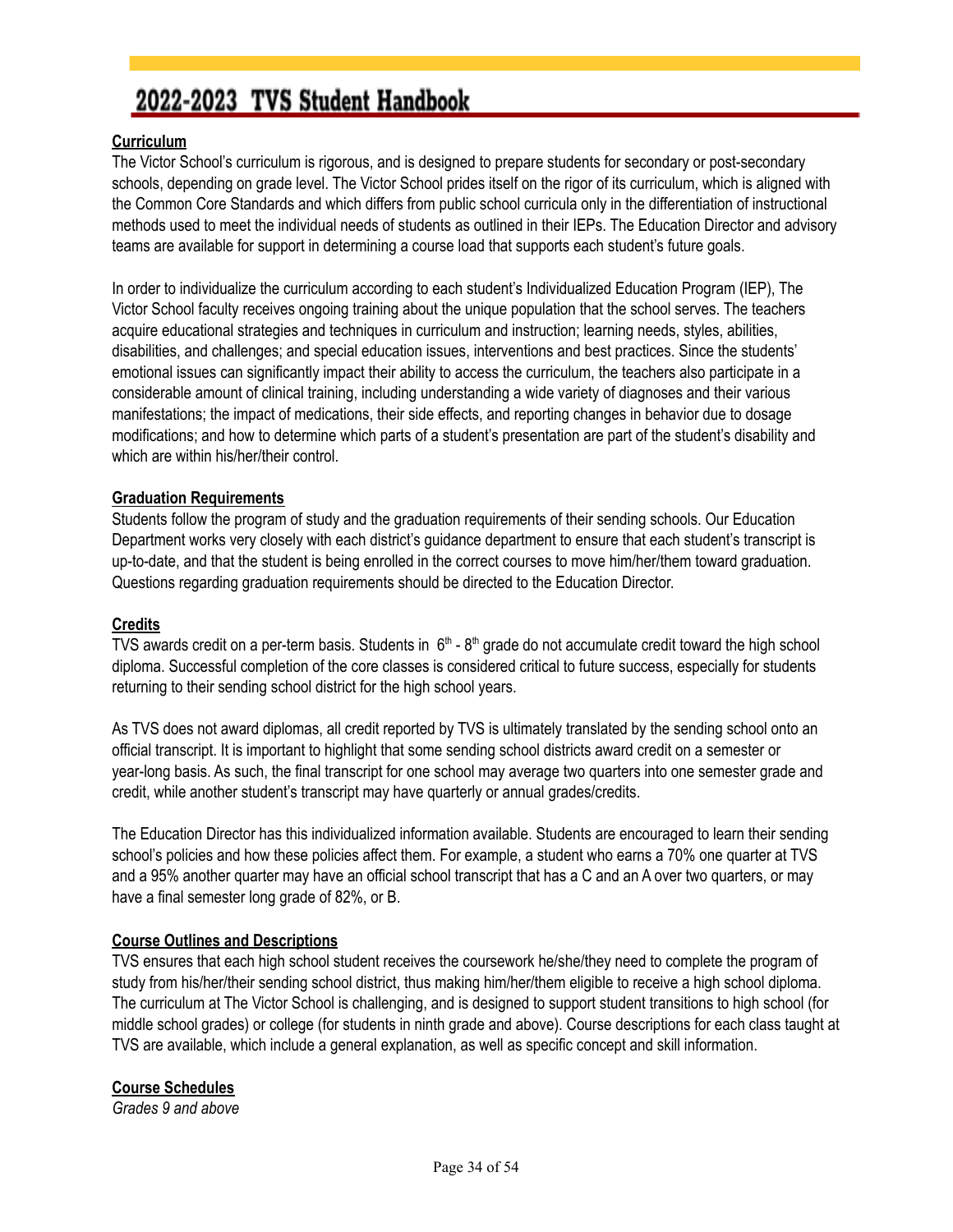Each year, student schedules are developed based on the requirements of the student's sending school program of study. Each student follows his/her/their sending school district's credit requirements, and earns a diploma from that district. TVS does not issue its own diploma. Each school district has a minimum number of courses that comprise the graduation requirements for that district. When students arrive at TVS, their transcripts are examined to determine which graduation requirements have already been fulfilled. Since The Victor School offers a full high school curriculum, most arriving students can be placed in the next sequence of courses needed, according to their program of study. Each student is placed in a therapeutic group, which meets daily. Students are asked to select electives when such offerings will mesh with their other requirements, and those selections are honored whenever possible.

At times, a student's schedule may need to be changed. All changes must be coordinated through the Education Director. The process for initiating course changes is as follows:

- Requests for course changes are provided, in writing, to the Education Director, using the form designed for that purpose. The request must include the reason for the change being requested.
- In consultation with advisors and other staff, the Education Director ensures that the requested change remains aligned with the student's graduation requirements, and consults with the teaching team and the student's Advisory team prior to making any changes.
- Students and their families are informed of any schedule changes as soon as possible after making the request. Students are expected to continue to attend all classes into which they are scheduled until a class change request has been approved.

There are students who have partially transitioned back to their sending school, that is, they attend TVS part-time, and take a few courses at their home school. TVS works collaboratively with these school districts in scheduling these students appropriately.

#### *Grades 6-8*

Students in the middle school grades follow a specific curriculum (aligned with the Common Core Standards and/or Massachusetts Curriculum Frameworks, depending on subject) designed to prepare them for successful transition to any high school curriculum. Each student takes four academic classes per day (English Language Arts, Mathematics, Social Studies, and Science). In addition, each student is scheduled in one group period, one arts class, and one PE class each day.

Students begin the day with a quick preview of that day's schedule and assistance to organize themselves with whatever materials or support they may need to meet that day's expectations. To support students in developing executive functioning skills, middle school students should expect to have homework in two subjects each night (alternating between the Humanities (ELA/Social Studies) and STEM (Science/Math), although some longer-term projects may require more than one night to complete.

#### **Grading Practices**

Grading practices are defined in writing and distributed by each individual teacher at the beginning of each new course. This information includes classroom expectations, as well as the teacher's grading policy. Classroom grades are calculated taking into consideration attendance, class work, homework, participation/citizenship, and projects/tests/quizzes. Grading expectations may vary slightly from class to class (i.e., heavier weight to participation in a debate class), but are clearly delineated and firm. Some students, based on their IEPs, may have alternative assessment options.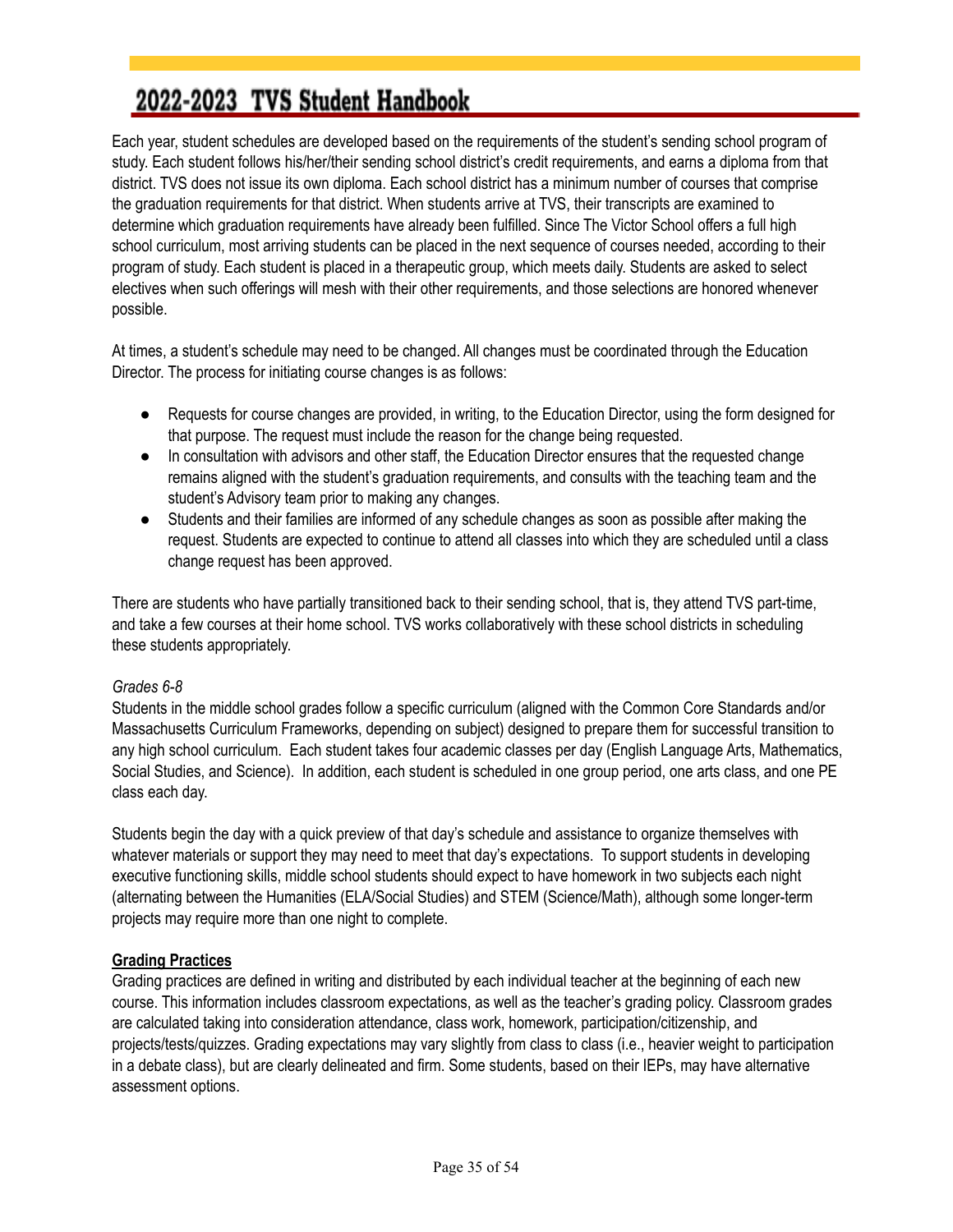#### **Physical Education**

Students are required by both state law and local policies to pass physical education in order to graduate. Students are expected to attend and participate in physical education classes. In order to be excused from PE classes, students must bring in a medical excuse, which must be approved by the school nurse. Medical excuses must have a start and stop date, or are to be updated quarterly. They are not retroactive and must be updated each school year.

#### **Sequential Subjects**

Each advanced course in sequential subjects, such as mathematics, may be taken only if the preceding course in the sequence is passed with a final averaged grade of C or better. Any student with a C- or lower requires a written recommendation from their teacher for the next sequential class.

#### **National Honor Society**

The school is also proud to qualify for a Chapter of the National Honor Society on campus. The school follows the NHS guidelines and criteria for membership applications and initiation. Interested students are directed to the Chapter Advisor for more information.

#### **Arts Night**

The Arts department of The Victor School is a large part of our students' success. The school looks forward to our annual celebration to share with parents and families the growth and accomplishments of our students within the arts arena.

#### **Back to School Night**

This night offers parents a glimpse into the day and a life of their student. Parents have the opportunity to meet the teachers and also meet other parents within the school.

#### **MCAS (Massachusetts Comprehensive Assessment System)**

All students in publicly funded schools in the Commonwealth of Massachusetts are required to participate in MCAS testing. To earn a high school diploma, as of the date of this publication, students must pass the required number of MCAS exams, with the appropriate scores. Please see the chart below for specific information on exams and passing score information.

| <b>Required MCAS</b>  | <b>Passing Score Required</b> |
|-----------------------|-------------------------------|
| English Language Arts | 240, or $220 + EPP$           |
| <b>Mathematics</b>    | 240, or $220 + EPP$           |
| High School Science*  | 220                           |

Note: EPP = Educational Proficiency Plan

\*Science options include Biology, Chemistry, Introductory Physics, and Technology/Engineering; students may take different tests until they have successfully passed one.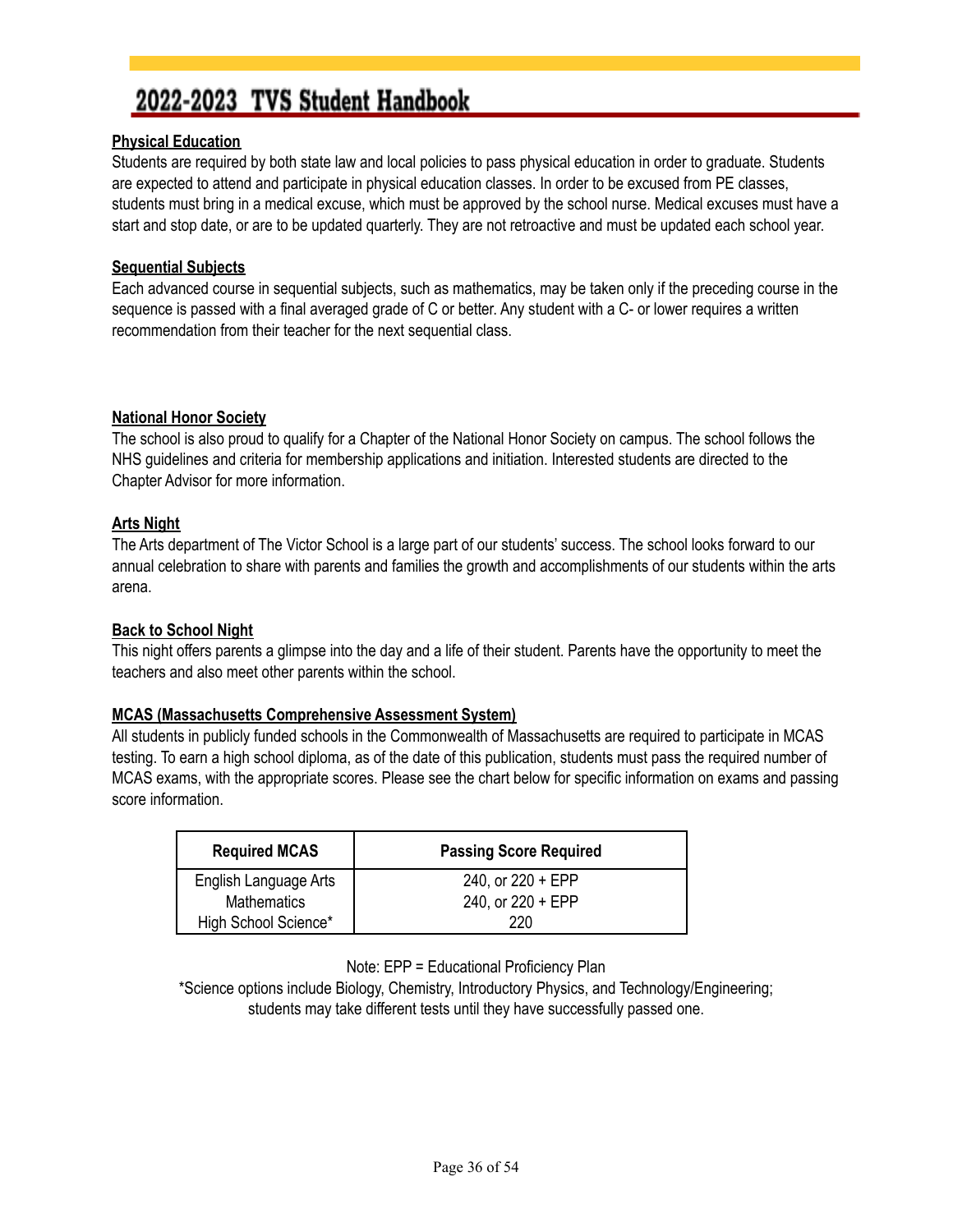Students are required to earn either a score of 240 on the English and Math sections of the MCAS exam, or meet or exceed a scaled score of 220 on both the Grade 10 ELA and Math exams and fulfill the requirements of an Educational Proficiency Plan (EPP).

#### **Educational Proficiency Plans (EPPs)**

Students who earn 220-238 on their 10<sup>th</sup> grade English or Math MCAS are placed on an Educational Proficiency Plan (EPP). This is a plan which monitors their progress as they continue to take English and/or math classes in 11<sup>th</sup> and 12<sup>th</sup> grade, and work toward proficiency. In order to fulfill the EPP, the student must remain in English and/or math for both 11<sup>th</sup> and 12<sup>th</sup> grade (depending on which subject the EPP plan is for), continue to earn credit in that subject, and take the final examination in that subject in both 11<sup>th</sup> and 12<sup>th</sup> grade. If a student fulfills these requirements, the principal can declare that the student has completed his/her/their EPP, has finished the requirements for MCAS, and is eligible for graduation.

Each EPP will include, at a minimum: a review of the student's strengths and weaknesses, based on MCAS and other assessment results; coursework, grades and teacher input; the courses the student will be required to take and successfully complete in grades 11 and 12; and a description of the assessments the school will regularly administer to determine if the student is moving toward proficiency.

Students who do not earn a passing score on an MCAS exam are provided additional opportunities to retake the test. English and Math MCAS retest sessions are scheduled twice per year. There is currently one Science retest session per year. Exact dates of the scheduled MCAS tests are also highlighted on the official school calendar, distributed separately.

Many students receive accommodations while taking the MCAS test. Each student's accommodations are developed by his/her/their Team and are listed in his/her/their IEP on the page labeled "State or District-Wide Assessments." MCAS accommodations might include having the test directions clarified, using a graphic organizer or a computer for the composition, or a math reference sheet for the math sections of the MCAS.

A few of our students who are unable to take the standard MCAS tests even with accommodations participate in the MCAS Alternate Assessment (MCAS-Alt). MCAS-Alt consists of a portfolio of specific materials completed independently by the student, although teachers may support the process. Evidence for the portfolio may include work samples, instructional data, videotapes, and other supporting information. The decision to participate in MCAS testing by compiling an MCAS-Alt portfolio is determined by the student's Team.

#### **Mid-Year and Final Exams**

As a general rule, classes for 9th through 12th graders hold mid-year examinations at the end of the first semester, and final exams at the end of the second semester. Final examinations are typically given in all high school grades, in all academic subjects. Examination periods mimic testing situations found in sending school settings. Tests are generally cumulative, and teachers spend a fair amount of time teaching study skills and reviewing the material to help students succeed at this task. As many of our students are college bound, we feel that even our youngest students benefit from the experience of final exams conducted in this manner, as it is good practice for SAT and other longer exams they will face in the future-forward.

#### **Report Cards and Midterm Reports**

Student academic progress is reported quarterly for all students, at the end of the term when the final grade closes.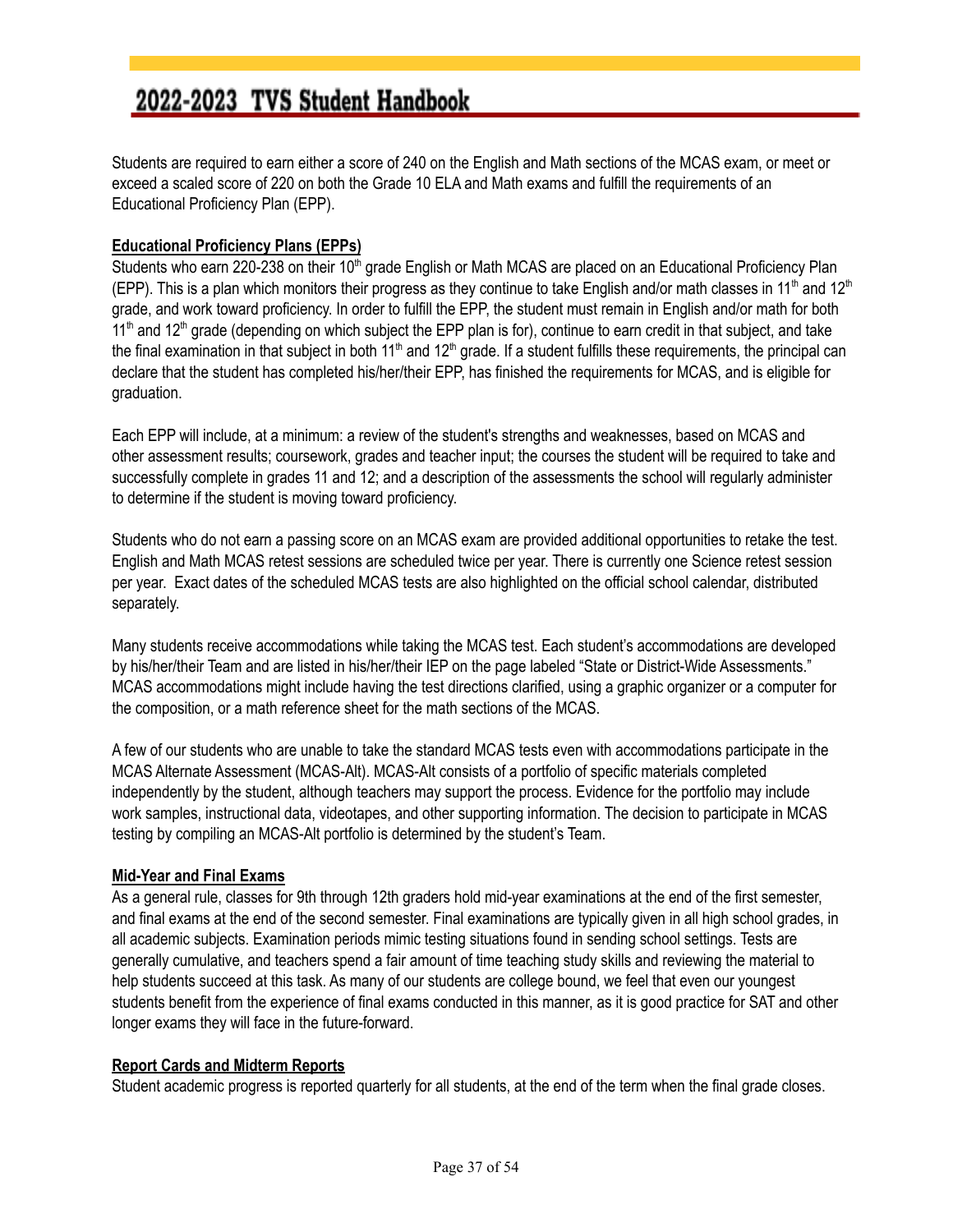On each report card, the student receives a grade in each subject. Advisory team support is available to review reported grades as needed. Report cards are not released if the student has outstanding school property to return (i.e. chromebooks, wifi, textbooks).

Students and parents/guardians are encouraged to review the Student Portal regularly. Term grade reports are the only reports distributed by the school. If a hard copy of this information is needed at the midterm point in the term, or if computer access is not available at home, please contact the Education Director.

#### **Transcript**

The TVS transcript includes letter grades for each term of each course taken at TVS. Transcripts are sent to the student's sending school to be translated onto that school's transcript. At graduation, the student will receive a transcript from the sending school, which issues the diploma. Transcripts, like report cards, cannot be released if a student has outstanding supplies belonging to the school. There are no exceptions to this policy.

#### **Graduation**

Each year, The Victor School holds a formal graduation ceremony. The Victor community is invited to celebrate the sending forth of the graduates, as we commemorate their journeys with music, speeches, and awards. The graduation is a true highlight of the year, something not to be missed!

#### **Hospitalized Student Policy**

From time to time, some students require hospitalization to address their emotional issues. While it is understandable that their education takes second place to their therapeutic needs at these times, it is still important that students access the curriculum as they are able.

While TVS works in a very flexible manner with the hospitals, and with each individual student, the following outlines the general policy and procedures that are followed:

Parents/guardians should provide the Educational/Transitional Support Specialist (x3611) with a contact person at the hospital, and must sign a release of information to allow the school to communicate with identified hospital staff. The Victor School will coordinate work distribution and collection during periods when a student is hospitalized.

Students who are hospitalized are provided with work by their TVS teachers through the Educational/Transitional Support Specialist. Hospitals may provide tutors or, in some instances, TVS may have teachers available to tutor students while hospitalized. Students are expected to return the completed work to the school in order to receive grades and credit. Teachers reduce the amount of work requested to the most essential parts of the curriculum.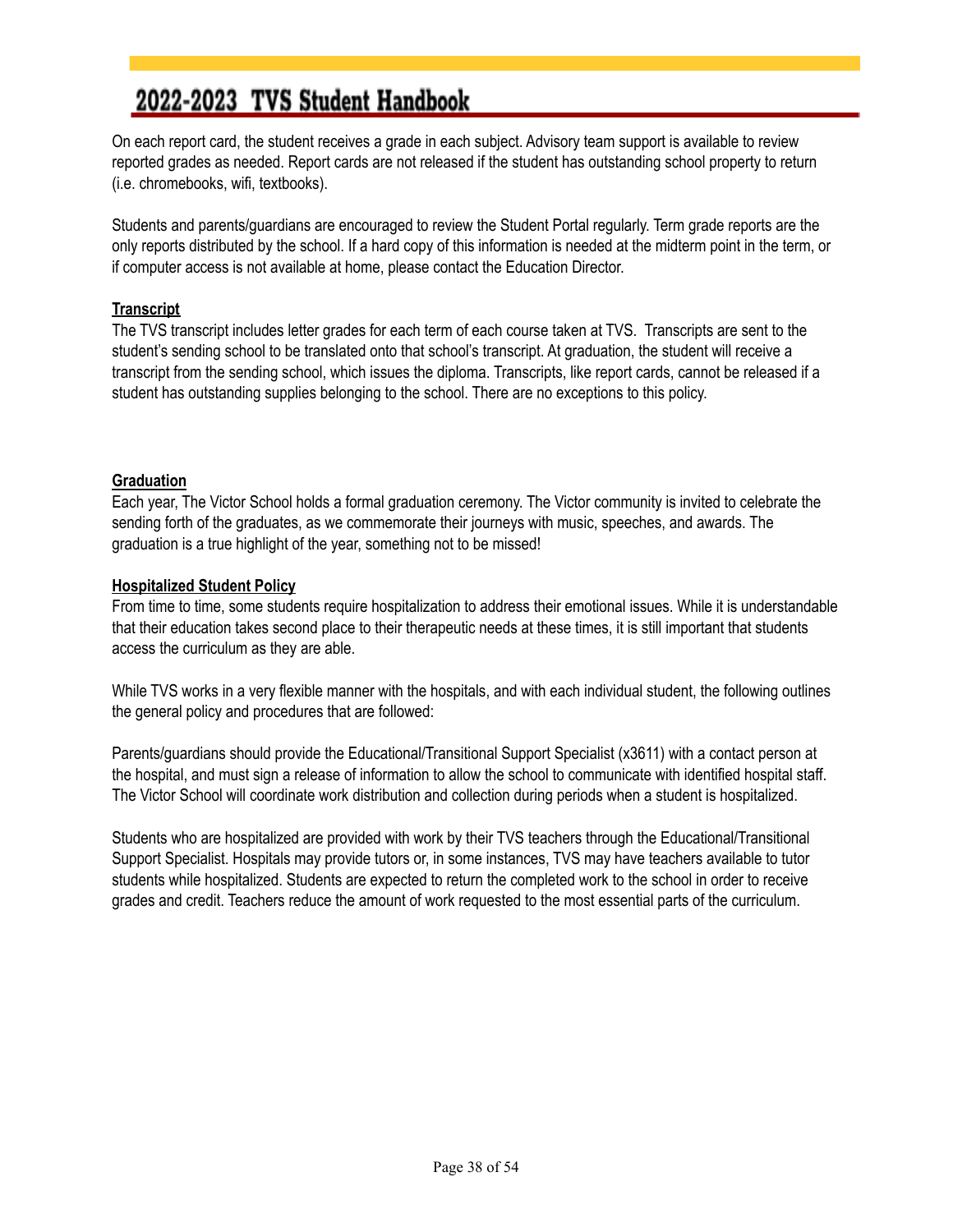#### <span id="page-38-0"></span>**Statement of Nondiscrimination**

The Victor School values diversity and is aligned with its parent company, JRI's, commitment to social justice. JRI is strongly committed to providing an inclusive and welcoming environment for our employees and the people we serve. JRI does not discriminate on the basis of race, color, national origin*,* sex, sexual orientation, gender identity, disability, religion, age, marital status or military status in treatment or employment at JRI, admission or access to JRI or any other aspect of the educational programs and activities that JRI operates. JRI is required by Title VI of the Civil Rights Act of 1964 (Title VI), Section 504 of the Rehabilitation Act of 1973 (Section 504), Title IX of the Education Amendments of 1972 (Title IX), the Age Discrimination Act of 1975 (Age Act), and their respective implementing regulations at 34 C.F.R. Parts 100, 104, 106 and 110, not to discriminate on the basis of race, color, national origin, disability, sex, or age. Inquiries regarding the application of each of the aforementioned statutes and their implementing regulations to JRI may be directed to JRI Senior Vice President and General Counsel Mark Schueppert at 781-559-4900 or 160 Gould Street, Suite 300, Needham MA 02494 or to the U.S. Department of Education, Office for Civil Rights, at (617) 289-0111 or 5 Post Office [Square,](https://maps.google.com/?q=5+Post+Office+Square,+8th+Floor,+Boston,+MA+02109&entry=gmail&source=g) 8th Floor, Boston, MA [02109](https://maps.google.com/?q=5+Post+Office+Square,+8th+Floor,+Boston,+MA+02109&entry=gmail&source=g)-3921.

#### **Emergency Procedures**

The Victor School maintains procedures for emergency evacuation, sheltering in place, and also trains in ALICE, a protocol to respond to an unlawful intruder. Drill procedures are reviewed school-wide at the beginning of each school year, and various drills occur at least monthly. Students are expected to follow all relevant procedures during a drill.

In addition to procedures to handle emergencies, The Victor School has developed a comprehensive disaster plan, which is located in the reception area. Should a serious emergency occur at the school, parents will be contacted through the school's alert system.

In emergency situations, emergency health care may be sought for students who have been injured and require more assistance than the school nurse can provide, or for students who have been judged to be at risk to themselves or others. In these instances, the student's parents are notified and consulted immediately. The school is able to coordinate with the local hospital and the local crisis team, both of whom are able to provide services outside of the realm of TVS.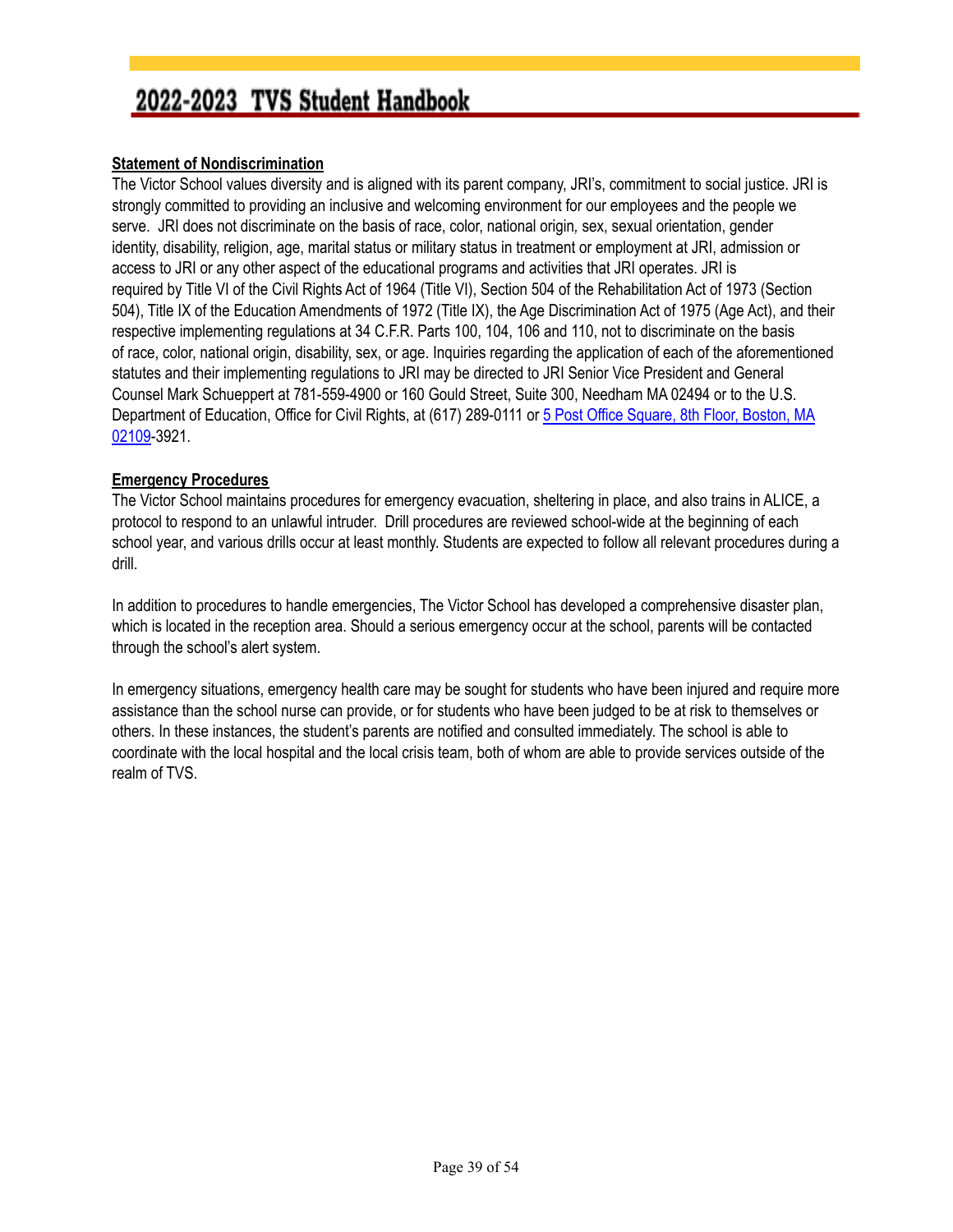#### <span id="page-39-0"></span>**Anti-Hazing Policy**

The Victor School aligns fully with the Massachusetts Anti-Hazing Law and the DESE reporting requirements and maintains the following policy regarding hazing. The Massachusetts Anti-Hazing Law is attached as [ADDENDUM](#page-45-0) D of this handbook.

The Victor School issues a copy of the Massachusetts Anti-Hazing Law and the school's anti-hazing disciplinary policy to every student enrolled at our school, which covers every student group, student team, or student organization, including every unaffiliated student group, student team, or student organization.

The school files, at least annually by October 1st, a report with the DESE certifying:

a) we comply with our responsibility to inform student groups, teams, or organizations, and every full-time enrolled student, of the anti-hazing law

b) our adoption of a disciplinary policy with regard to the organizers and participants of hazing; and

c) that our hazing policy has been included in our Student Handbook and is explained to and discussed with all students.

Hazing is defined by DESE as "...any conduct or method of initiation into any student organization, whether on public or private property, which willfully or recklessly endangers the physical or mental health of any student or other person. Such conduct shall include whipping, beating, branding, forced calisthenics, exposure to the weather, forced consumption of any food, liquor, beverage, drug or other substance, or any other brutal treatment or forced physical activity which is likely to adversely affect the physical health or safety of any such student or other person, or which subjects such student or other person to extreme mental stress, including extended deprivation of sleep or rest or extended isolation."

#### *<http://www.doe.mass.edu/lawsregs/603cmr33.html?section=all>*

Students who engage in this behavior, either as organizers or as participants, will be subject to interventions in keeping with our Code of Conduct. Staff investigate any allegations of hazing, and investigations are overseen by the Human Rights Officer. If a case of hazing is proven to have taken place, either on or off school grounds, disciplinary action may be warranted, as outlined in the Code of Conduct. Oftentimes, education and skill building is involved regardless of disciplinary action.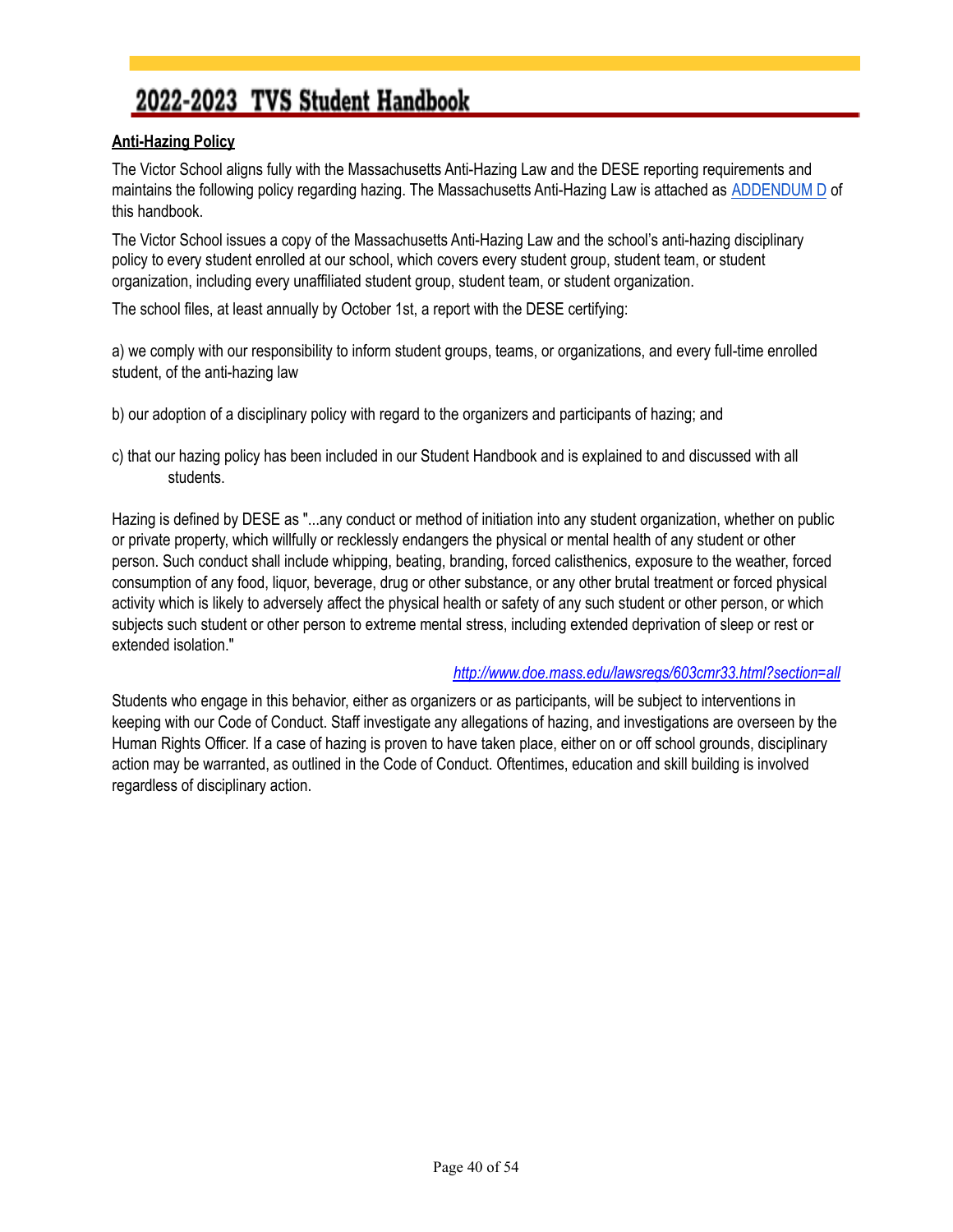#### <span id="page-40-0"></span>**Bullying Prevention and Response Policy**

The Victor School strives to maintain a safe school community where diversity and difference are not only respected, but celebrated. The school prohibits unlawful or disruptive behavior, including any form of bullying, cyber bullying, hazing, harassment, or retaliation following reports of bullying, in school, on school grounds, on school trips, or in school related activities. We align fully with the 2010 Massachusetts Anti-Bullying Law, and Chapter 86 of the Acts of 2014, Amended Section 370 of Chapter 71 of the General Laws which furthers the original 2010 law in several areas. The school maintains a formal bullying policy, which has been submitted to and approved by the DESE. This policy is available on line at the website [\(www.jri.org/victor](http://www.jri.org/victor)) and by request by contacting the school. It is also distributed at intake, and again annually. The following is a brief summary of portions of the longer policy that most directly impact students.

Bullying is defined as any repeated actions (verbal, physical, written, or electronic) of someone towards a target that causes a target to have fear of physical or emotional harm or damage to his/her/their property, or which creates a hostile environment at school or disrupts the school day. In 2014, the Amendment highlighted certain groups of students that could be more vulnerable to being targeted, and also noted that any staff employed by the school or district (including, but not limited to teachers, clinicians, case managers, the school nurse, administrators, assistants, bus drivers) as well as students could be aggressors. Plans are required to address both of these areas, and ours does. The school is committed to providing all students with a safe learning environment that is free from bullying, and from retaliation following reports of bullying.

If a student feels they are being bullied, or sees bullying happening in our community, we ask that they report it. Students can talk to staff, file a complaint, leave a message on any staff line, or write a note and leave it with any staff member. Students can file anonymously, or use their name. The most important piece is to report what was seen or heard. All staff are required to report any instances of possible bullying directly to the Director, in real time -- that is, as they see it occurring. Staff also intervene in the moment to provide safety for all involved.

When reports about possible bullying are made, staff will first make sure involved students feel safe. Staff will work directly with involved students to determine what steps need to be taken to ensure safety; the student's voice is an important one in this process. Steps will also be taken to prevent retaliation against anyone who reported or witnessed the bullying. Keeping students safe is the number one priority.

Once student safety is in place, staff will take steps to learn more about the bullying. This may involve talking to other students, talking to parents, looking at information provided to us. When all the data is collected, next steps can be determined. As noted in the Code of Conduct, bullying is a suspendable offense, and if warranted, disciplinary action may be taken. Oftentimes, education and skill building is involved regardless of disciplinary action.

The school keeps a record of all reports of bullying, and aligns with the requirements to report them (without student names) to the DESE as required in the 2014 Amendment. The school also continues to survey the community about the culture of the school, and shares these results with the school community. While it is our hope that any concern can be successfully resolved with our staff team, if a student/parent/guardian has a concern that they feel is not being adequately addressed, the DESE has several resources for this purpose. Specifically, emails can be sent to [compliance@doe.mass.edu](mailto:compliance@doe.mass.edu), calls can be made to 781-338-3700, and more information can be found on-line at [www.doe.mass.edu/pqa.](http://www.doe.mass.edu/pqa)

*A copy of our formal, DESE approved bullying policy can be found on line at www.jri.org/victor. A hard copy is available upon request.*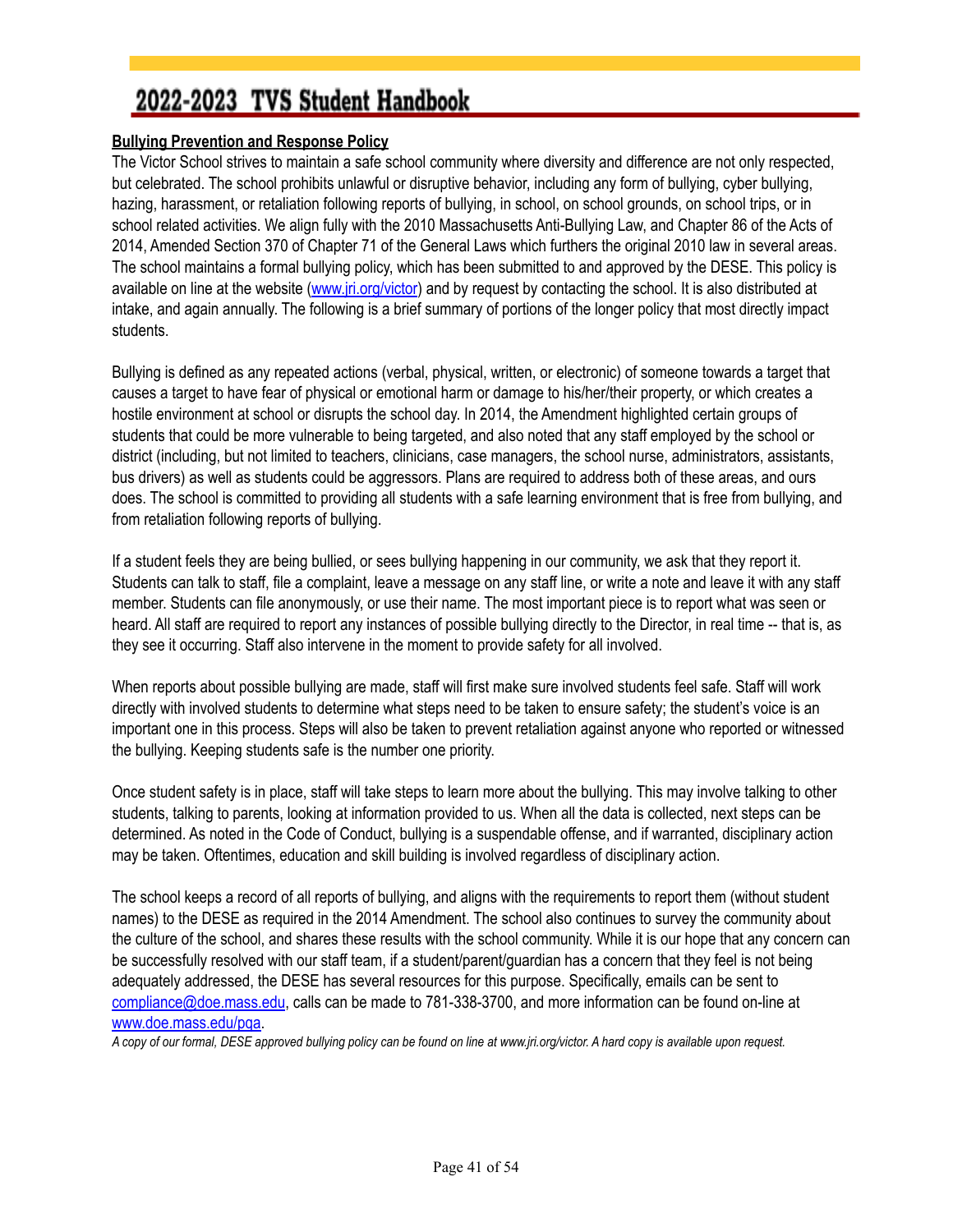#### **ADDENDUM A**

#### <span id="page-41-0"></span>**The Family Education Rights and Privacy Act Massachusetts Student Records Regulations¹**

The Family Education Rights and Privacy Act (FERPA) and the Massachusetts Student Records Regulations ("Regulations") together provide parents and eligible students (those who have reached the age of 14 or who have entered ninth grade) certain rights with respect to the student's educational records. A general overview of those rights is provided below. Parents and students may obtain a complete copy of their rights under the Massachusetts Student Record Regulations by contacting The Victor School Director. The information is also located in the Parents Rights manual in reception.

(a) The **right to access** the student's education records. Parents or eligible students should submit their request for access to The Victor School Director. Access is generally provided within ten days of a request. However, Massachusetts General Laws c. 71, §34H ("Section 37H") law provides specific procedures that must be followed prior to release of records to a parent who does not have physical custody of a child. These procedures include submitting a written request and other documentation to the school Director on an annual basis. Information about these procedures can be obtained from the primary clinician.

(b) The **right to request amendment** of the student's education records. Parents or eligible students should direct their request to The Victor School Director, clearly identifying the part of the record they wish to have amended, and why.

(c) The **right to consent to disclosure** of personally identifiable information contained in the student's education records, except to the extent that FERPA and the Massachusetts regulations authorize disclosure without consent. One exception that permits disclosure without consent is disclosure to school officials with legitimate educational interests in the records. Such school officials include professional, administrative and clerical staff who are employed by or under agreement with our school and Public Schools and who need access to a record in order to fulfill their duties. The Victor School also discloses student records without parent/eligible student consent to officials of other private or secondary schools in which a student enrolls, or seeks, intends, or is instructed to enroll upon receipt of a request from such school officials.

The Victor School does not release directory information without consent. Directory information consists of the following: the student's name, address, telephone listing, date and place of birth, major field of study, dates of attendance, weight and height of athletic team members, class, participation in recognized activities and sports, honors and awards, and post-high school plans. In the event a parent or eligible student wants to request the release of any of the above information, the parent/eligible student may state that request in writing to The Victor School Director. Absent receipt of a written request, the directory information will not be released.

As required by federal law, the School routinely releases the name, address and telephone listing of secondary school students to military recruiters and to institutions of higher learning upon request. In the event a parent or eligible student objects to the release of any of the above information, the parent/eligible student may state that objection in writing to The Victor School Director. Absent receipt of a written objection from the parent or eligible student **[within two weeks from the date of the notice]**, this information will be released without further notice or consent.

(d) The **right to file a complaint** concerning alleged failures by the District to comply with the regulations and laws governing student records. Complaints may be filed at the Massachusetts Department of Elementary and Secondary Education, 350 Main Street, Malden, MA 02148. In addition, complaints relative to federal statutes and regulations governing student records may be filed with the Family Policy Compliance Office, U.S. Department of Education, 40 Maryland Avenue SW, Washington DC.

1/ [Note to school officials: This form has been prepared by Stoneman, Chandler & Miller to assist school districts in providing annual notice as required by the Family Education Rights and Privacy Act ("FERPA") at 20 USC §1232h and the Massachusetts Student Records Regulations *at 603 CMR 28.00.]*

<sup>2</sup>| [Note to school officials: Section 9528 of the Elementary and Secondary Schools Act of 1995 (20 USC §7908), as amended by the No Child Left Behind Act of 2001 and 10 107), requires disclosure of directory information to military recruiters and institutions of higher learning unless *the parent/eligible student objects.]*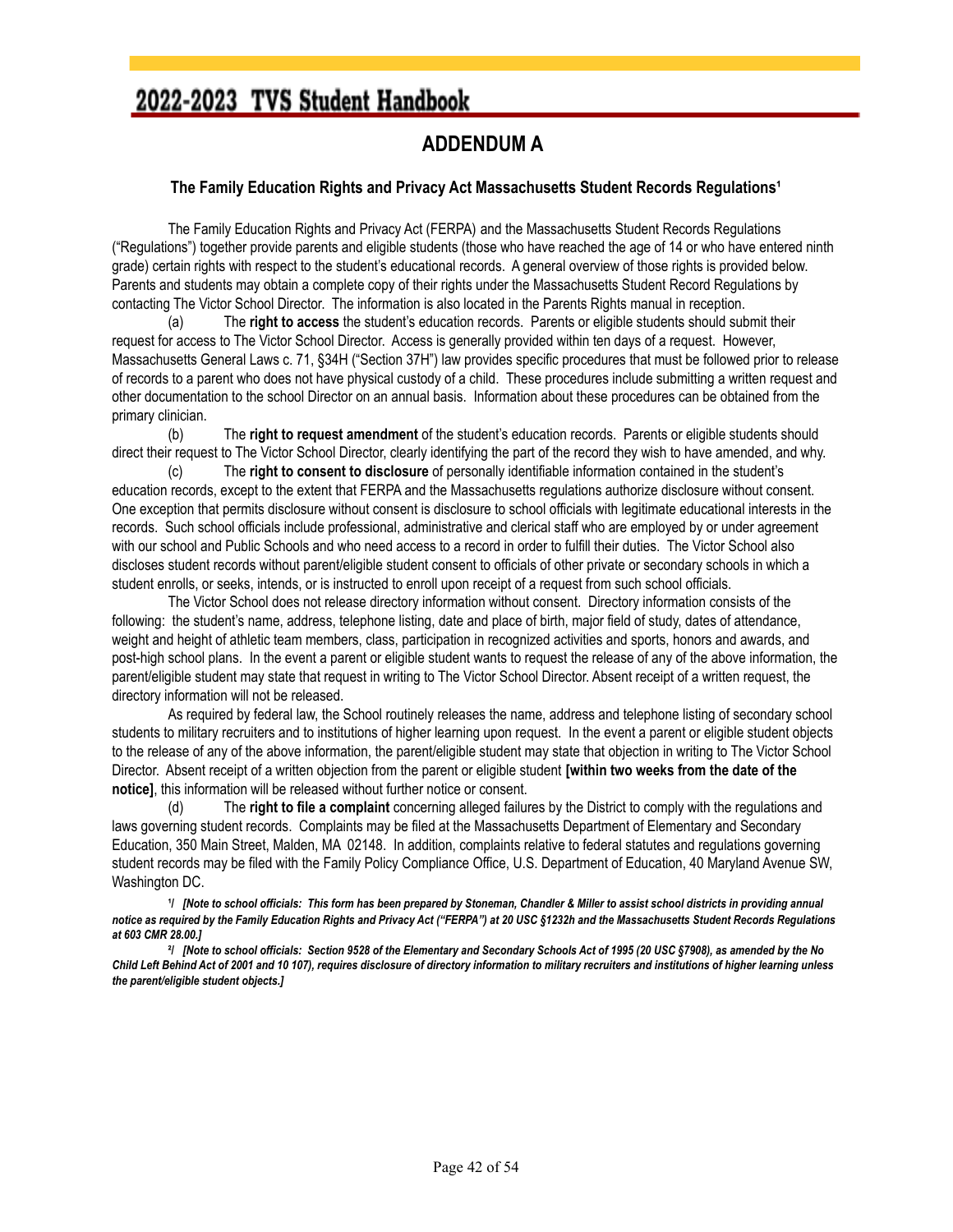#### **ADDENDUM B**

#### **Implementation of Protection of Pupil Rights Amendments 1**

<span id="page-42-0"></span>The Victor School adheres to the Protection of Pupil Rights Amendment (PPRA), <sup>2</sup> a federal law that affords parents of elementary and secondary eligible students (those who have reached the age of 18) certain rights regarding the conduct of surveys, collection and use of information for marketing purposes, and certain physical exams. These include but are not limited to, the right to:

- *Consent* before students are required to submit to a survey that concerns one or more of the following protected areas ("protected information survey") if the survey is funded in whole or in part by a program of the U.S. Department of Education (ED)–
	- 1. Political affiliations or beliefs of the student or student's parent;
	- 2. Mental or psychological problems of the student or student's family;
	- 3. Sex behavior or attitudes;
	- 4. Illegal, anti-social, self-incriminating, or demeaning behavior;
	- 5. Critical appraisals of others with whom respondents have close family relationships;
	- 6. Legally recognized privileged relationships, such as with lawyers, doctors, or ministers;
	- 7. Religious practices, affiliations, or beliefs of the student or student's parent; or
	- 8. Income, other than as required by law to determine program eligibility.
- *Receive notice and an opportunity to opt a student out of* 
	- 1. Any other protected information survey, regardless of funding;

2. Any non-emergency, invasive physical exam or screening required as a condition of attendance, administered by the school or its agent, and not necessary to protect the immediate health and safety of a student, except for hearing, vision, or scoliosis screenings, or any physical exam or screening permitted or required under State law; and

3. Activities involving collection, disclosure, or use of personal information collected from students for marketing or to sell or otherwise distribute the information to others. (This does not apply to the collection, disclosure, or use of personal information collected from students for the exclusive purpose of developing, evaluating, or providing educational products or services for, or to, students or educational institutions.)

*Inspect*, upon request and before administration or use  $-$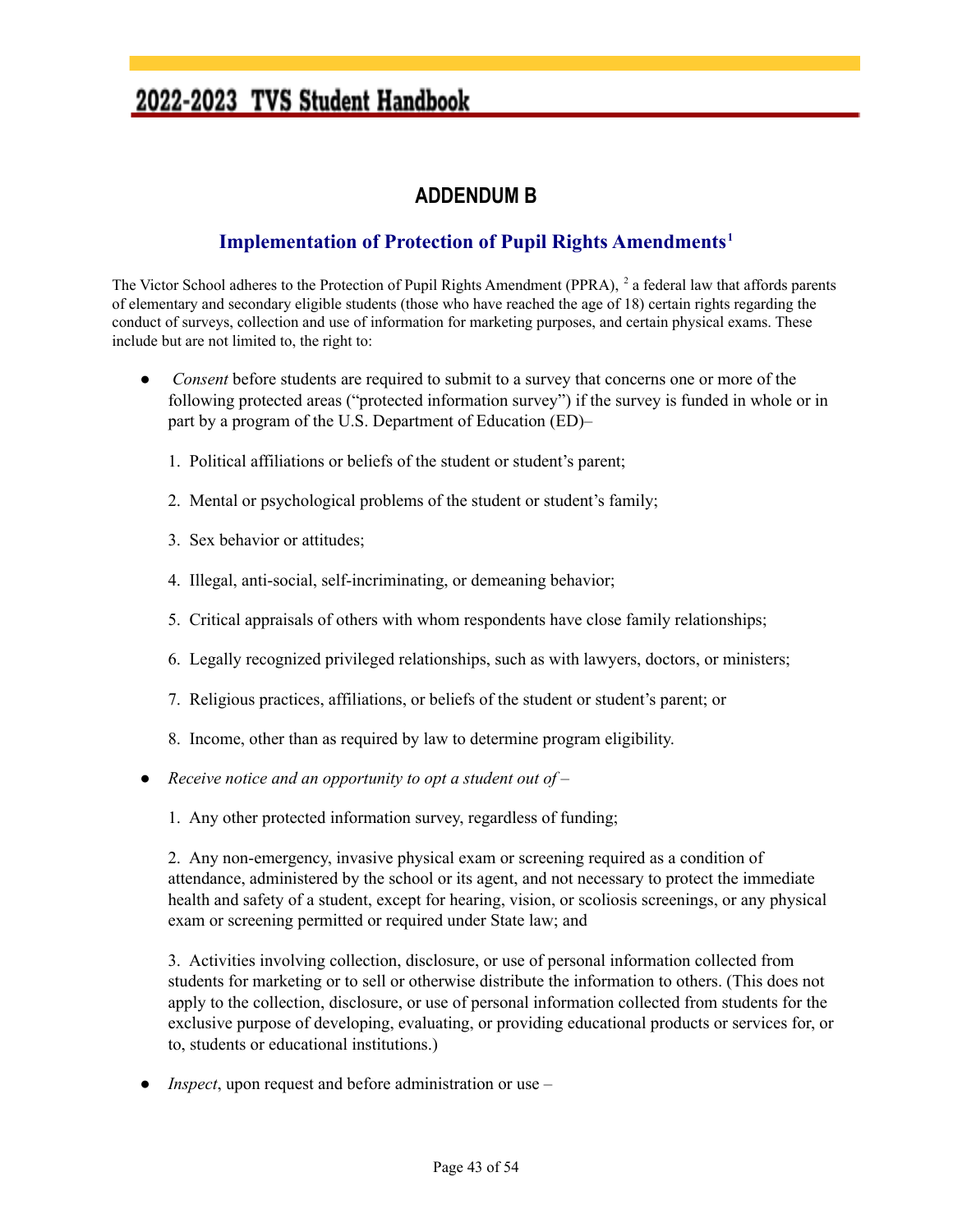1. Protected information surveys of students and surveys created by a third party;

2. Instruments used to collect personal information from students for any of the above marketing, sales, or other distribution purposes; and

3. Instructional material used as part of the educational curriculum.

These rights transfer from the parents to a student who is 18 years old or an emancipated minor under State law.

The Victor School has adopted these policies, in consultation with parents, regarding these rights, as well as arrangements to protect student privacy in the administration of protected information surveys and the collection, disclosure, or use of personal information for marketing, sales, or other distribution purposes. The Victor School will directly notify parents of these policies at least annually at the start of each school year and after any substantive changes. The Victor School will also directly notify, such as through U.S. Mail or email, parents of students who are scheduled to participate in the specific activities or surveys noted below and will provide an opportunity for the parent to opt his or her child out of participation of the specific activity or survey. The Victor School will make this notification to parents at the beginning of the school year if the District has identified the specific or approximate dates of the activities or surveys at that time. For surveys and activities scheduled after the school year starts, parents will be provided reasonable notification of the planned activities and surveys listed below and be provided an opportunity to opt their child out of such activities and surveys. Parents will also be provided an opportunity to review any pertinent surveys. Following is a list of the specific activities and surveys covered under this direct notification requirement:

- Collection, disclosure, or use of personal information collected from students for marketing, sales, or other distribution.
- Administration of any protected information survey not funded in whole or in part by ED.
- Any non-emergency, invasive physical examination or screening as described above.

Parents who believe their rights have been violated may file a complaint with:

Student Privacy Policy Office U.S. Department of Education 400 Maryland Avenue, SW Washington, D.C. 20202

updated: April 2020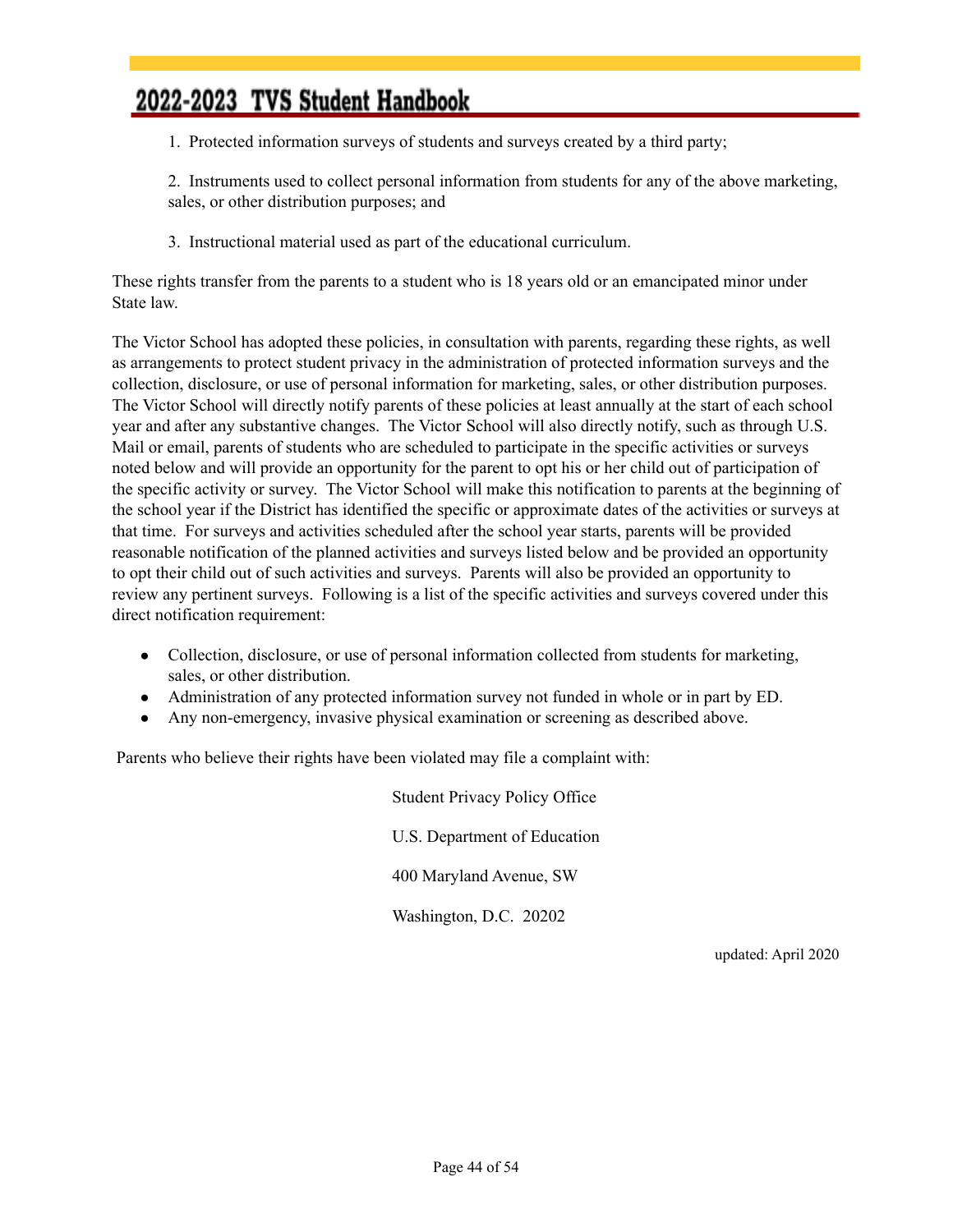#### **ADDENDUM C**

#### **Justice Resource Institute**

#### **Rights and Responsibilities of Persons Served - The Victor School**

<span id="page-44-0"></span>*These rights and responsibilities extend to the parents/guardians in the case of those persons served in JRI programs who are minors, have legal guardians, or who are unable to understand their rights because of mental, physical or emotional limitation.*

#### **Your Rights**

- 1. You have the right to receive services regardless of race, creed, religion, sex, ethnicity, color, sexual orientation, gender identity, cultural heritage, national origin, source of financial support, homelessness, marital status, age, physical or mental disability or degree of disability or other such basis as may be prohibited by law.
- 2. You have the right to an Individualized Education Plan (IEP), reviewed at least quarterly by your multidisciplinary team. You have the right to have input into the development of your IEP as a member of the Team. You have a right to request a review of your IEP or to request an independent opinion from a consultant at your own cost.
- 3. You have the right to clear and effective communication about your treatment and rights and responsibilities. Staff will assist you in understanding these communications.
- 4. You have a right to know the qualifications of your providers and to request a change in provider (including clinical interns, all of whom are directly supervised by licensed providers) if necessary. You have a right to know any risks, side effects, or benefits of services and interventions. You have a right to know what alternative treatments are available to you.
- 5. You have the right to be informed about transition and discharge planning, and to provide input into these decisions as a Team member.
- 6. You have the right to refuse treatment.
- 7. You have a right to informed consent, and to refuse to be part of any study or research that is proposed to you.
- 8. You have a right to ask questions about these rights by contacting the school's Human Rights Officer or the Program Director. You have a right to present a concern of complaint of the care you receive, and the right to a response from the school. If you feel your concern or complaint has not been resolved with the school, the Department of Elementary and Secondary Education has a Problem Resolution System which can be reached at [www.doe.mass.edu/pqa/prs](http://www.doe.mass.edu/pqa/prs) .
- 9. You have the right to know the cost to you of services you receive, the source of payment, and any limitations placed on the duration of services.
- 10. You have the right to be free from mental, physical, sexual and verbal abuse, neglect, excessive force, psychological or emotional abuse, retaliation, humiliation, exploitation, or hazing.

#### **Your Responsibilities**

- 1. You have a right to know what is expected of you while at school with JRI. You are provided with a copy of the school's Handbook and Code of Conduct, which describe these responsibilities.
- 2. You have rights to privacy and confidentiality, which are outlined in the JRI notice of Privacy Practices and the JRI Limits on Confidential Communication.
- 3. You have a responsibility to give correct and accurate information about your situation and problems, including what you have done in the past to address them. You have a responsibility to tell us if anything changes regarding your health or situation.
- 4. You have a responsibility to ask for help if you do not understand what we say about your care, rights or responsibilities.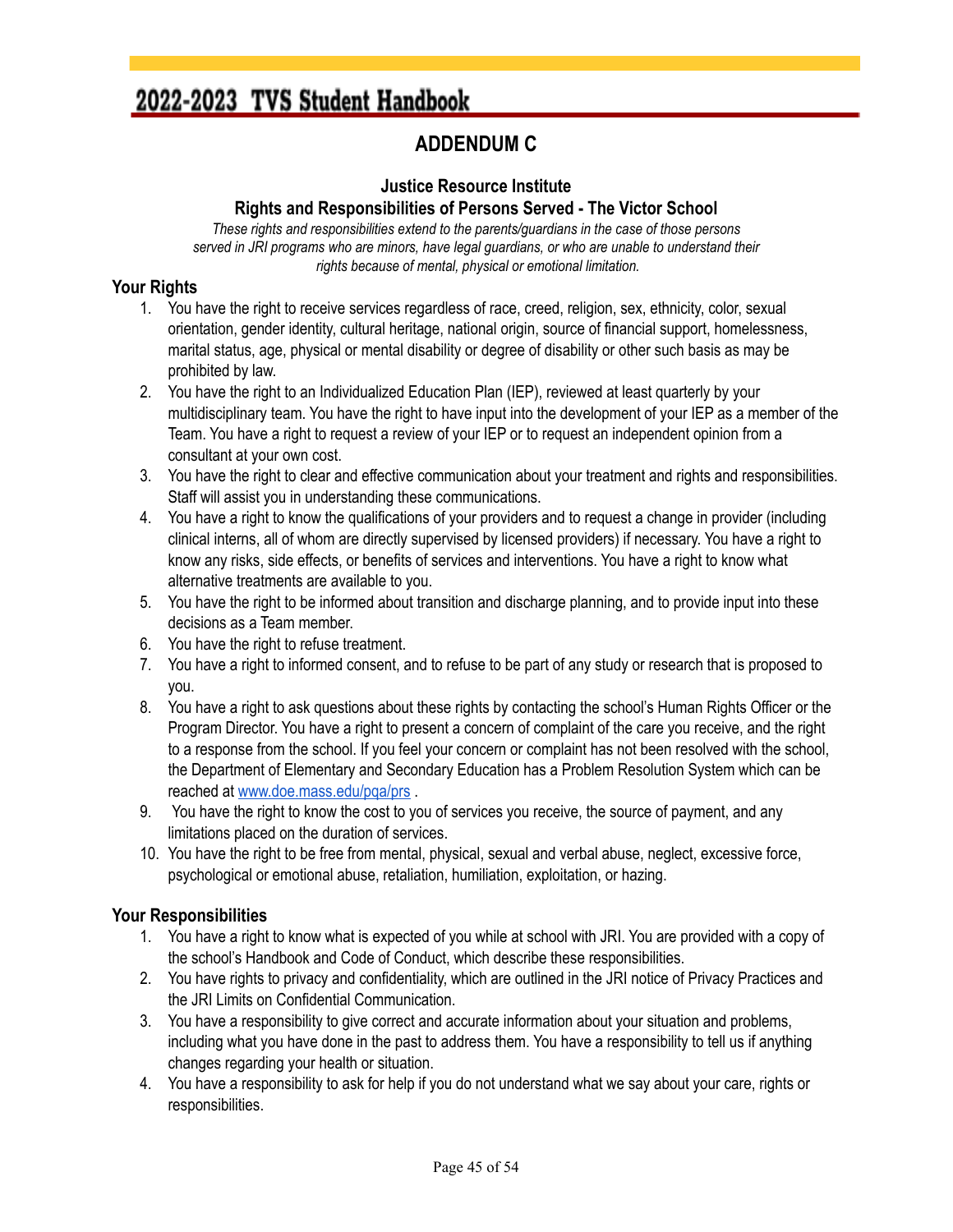#### **ADDENDUM D Anti-Hazing Law**

#### <span id="page-45-0"></span>**Commonwealth of Massachusetts: Anti-Hazing Law**

#### **Chapter 269: Section 17. Hazing; organizing or participating; hazing defined**

Whoever is a principal organizer or participant in the crime of hazing, as defined herein, shall be punished by a fine of not more than three thousand dollars or by imprisonment in a house of correction for not more than one year, or both such fine and imprisonment.

The term "hazing" as used in this section and in sections eighteen and nineteen, shall mean any conduct or method of initiation into any student organization, whether on public or private property, which willfully or recklessly endangers the physical or mental health of any student or other person. Such conduct shall include whipping, beating, branding, forced calisthenics, exposure to the weather, forced consumption of any food, liquor, beverage, drug or other substance, or any other brutal treatment or forced physical activity which is likely to adversely affect the physical health or safety of any such student or other person, or which subjects such student or other person to extreme mental stress, including extended deprivation of sleep or rest or extended isolation. Notwithstanding any other provisions of this section to the contrary, consent shall not be available as a defense to any prosecution under this action.

#### **Chapter 269: Section 18. Failure to report hazing**

Whoever knows that another person is the victim of hazing as defined in section seventeen and is at the scene of such crime shall, to the extent that such person can do so without danger or peril to himself or others, report such crime to an appropriate law enforcement official as soon as reasonably practicable. Whoever fails to report such crime shall be punished by a fine of not more than one thousand dollars.

#### Chapter 269: Section 19. Copy of Secs. 17 to 19; issuance to students and student groups, teams and **organizations; report**

Each institution of secondary education and each public and private institution of postsecondary education shall issue to every student group, student team or student organization which is part of such institution or is recognized by the institution or permitted by the institution to use its name or facilities or is known by the institution to exist as an unaffiliated student group, student team or student organization, a copy of this section and sections seventeen and eighteen; provided, however, that an institution's compliance with this section's requirements that an institution issue copies of this section and sections seventeen and eighteen to unaffiliated student groups, teams or organizations shall not constitute evidence of the institution's recognition or endorsement of said unaffiliated student groups, teams or organizations.

Each such group, team or organization shall distribute a copy of this section and sections seventeen and eighteen to each of its members, plebes, pledges or applicants for membership. It shall be the duty of each such group, team or organization, acting through its designated officer, to deliver annually, to the institution an attested acknowledgement stating that such group, team or organization has received a copy of this section and said sections seventeen and eighteen, that each of its members, plebes, pledges, or applicants has received a copy of sections seventeen and eighteen, and that such group, team or organization understands and agrees to comply with the provisions of this section and sections seventeen and eighteen.

Each institution of secondary education and each public or private institution of postsecondary education shall, at least annually, before or at the start of enrollment, deliver to each person who enrolls as a full time student in such institution a copy of this section and sections seventeen and eighteen.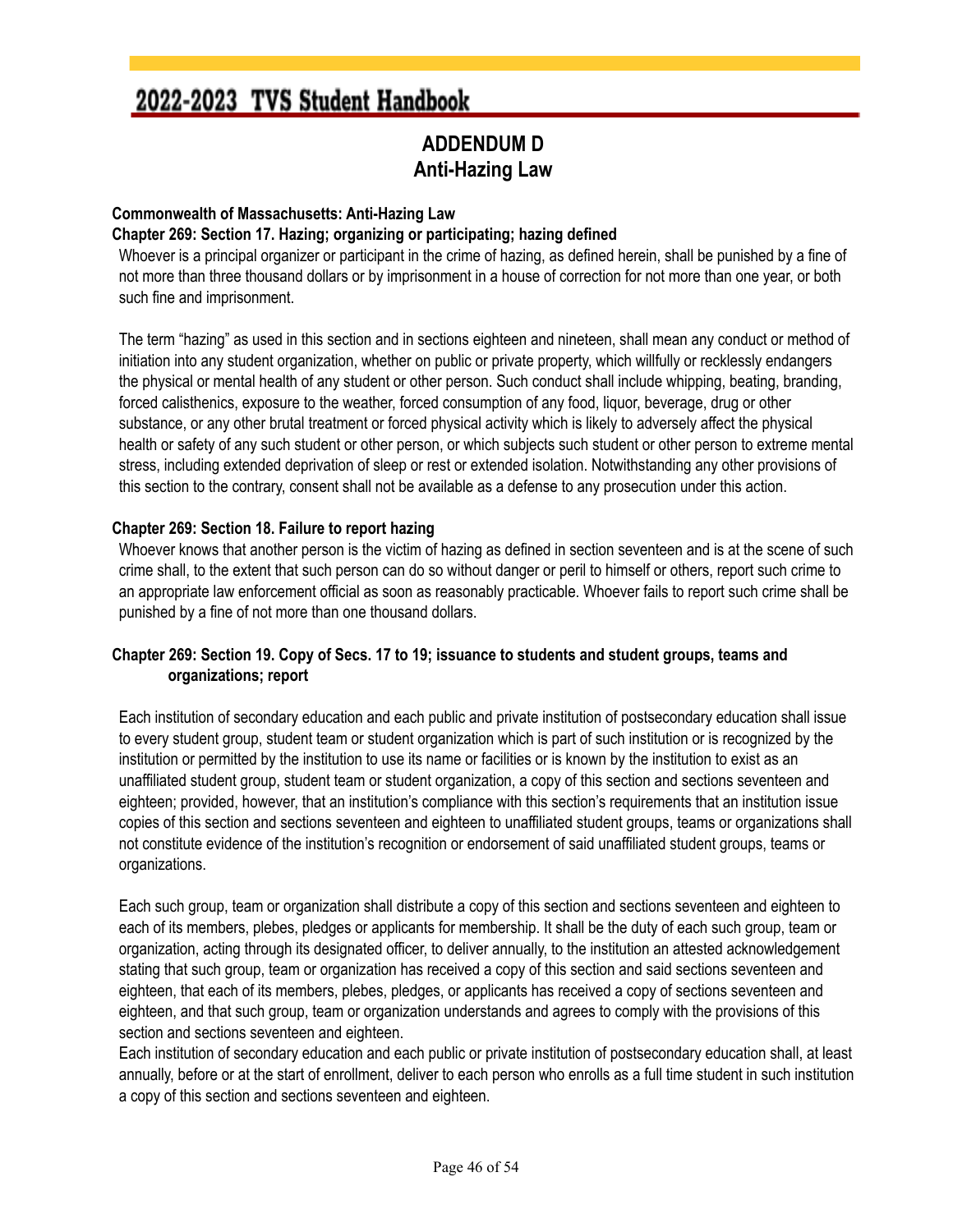Each institution of secondary education and each public or private institution of postsecondary education shall file, at least annually, a report with the board of higher education and in the case of secondary institutions, the board of education, certifying that such institution has complied with its responsibility to inform student groups, teams or organizations and to notify each full time student enrolled by it of the provisions of this section and sections seventeen and eighteen and also certifying that said institution has adopted a disciplinary policy with regard to the organizers and participants of hazing, and that such a policy has been set forth with appropriate emphasis in the student handbook or similar means of communicating the institution's policies to its students. The board of higher education and, in the case of secondary institutions, the board of education shall promulgate regulations governing the content and frequency of such reports, and shall forthwith report to the attorney general any such institution which fails to make such report.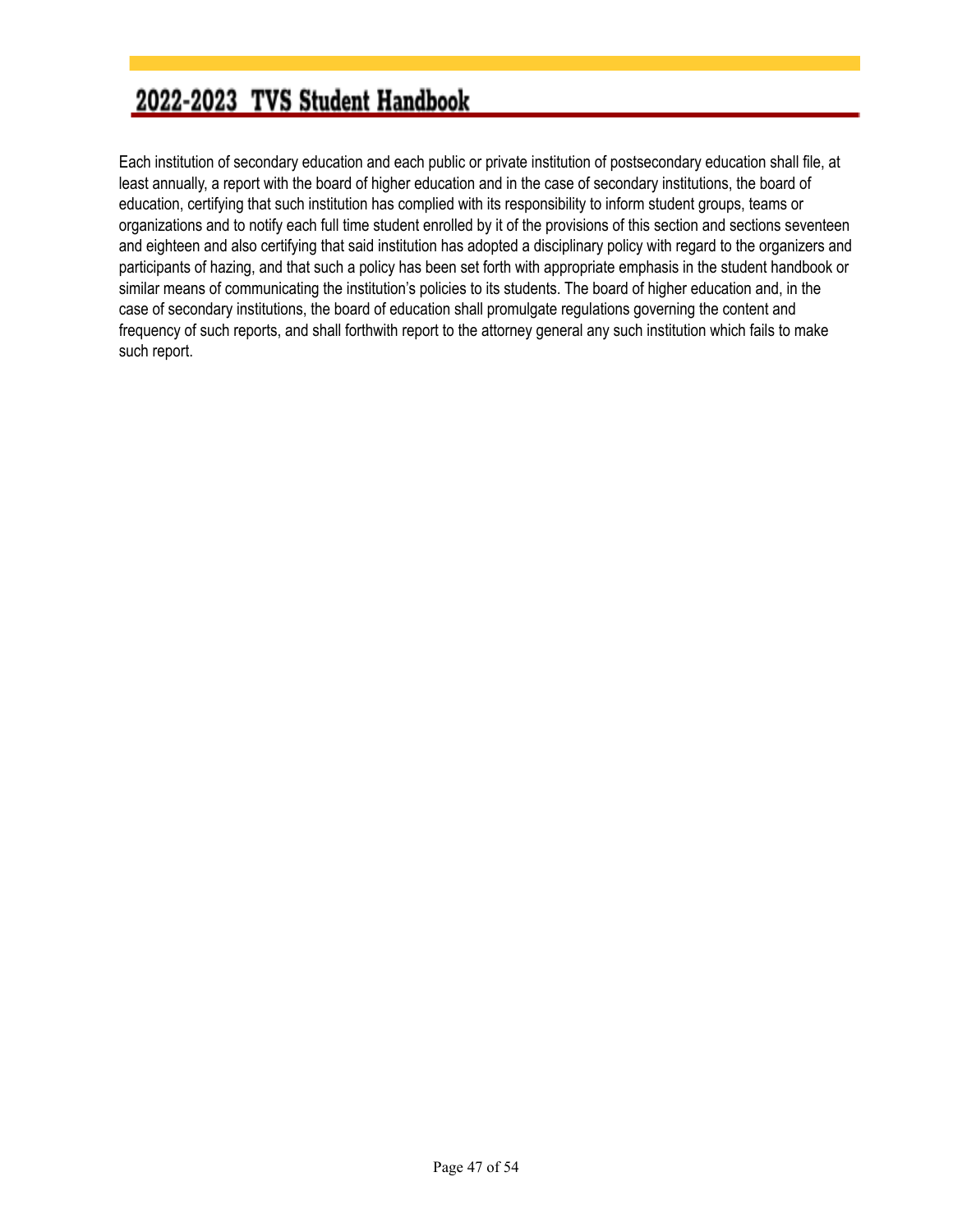#### **ADDENDUM E Policies and Procedures for Student Behavior and Support**

#### <span id="page-47-0"></span>**General Guidelines**

The Victor School has developed and implemented written behavior support policy and procedures consistent with updated (2016) regulations under 603 CMR 46.00. These policies and procedures address appropriate responses to student behavior that may require immediate intervention.

Annually, these policies are reviewed, provided to all staff, and are available to parents/guardians of enrolled students. These policies include methods for preventing student violence, self injurious behavior and suicide; a description and explanation of the school's methods used as alternatives to physical restraint; training requirements for staff; reporting requirements and follow up procedures; a description, including specific timelines, for receiving and investigating complaints regarding behavior support policies; procedures for implementing the behavior support reporting requirements; procedures which include the implementation procedures and making both written and oral notification to parents; a procedure for the use of time out.

These policies also include a statement that meals shall not be withheld as a form of punishment or behavior support, and that no student shall be denied or unreasonably delayed a meal for any reason other than medical prescriptions.

Individual student behavior plans, if required via IEP, are maintained in student records.

#### **Procedures**

#### **● A. Methods for preventing student violence, self-injurious behaviors and suicide**

The school provides a therapeutic milieu rich with clinical support and sensory tools, as well as high levels of supervision to prevent and respond to escalation in students. The school employs several methods to prevent student violence, self-injurious behavior, and suicide, as well as to de-escalate potentially dangerous behavior occurring among groups of students or with individual students.

- a. During the intake process and ongoing during the course of enrollment, the school assesses students for risk factors including violence, self-injurious behaviors, and suicidality. Assessment is completed via discussion with student and parents/guardians, collaboration with collateral team members and the sending school district, and review of related testing and documents. The school maintains regular communication with parents/guardians, collateral team members and the sending school to support ongoing assessment of these areas. Individualized planning is implemented as indicated.
- b. Through observation of behavior and interactions at school, team discussions, and solicited feedback from parents and community care providers, the Victor School team is continuously informed and aware of stressors, interpersonal and family issues, mental health concerns, medication issues, and other situations that might increase the risk for harm.
- c. The school uses aspects of the Collaborative and Proactive Solutions approach as its primary means of student support. This approach is collaborative and strength based. The approach calls for the belief that students do well when they can; students experiencing difficulty do so because they lack the skills or the resources to overcome the obstacles in their way – they are not considered "stubborn" or "misbehaving." As such, the intervention is skill development rather than consequence based. CPS supports skill development in a number of areas, including emotional regulation, cognitive flexibility, language processing, executive functioning, and social skills.
- d. In alignment with the preventative, skill building philosophy employed by the school, a number of traditional behavioral techniques are not employed. The school does not use point/level systems or rewards/token economy systems. Food will not be withheld as a form of punishment or behavior support. No student shall be denied or unreasonably delayed a meal for any reason other than a medical prescription.
- e. Students identified as being at risk for self-injurious behavior, suicide, or violence are immediately connected with their on-campus clinician for further planning, which could include use of tools individualized to their situation, one-on-one supervision, non-physical escort to and during classes and other activities, safety contracts, use of PRN in alignment with orders from their outpatient psychiatrist, emergency meetings with outpatient team supports, or psychiatric screenings as appropriate with respect to level of risk, student history, and individual treatment needs noted in IEP and treatment plan.
- f. The school works to be highly preventative in supporting, addressing, and preventing situations that could be potentially escalating for individuals or groups of students. Potential high risk times (such as holidays and anniversaries, exam periods) are identified for the group as well as for individual students and individual plans are made in conjunction with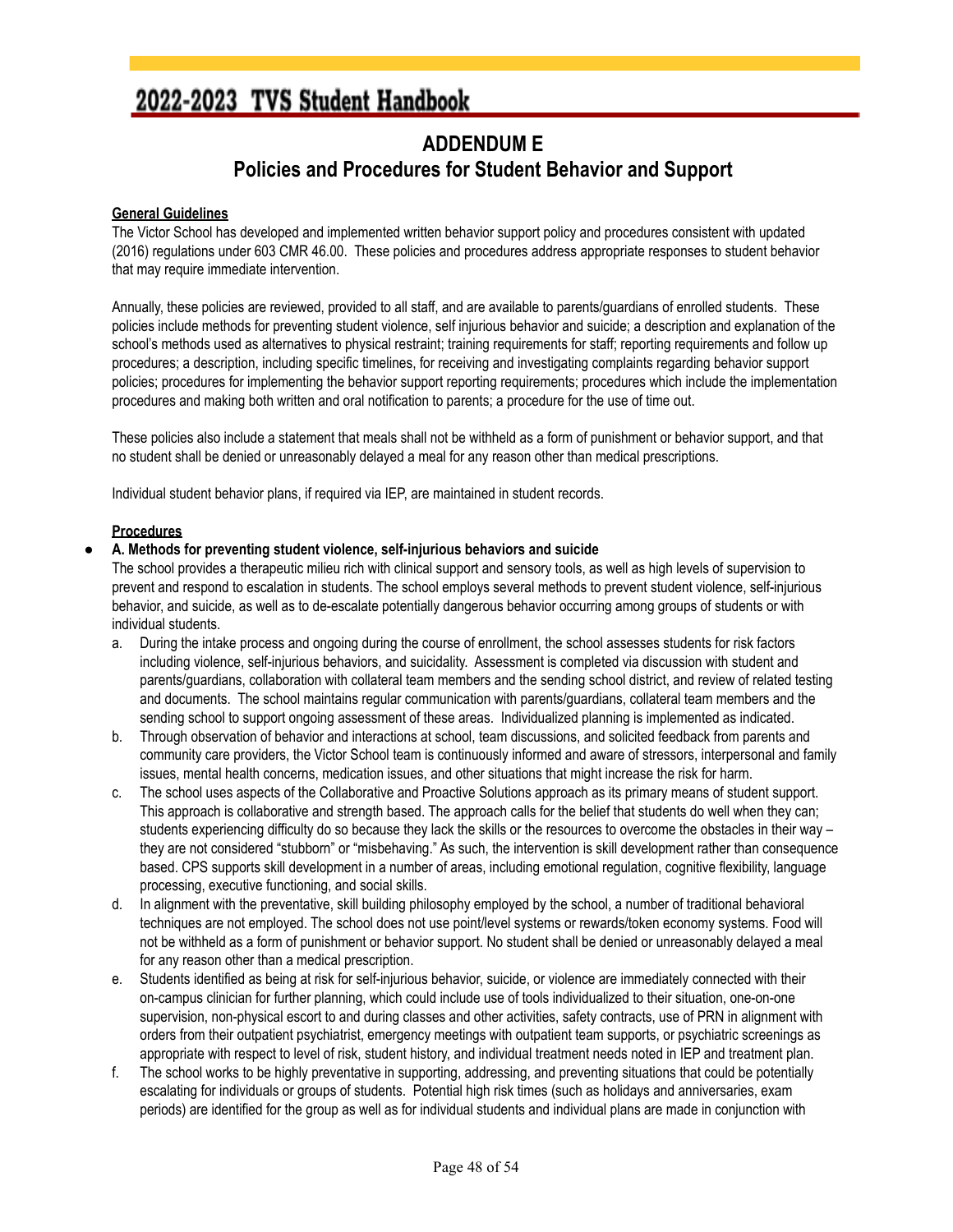students, families, and outpatient teams. Similarly, changes in routine (including field trips or off campus activities) are previewed for students with expectations reviewed and preventative plans made as needed.

- g. All staff are trained in JRI's Suicide Prevention and Awareness and Psychological First Aid trainings upon hire and annually. These training provide additional protocols and guidelines for preventing and responding to risk behaviors in students.
- h. The school's Handbook itemizes a number of options students may access to promote emotional regulation and to prevent situations that could escalate to the point of emergency restraint needing to be employed. Examples of these supports include taking space, using regulation skills, one-on-one staff support and coaching, regular team meetings, regular family meetings, and regular communication with outpatient providers. The Handbook also notes:
- i. The type and range of restrictions a staff member can impose for behavior that is unacceptable, including suspension and termination.
	- The use of "taking space" (The Victor School does not use separation but has processes for supporting a student when she/he/they is having difficulty engaging in group or school activities); and
	- The form of restraint used in an emergency, the behavioral interventions used as alternatives to restraint, and the controls on abuse should a restraint occur (603 CMR 46.00) (more detailed information found in 9.4 of the school's DESE manual); and
	- Any denial or restrictions of on campus programs services.

#### **● B. Description of the school's alternative to physical restraint**

The Victor School remains committed to using restraint only in emergency situations of last resort when needed to protect a student and/or member of the school community from assault or imminent, serious, physical harm. The school uses Building Communities of Care (BCC) as a method of crisis prevention and intervention. BCC mirrors the school's highly preventative approach, and provides a framework for using information about the student's history, diagnosis, family and community systems, strengths, challenges, and developing skills, to create individualized treatment plans and interventions to prevent student dysregulation, including self-injury or violence. In addition to the model's standard tool kit, the model stresses individualization of treatment planning to inform all levels of school staff about parts of the day/tasks that may prove more challenging, so that interventions and supports can be put in place preventatively. The model also highlights areas where the student may be more likely to succeed, so these situations may also be woven into the student's day and week with regularity. All staff are required to complete the BCC training to ensure they proactively implement tools to maintain a therapeutic school environment and can manage possible crisis situations.

The school uses Collaborative and Proactive Solutions as its primary student support system, combined with high levels of supervision, close coordination with collaterals, and other behavior support responses (noted in Policy 9.1) to prevent and respond to escalation in students.

#### **● C. Description of the school's training requirements for staff**

The school provides behavior support training to all school staff within the first month of the school year. The training covers the behavioral support policies and the requirements when such procedures are implemented. For employees hired after the school year begins, behavior support training is provided and completed within one month of their date of hire. Staff is trained on the use and implementation of the behavior support policy at least annually. All staff are required to train in BCC, the school's restraint prevention and response method, annually, and are required to complete this training upon hire and before any direct contact with students.

#### **● D. Description of the school's reporting requirements and follow up procedures**

The school shares its written behavior support policies during the admissions process, at intake and then annually to all students, parents/guardians. The school maintains close communication with parents/guardians, collateral contacts, agencies involved with the care and/or placement of a student, and the sending school district and ensures they are aware of ongoing progress and any areas of concern, including incidents that occur. The JRI Incident Report form is used to communicate incidents that may occur. The school aligns with all federal and state reporting requirements.

Students work closely with their clinician for support, problem solving, planning and processing following any behavioral incident. Students are offered complaint forms as part of this debriefing process.

The Director or designee is responsible for ensuring timely follow up to all incidents related to restraint or the behavior support policies in alignment with related regulations.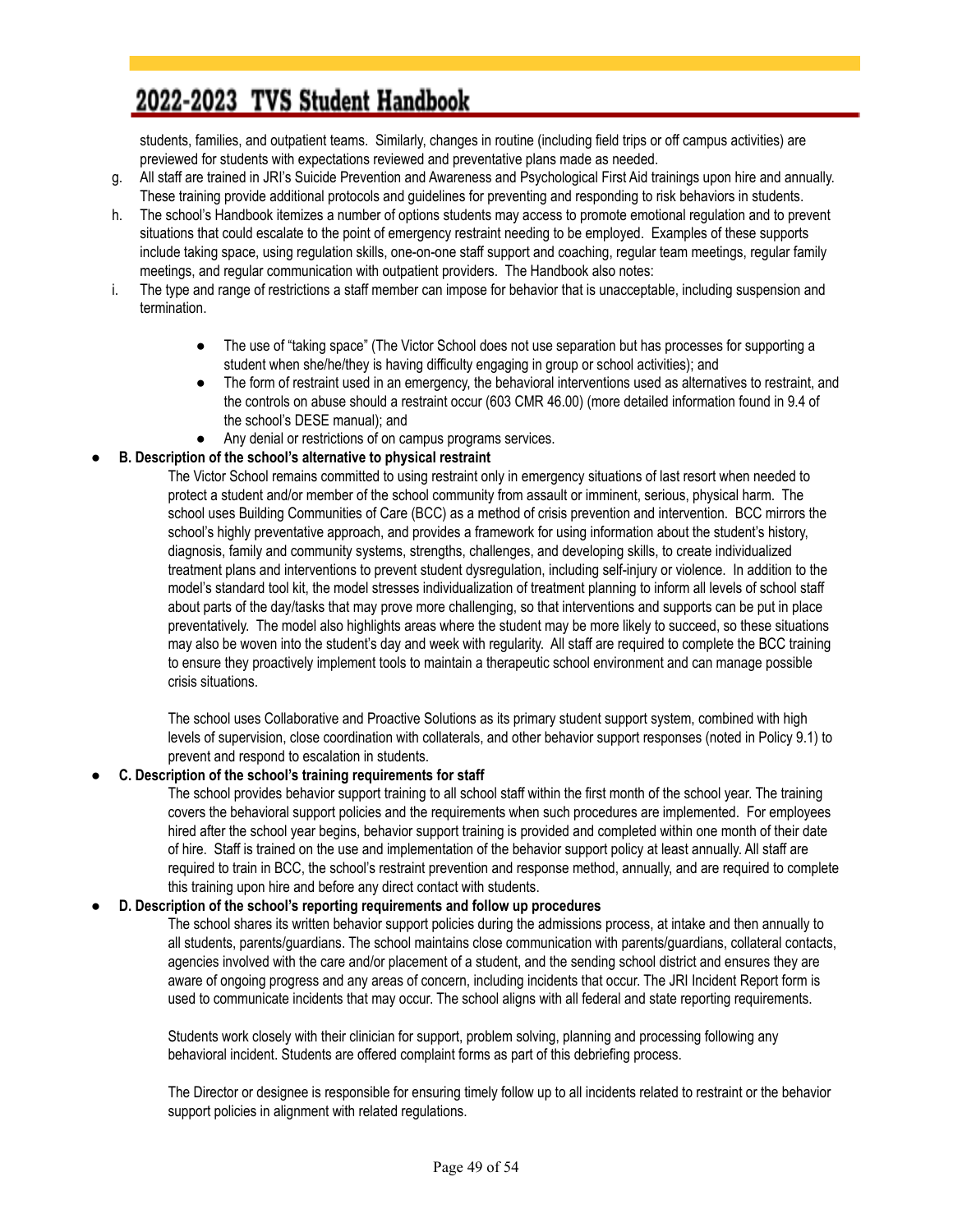**● E. Description, including timelines, of the school's procedure for receiving and investigating complaints regarding behavior support policies**

> The Victor School welcomes feedback and takes complaints seriously; students and parents are encouraged in the complaint process should a concern arise. The school aligns with the JRI policies on complaint investigation and resolution. Complaint forms are available on the Rights board available to students and from the Human Rights Officer. The Human Rights Officer as well as any staff member is available to assist anyone with completing the Complaint and Grievance Form. Staff are also expected to file the report on behalf of a student or parent should a complaint be expressed verbally.

Upon receipt of a complaint, the Human Rights Officer will investigate all non-abuse issues and take corrective action where necessary within three business days; the Human Rights Officer may enlist support from another Ad Team member in conducting the investigation. A summary of the review process and the resolution findings as well as future actions or happenings regarding the complaint will be discussed with the individual who filed the complaint.

● **F. Description of the procedures to be followed for implementing the behavior support reporting requirements** The school maintains regular communication with parents via a number of methods. Staff keep families informed of progress and any areas of concern specific to their student regularly. Parents/guardians and students are notified of the behavior support systems and related policies at intake and again annually.

> The Director is available to meet with parents to address any questions or concerns, and is responsible for ensuring these procedures and communications are followed.

#### **● G. Description of the program's procedure for making both oral and written notification to a parent**

Parents/guardians are notified of incidents on the same day as the occurrence via phone, with follow up communication provided in writing/electronically within three (3) school days. The school aligns with all federal and state reporting requirements. The sending school district and any agencies involved with the care or placement of the student are also notified within the same timeframes. The DESE is notified immediately for relevant incidents (see 4.5 Immediate Notification for more details).

The Director or designee is responsible for ensuring timely follow up to all incidents related to restraint or the behavior support policies in alignment with related regulations.

#### **● H. Procedure for the use of Time Out**

The school does not utilize Time Out as a behavior support strategy. Students are able to take space and ask for support within the school, which is individualized to student needs. Students who engage in time away from the learning environment for any reason are continuously monitored and offered support; time away from learning is documented and addressed in alignment with procedures outlined in Policy 9.1a.

#### **● I. Additional policy implementations**

- Individual Student Behavior Plans, if required via IEP, are maintained in student records.
- Food will not be withheld as a form of punishment or behavioral intervention. No student shall be denied or unreasonably delayed a meal for any reason other than a medical prescription.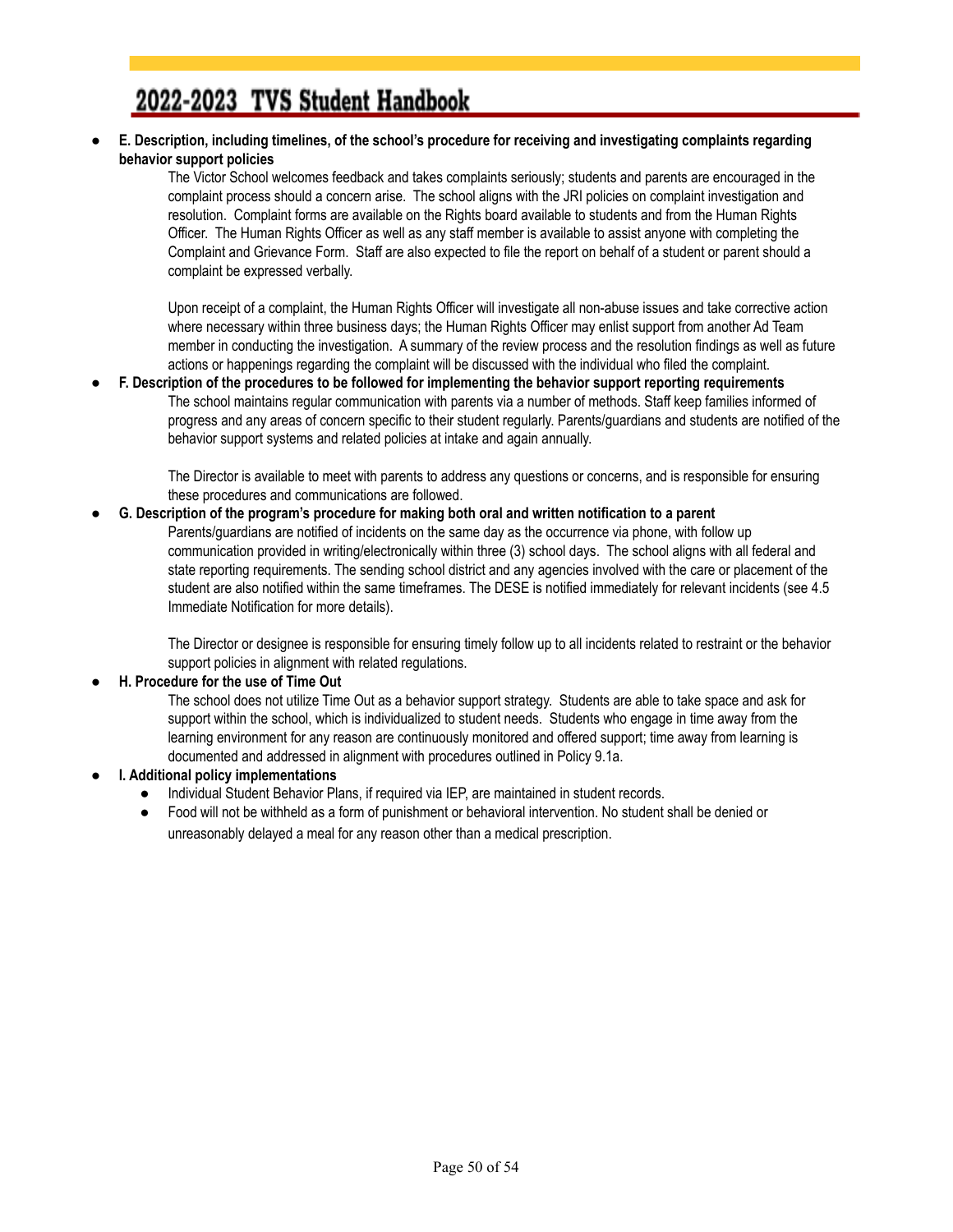#### **Addendum F Remote Learning**

<span id="page-50-0"></span>In response to the Covid-19 health crisis that emerged in 2020, and in alignment with the Governor's Order closing physical school buildings, The Victor School developed and implemented remote learning processes. These processes were designed to ensure students continued to receive accommodations and services outlined on their IEPs in a manner consistent with the need to protect the health and safety of all students and staff. The School's plan follows the recommendations and guidance from the Commissioner of Education. Additional information on this guidance is found [here](https://drive.google.com/file/d/1Ff_GG63SknjVTkVRGKfQP-1rKtmIc1MA/view) and will be updated in alignment with recommendations and guidance from the State.

Our School's plan:

- ❏ Focuses on maintaining a connection with and supporting the well being, safety, and ongoing education of your student
- ❏ Ensures meaningful and productive learning opportunities are provided
- ❏ Furthers academic skills and progress on IEP goals
- ❏ Provides a variety of means for engagement, on and off line, including video conferencing, phone, paper, and digital Classroom tools, and small group and individual sessions
- ❏ Exceeds the DESE time recommendation of half a day of school engagement
- ❏ Ensure regular outreach to families to obtain feedback and provide support

During periods of mandated closure due to the pandemic, TVS:

-holds school five days a week via remote learning; school is in session and credits are awarded for classes successfully completed.

-provides an Individualized Remote Learning Plan, developed in coordination with the student and his/her/their family. -provides live academic and group sessions; a schedule is sent to each student and family.

-provides technology support to families and students, and has devices available for loan.

-contacts families weekly to provide updates and solicit feedback.

Remote learning, when deemed necessary in response to the pandemic, will be communicated with all families, districts and students via email and text alert.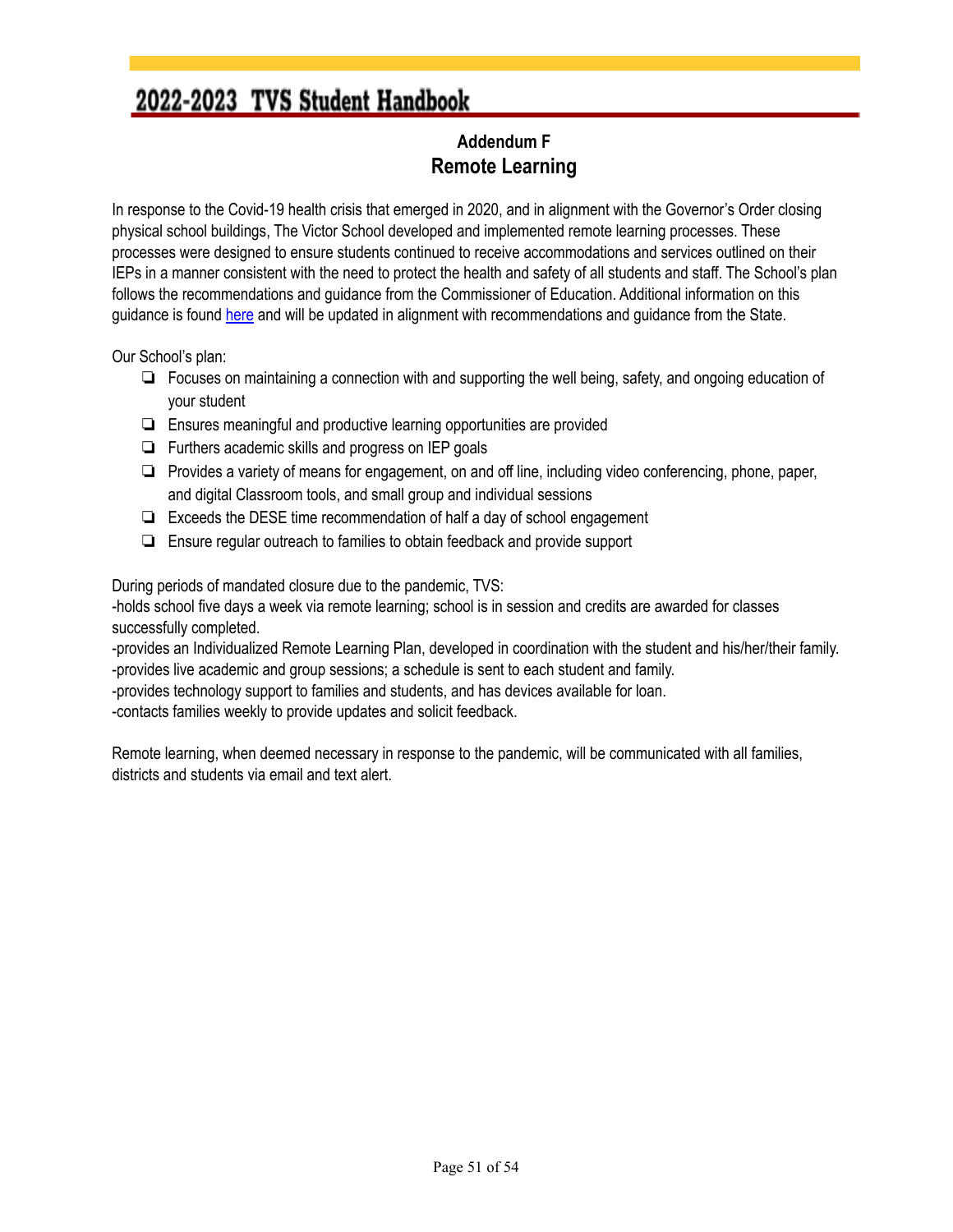#### **Addendum G Day School Division E-Cigarettes and Vaping**

#### <span id="page-51-0"></span>**General Guidelines and Procedures:**

- A) The JRI Therapeutic Day Schools maintain this policy regarding the use of and presence of electronic cigarettes and vaping paraphernalia. This policy is distributed to each student and their parent/guardian at the time of admission to the school and serves as a formal notice to students, parents/guardians of the plan on how the day schools manage electronic cigarettes and vaping materials.
- B) The therapeutic day schools of JRI have a zero-tolerance policy when it comes to the possession and use of E-cigarettes and vaping materials. No student shall be permitted to possess any vaping materials or paraphernalia while in any school building, while on school grounds or property, at any school-sponsored or school–related event, or at any other time that students are under the authority of school personnel.
- C) All vaping and E-cigarette materials found on school property and/or on students will be destroyed, with no exception. Students who engage in prohibited behaviors will be referred to a school administrator and consequences will be given in accordance with the student code of conduct. Students will be provided with health information related to the dangers of E-cigarettes and vaping.
- D) Parents/guardians, the school district and treatment teams will be notified of all violations and actions taken by the school.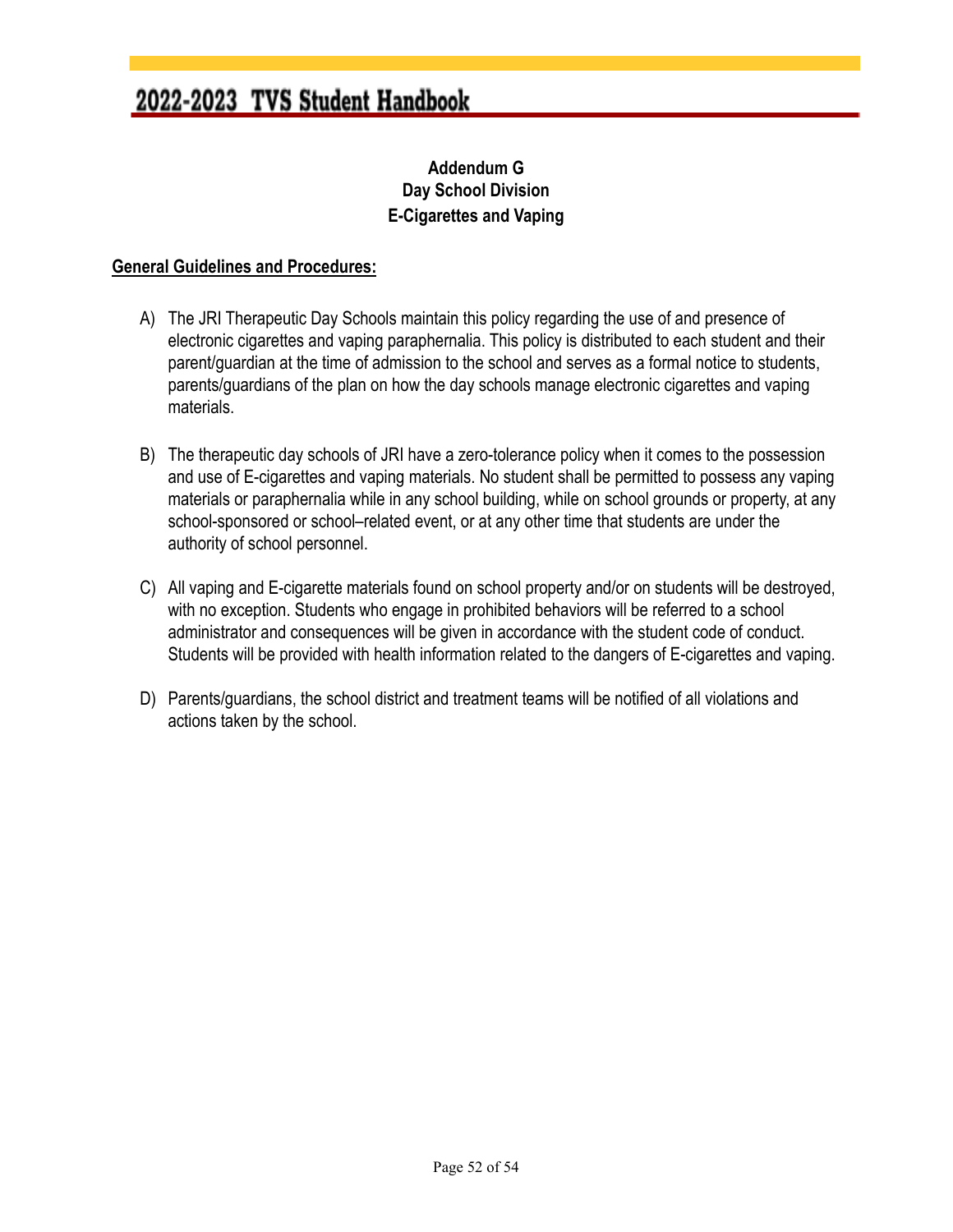#### **Addendum H Day School Division Lithium Battery Ingestion**

#### <span id="page-52-0"></span>**General Guidelines and Procedures:**

- A) The JRI Therapeutic Day Schools maintain this policy regarding the ingestion of lithium batteries. This policy is distributed to each student and their parent/guardian at the time of admission to the school and serves as a formal notice to students, parents/guardians of the plan on how the day schools manage lithium battery ingestion.
- B) If a student swallows any type of battery or places any type of battery in the ear or nose, the National Battery Ingestion Hotline will be called at 800-498-8666 immediately. Lithium and button batteries need immediate medical attention due to the safety risk involved.
- C) If any student swallows a lithium or button battery or the battery type is unknown, the student will be transported immediately to the closest emergency room for further assessment, regardless of the presence of symptoms.
- D) Student will not be allowed food or drink until an x-ray is completed to confirm the location of the battery. **Do not induce vomiting**.
- E) If the ingested object is obstructing the student's airway, CPR should be initiated per protocol by trained staff members until the airway is clear or EMS arrives.
- F) Parents/guardians will be notified immediately.